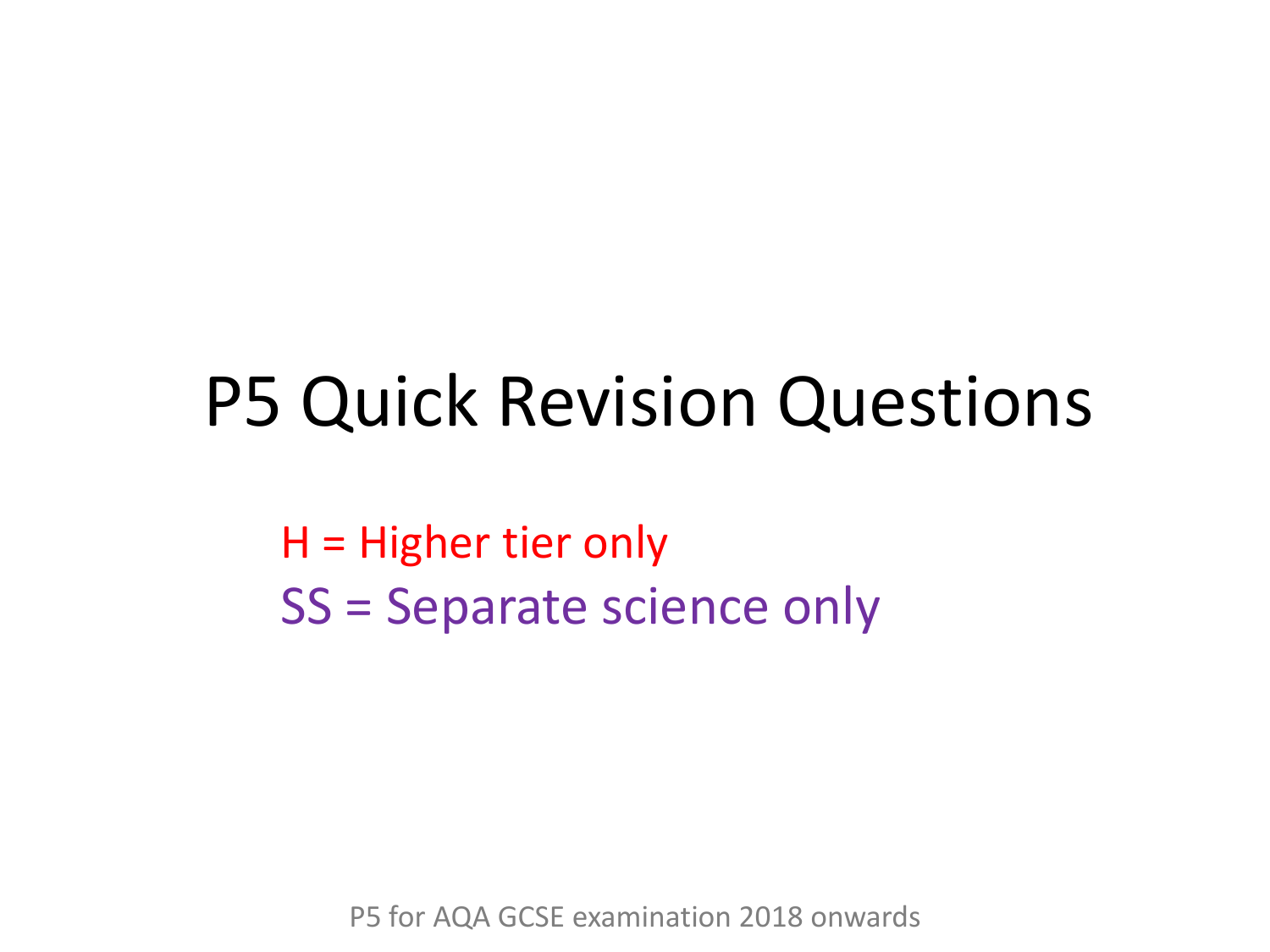#### Question 1 .... of 50

• Define force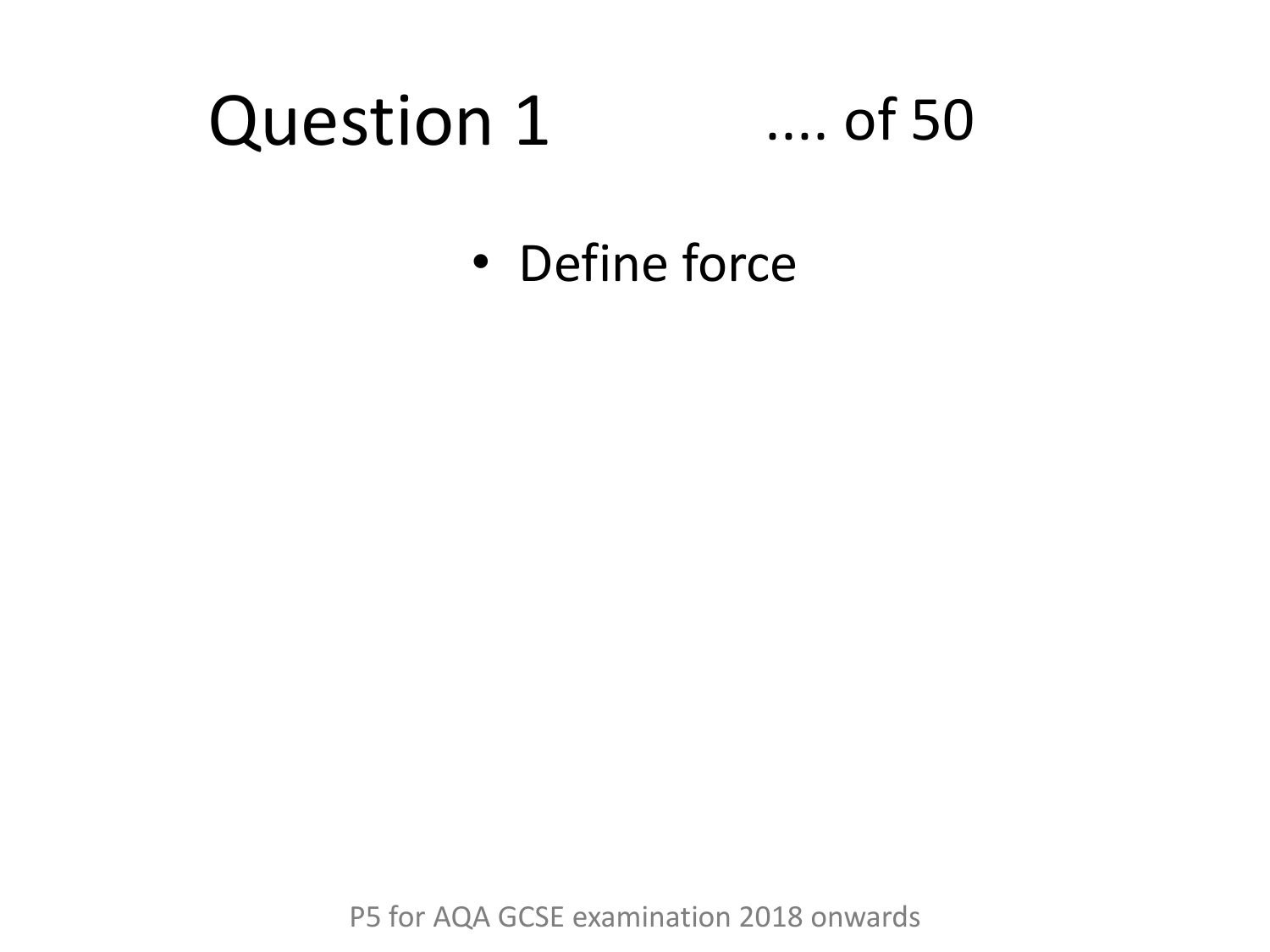# Answer 1 .... of 50

• A push or a pull that is applied by one object on another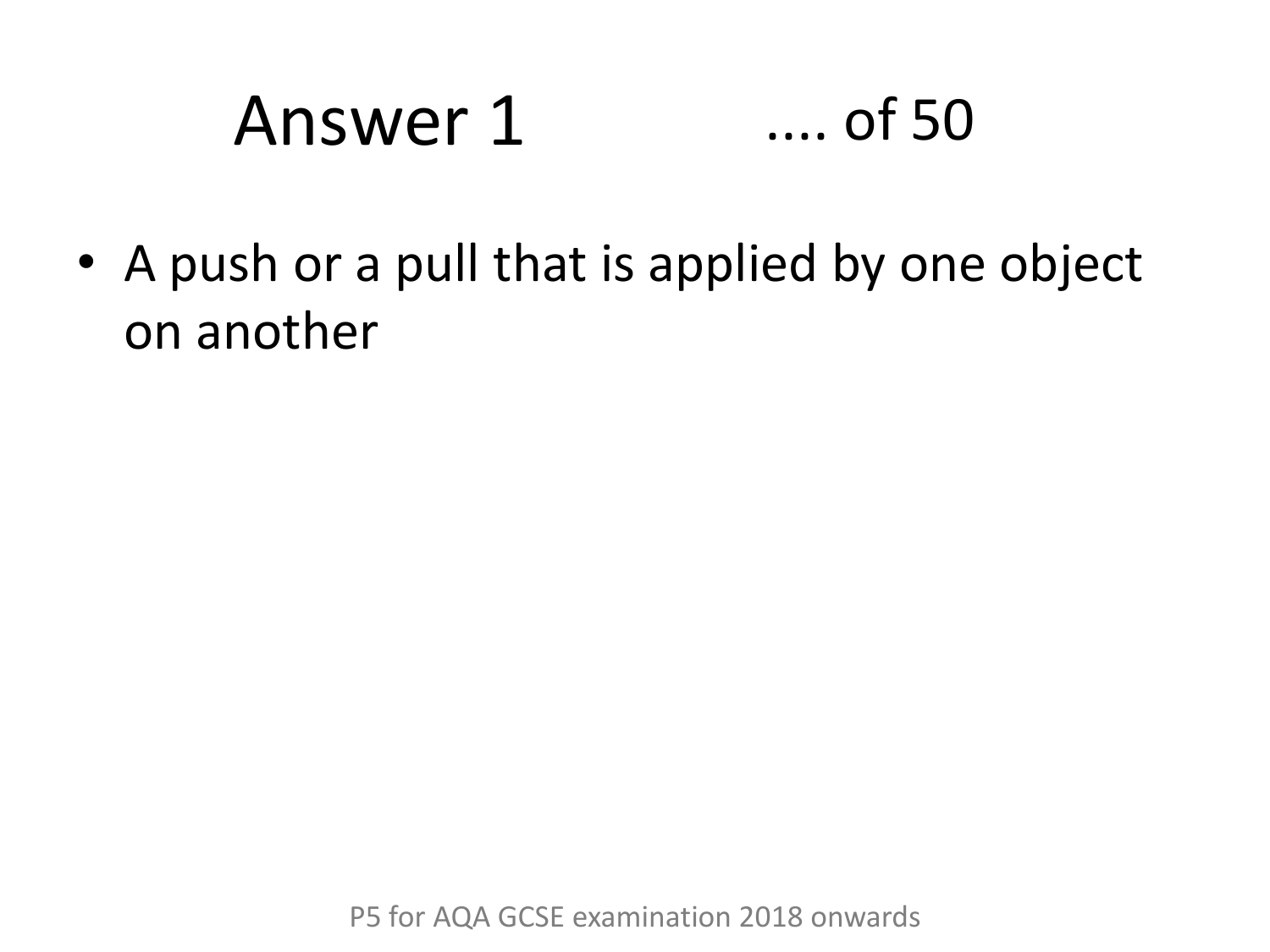#### Question 2 .... of 50

#### Give two examples of contact and non-contact forces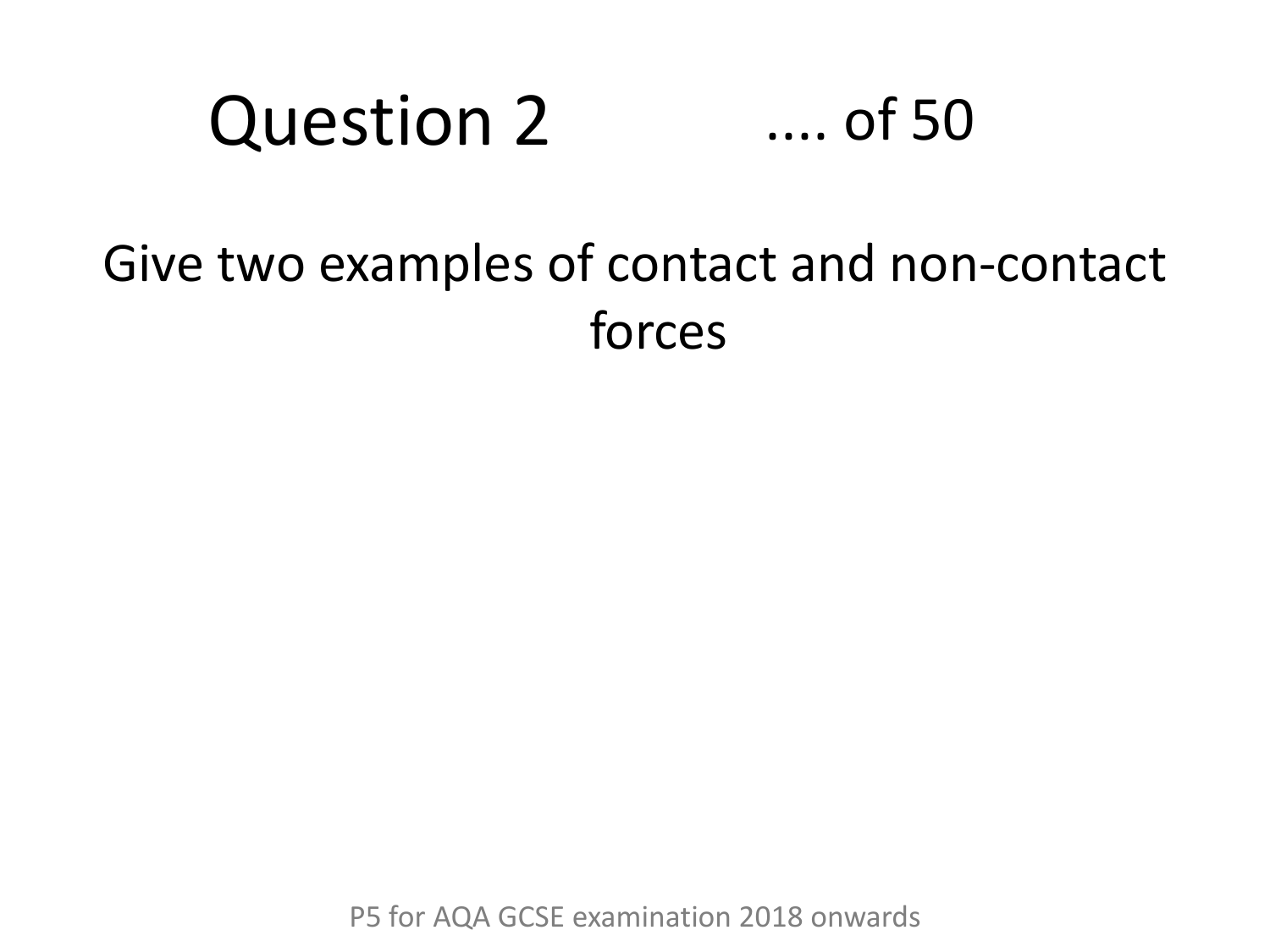# Answer 2 .... of 50

- Contact friction, air resistance, tension or normal contact force
- Non-contact gravitational force, electrostatic force or magnetic force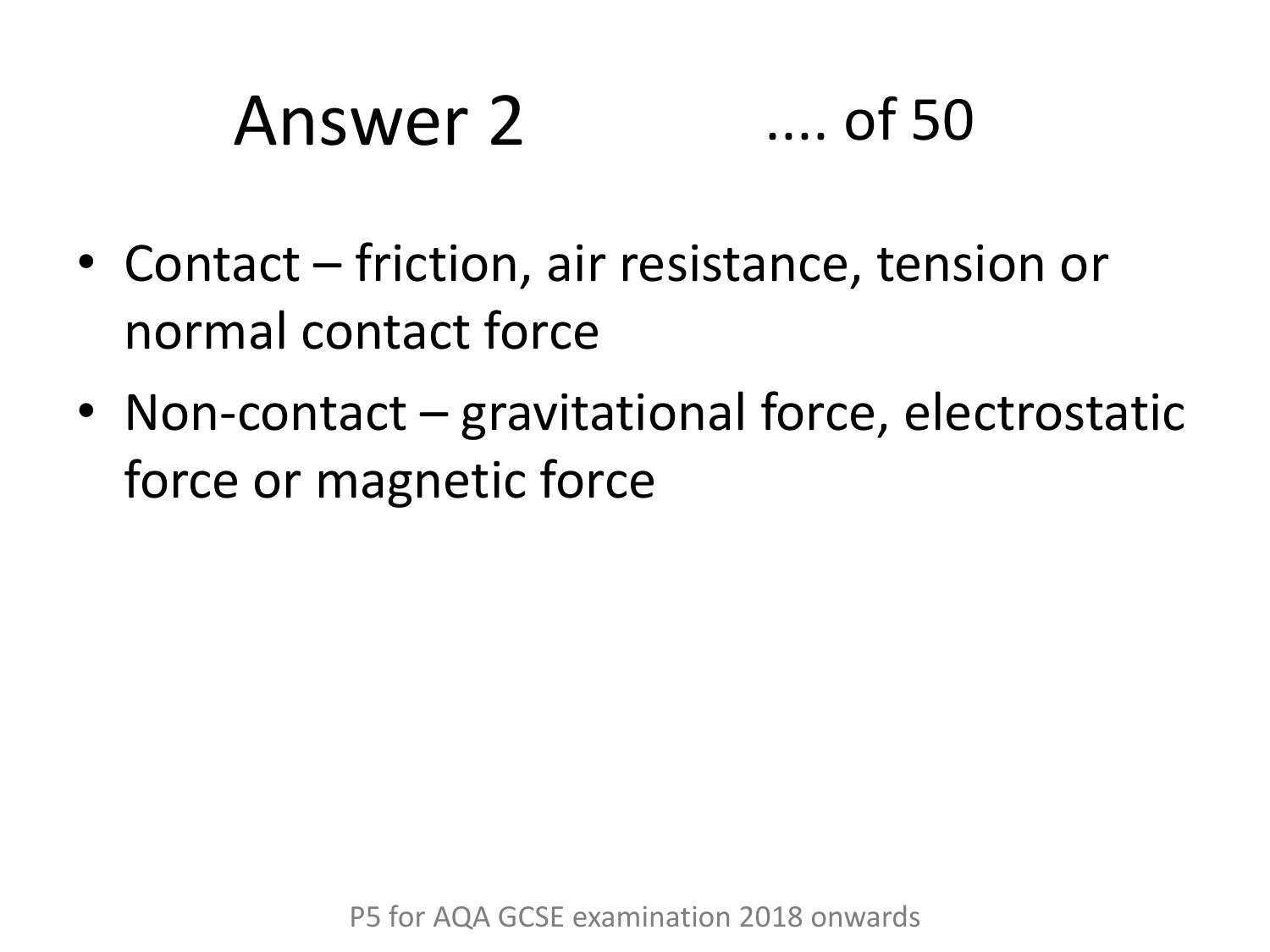#### Question 3 .... of 50

• Define a scalar and a vector quantity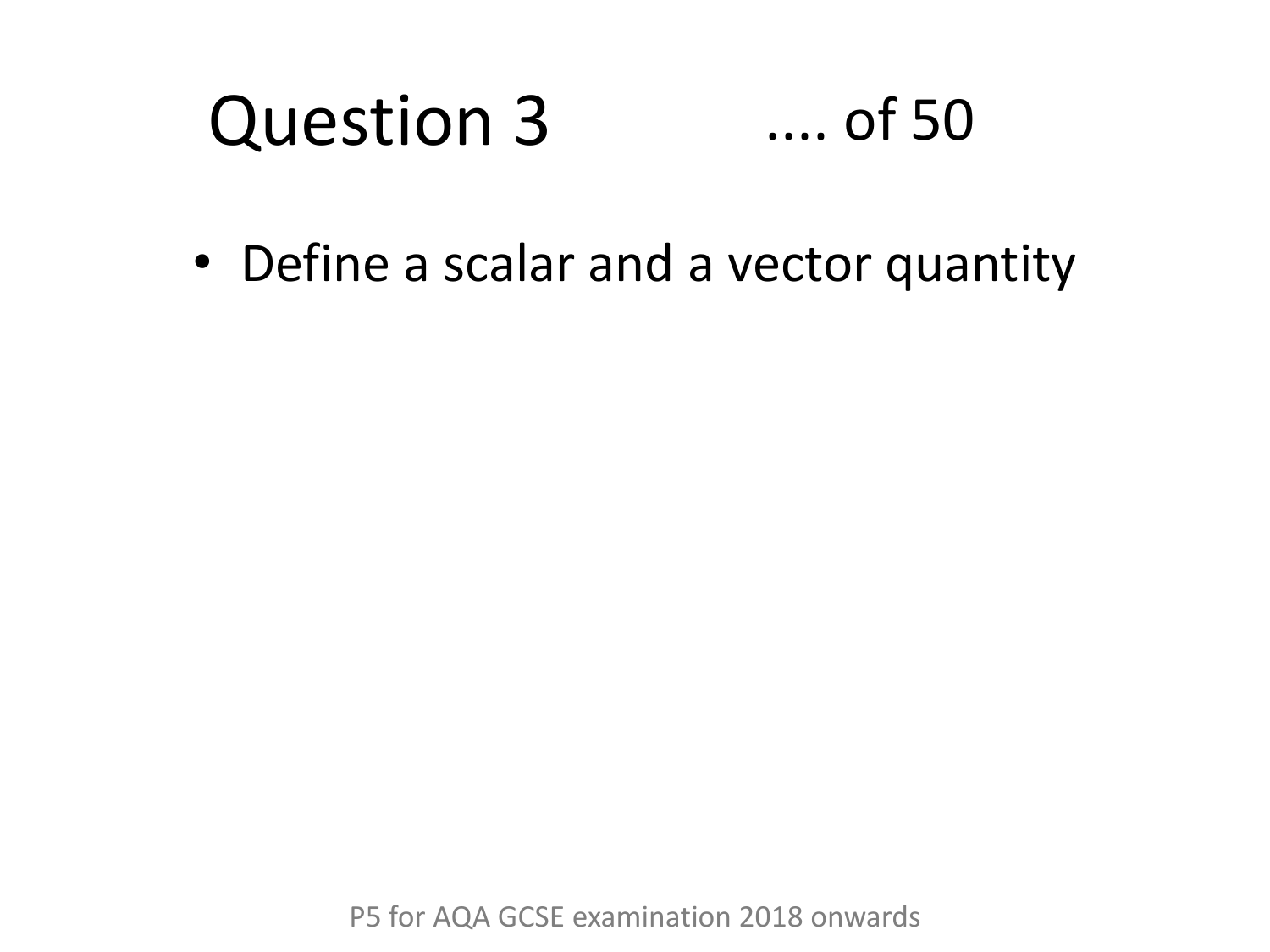## Answer 3 .... of 50

## Scalar quantities have magnitude only Vector quantities have magnitude and direction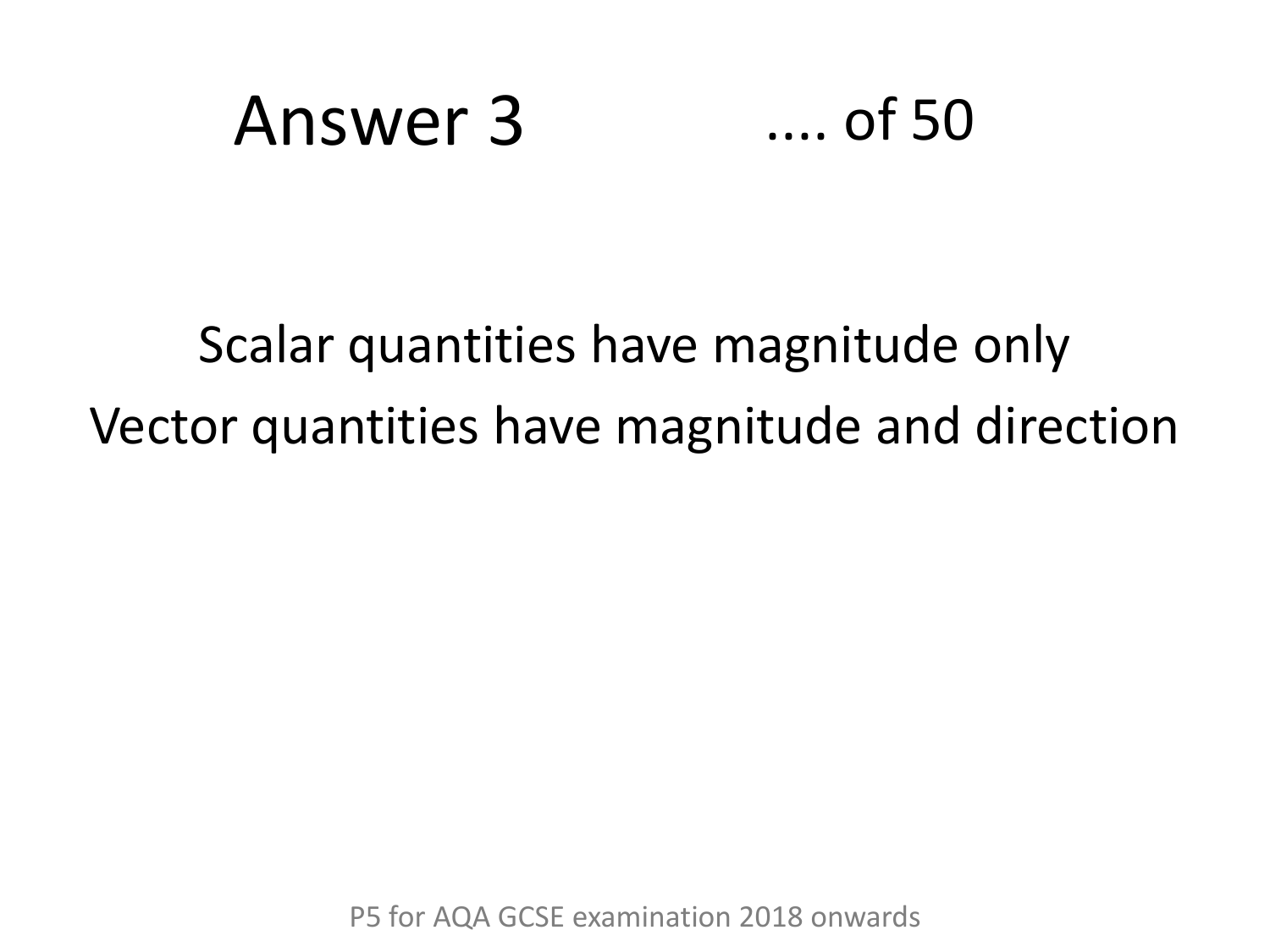## Question 4 .... of 50

Give the equation for speed and the units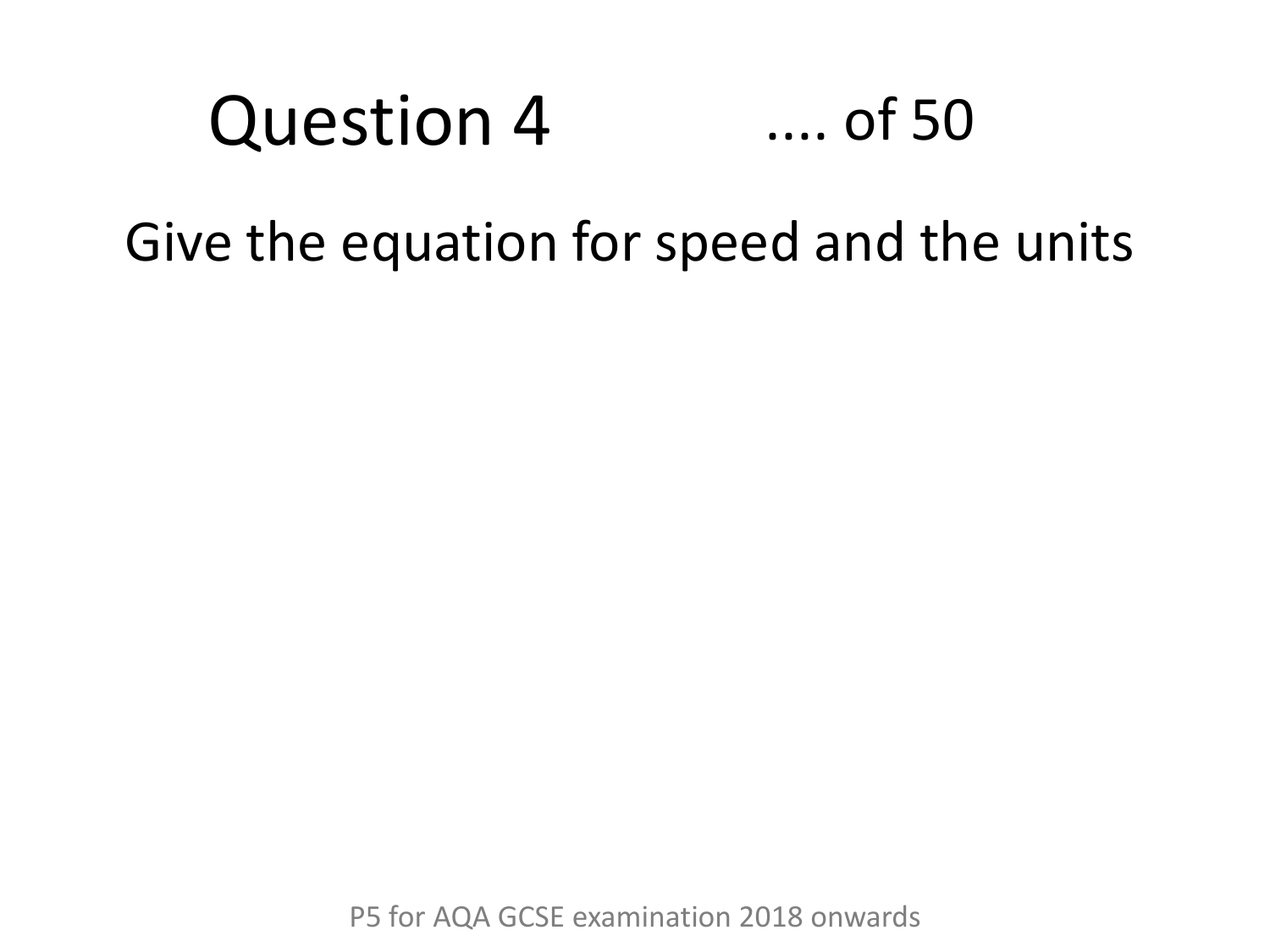## Answer 4 .... of 50

#### Speed (km/h or m/s) = distance (km or m)/time (h or s)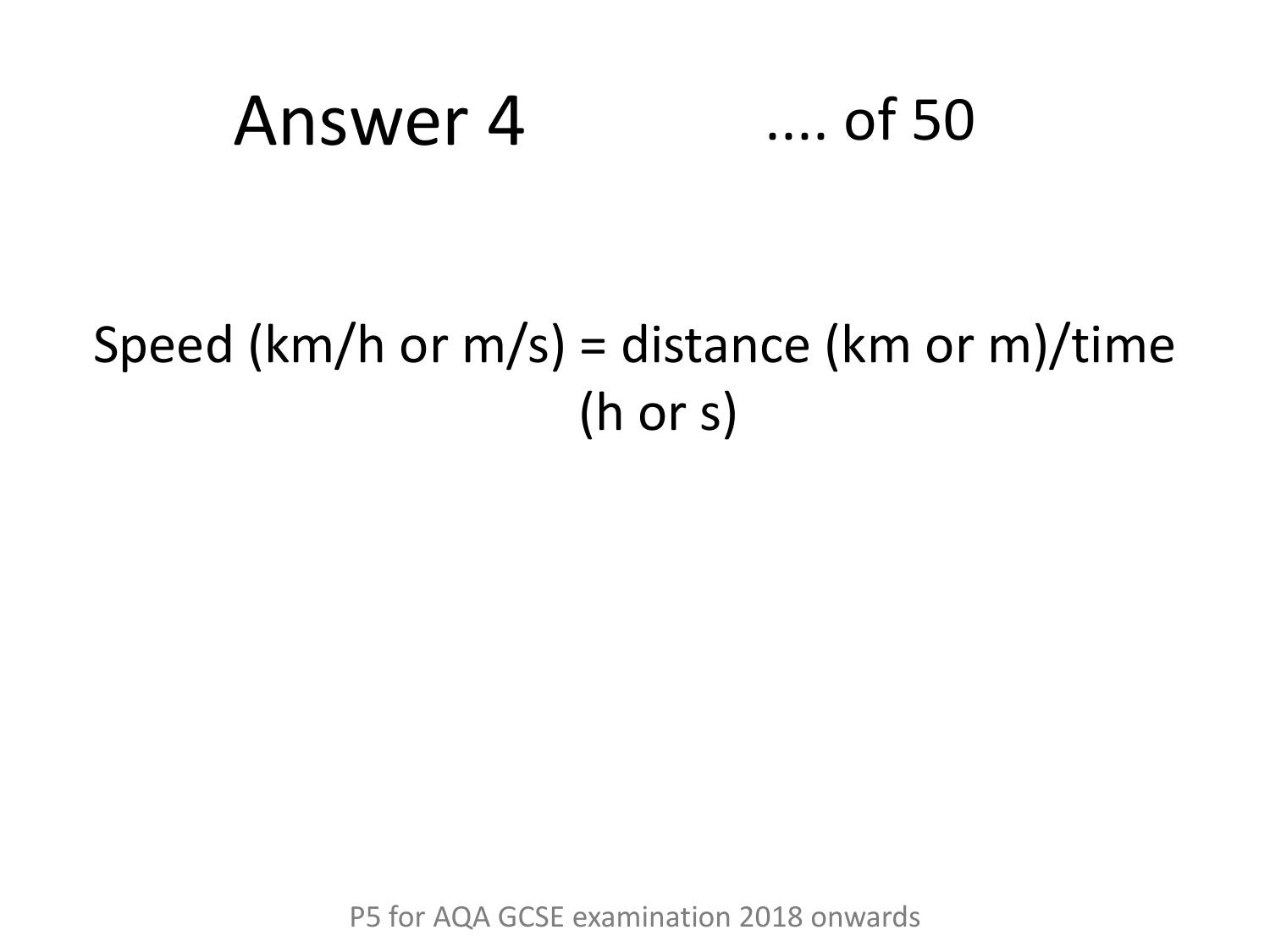#### Question 5 .... of 50

• How would you find the speed at a particular point on a distance-time graph?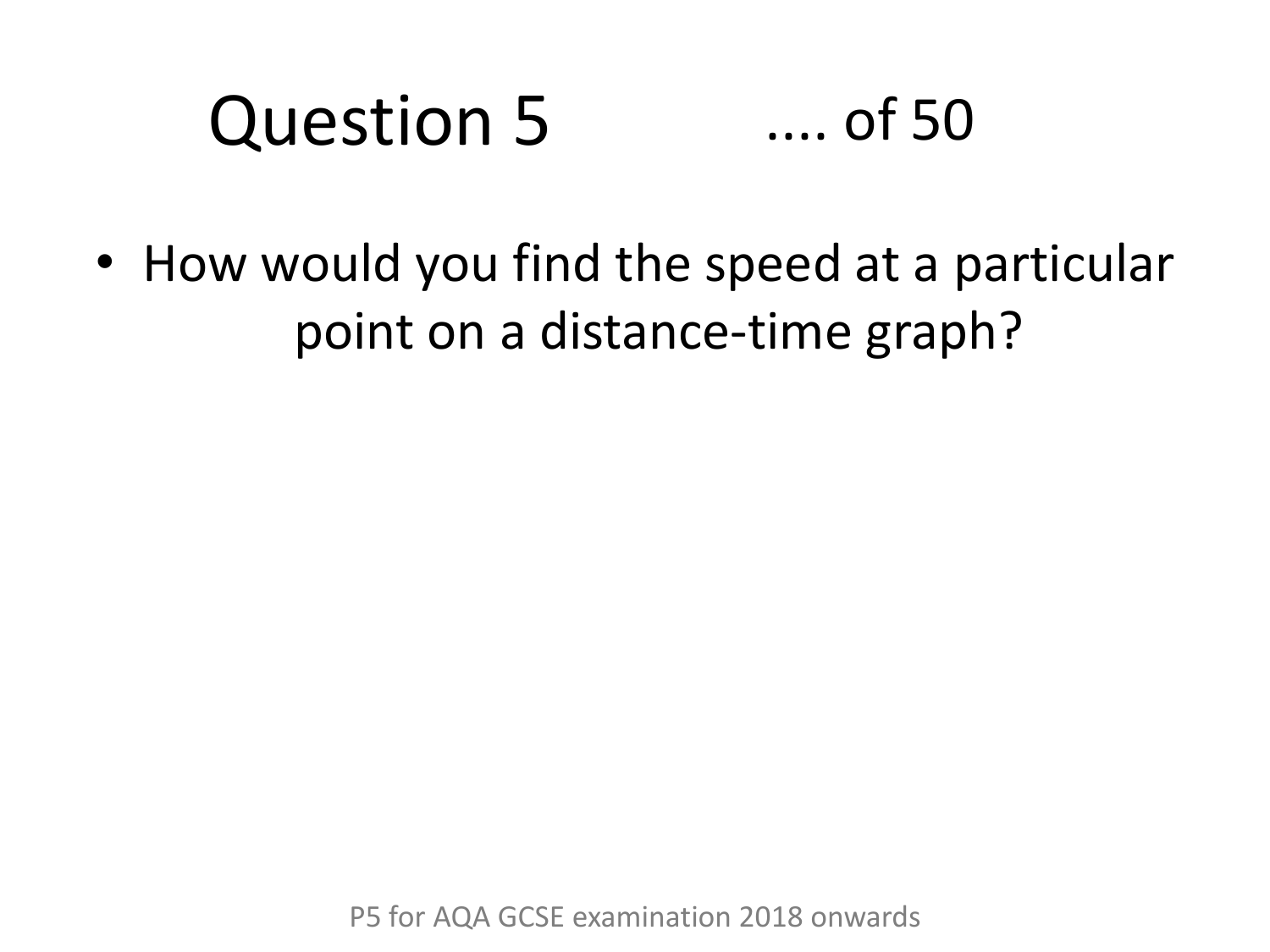# Answer 5 .... of 50

• Draw a tangent to the line and measure the gradient of the tangent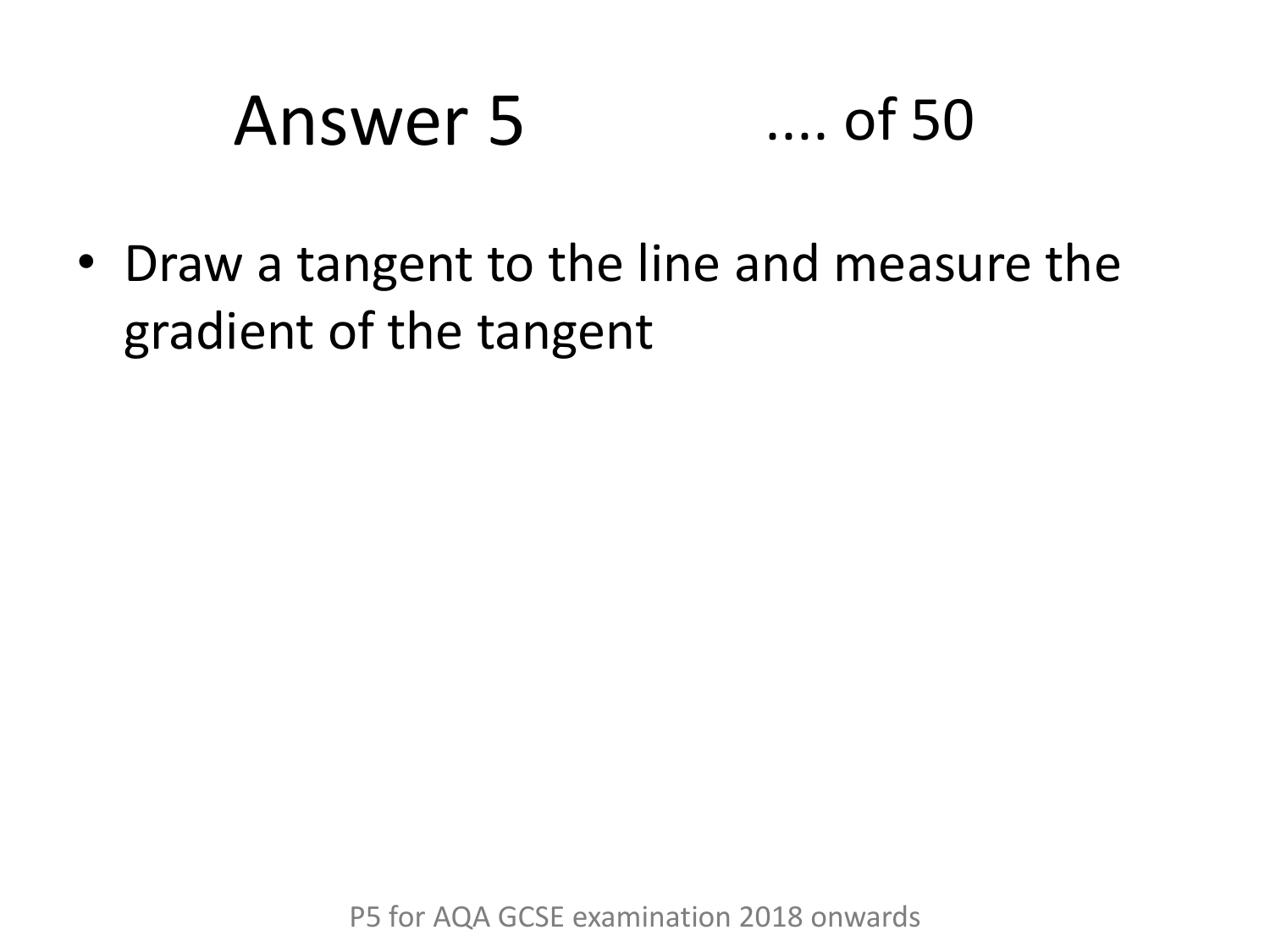#### Question 6 .... of 50

• If an object is dropped, why does its speed increase as it falls?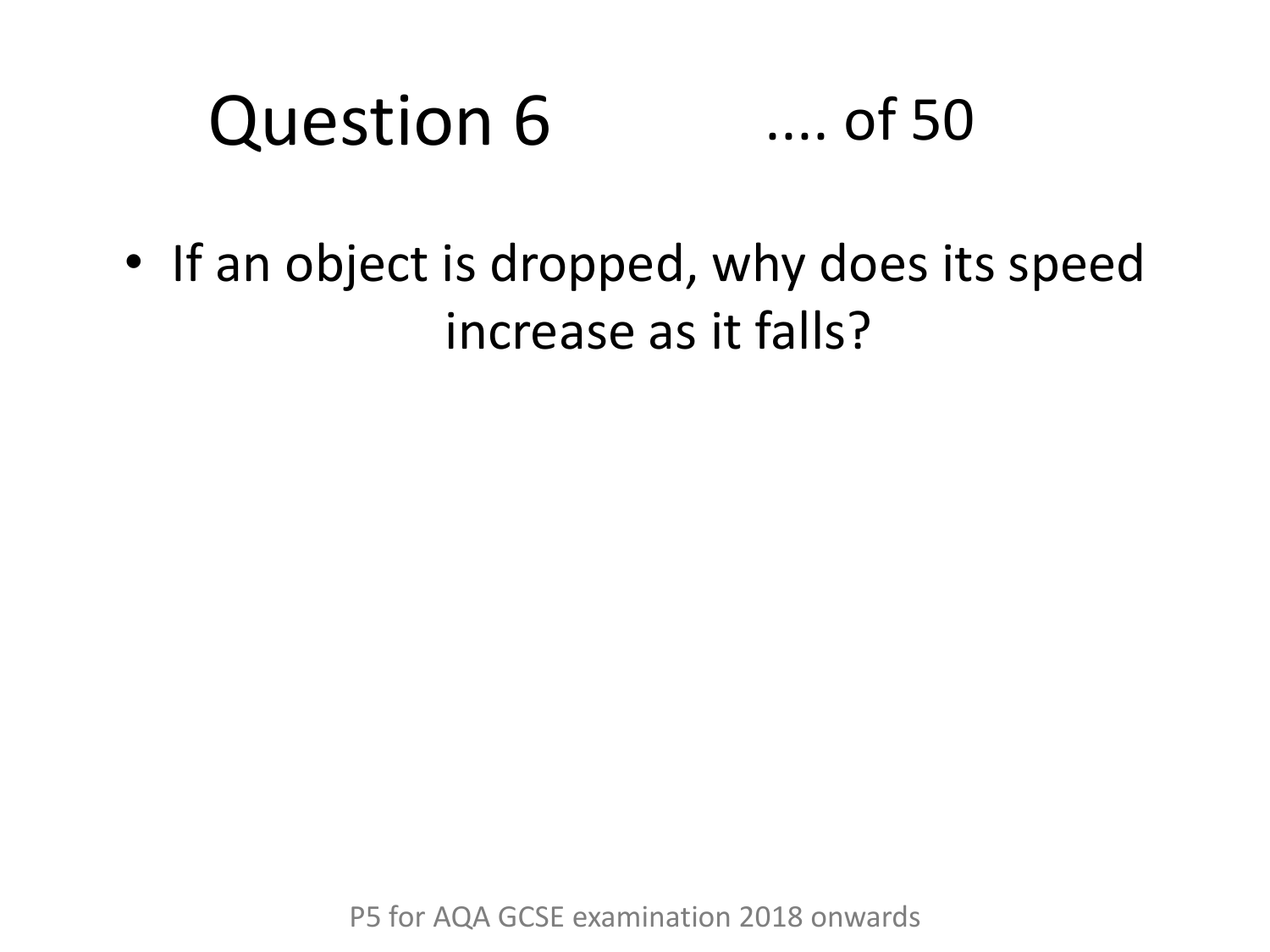# Answer 6 .... of 50

It accelerates because it is pulled towards the centre of the earth due to the force of gravity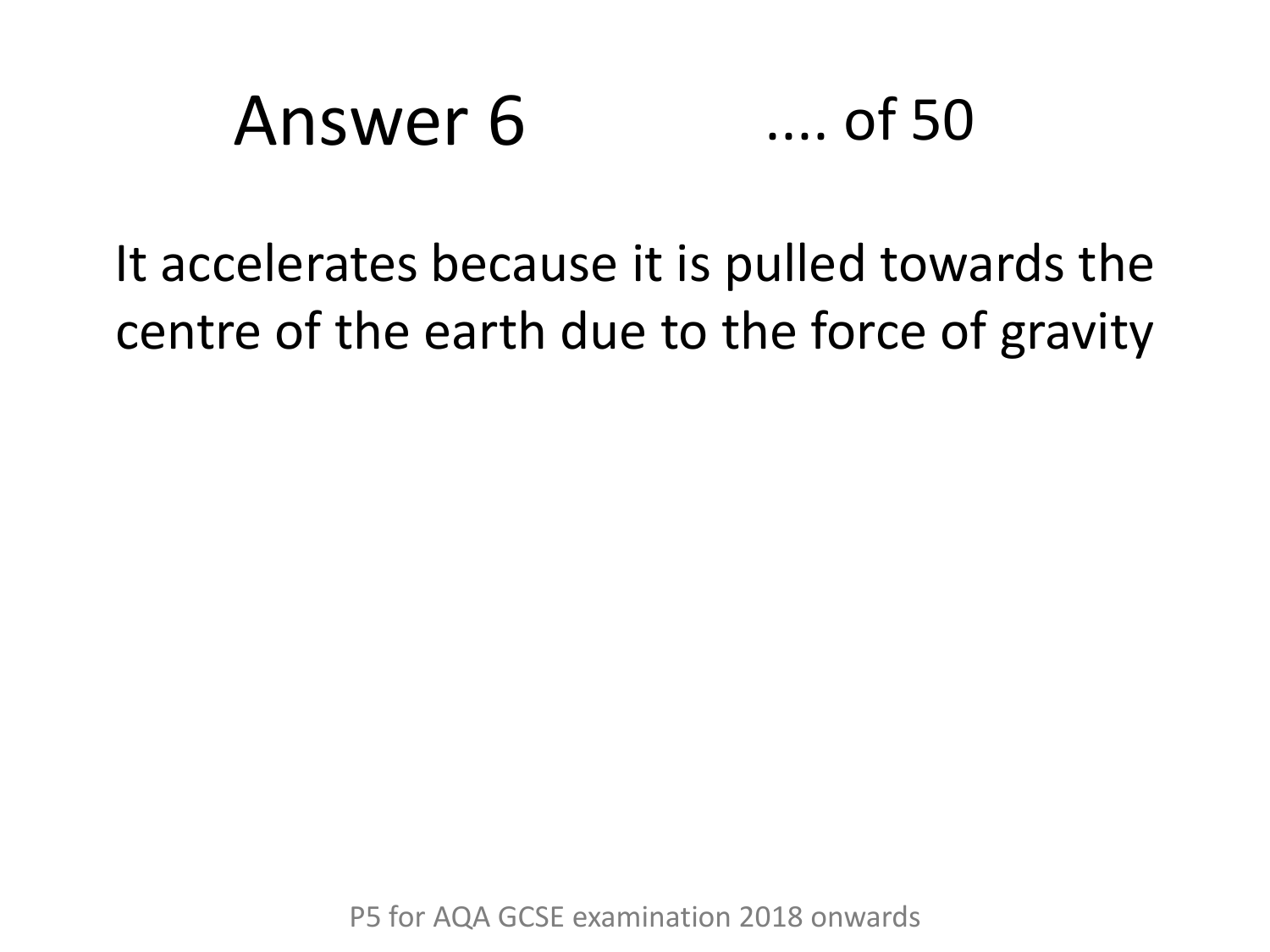# Question 7

#### .... of 50

• Define acceleration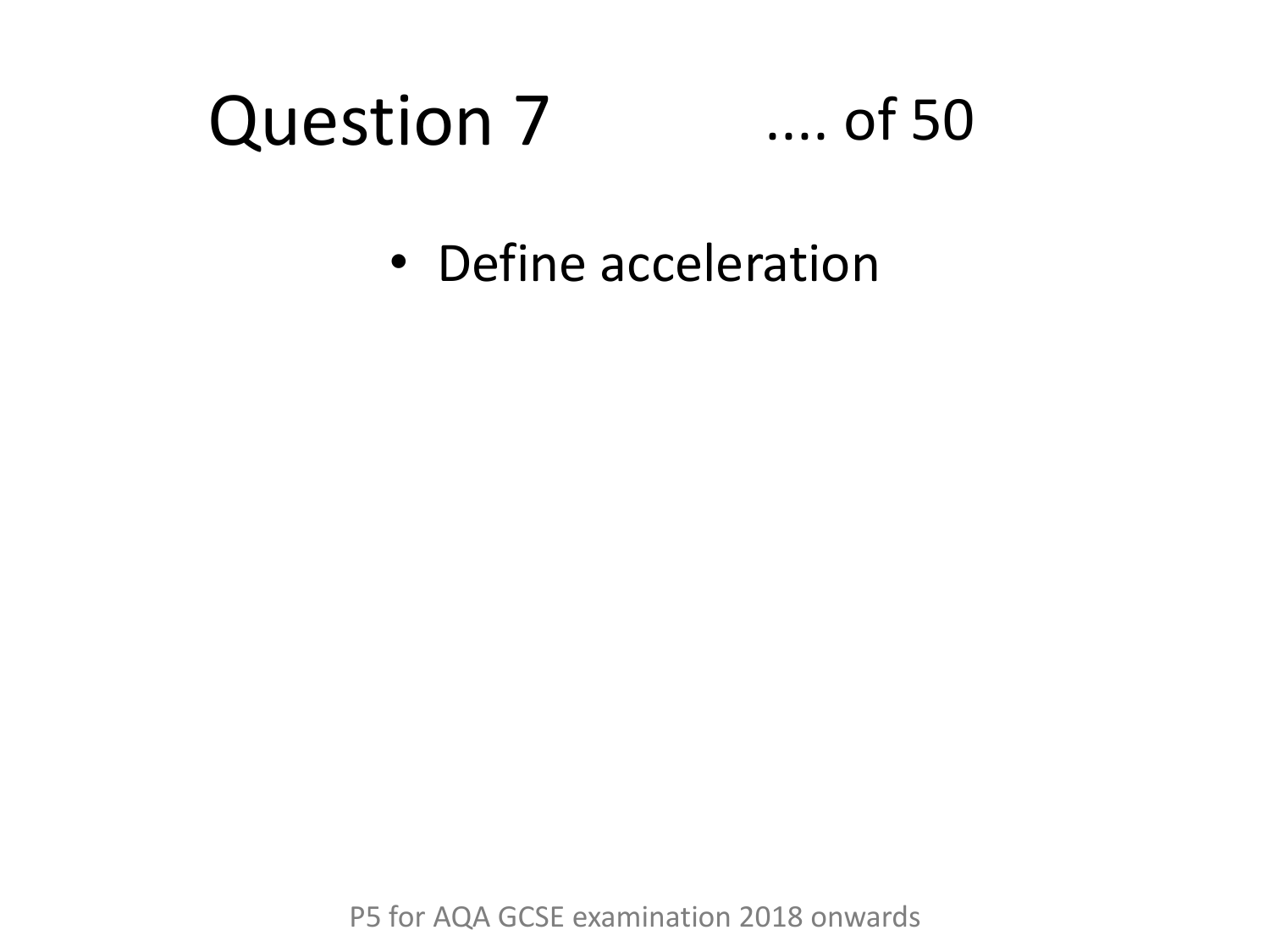## Answer 7 .... of 50

Acceleration = change in velocity/time taken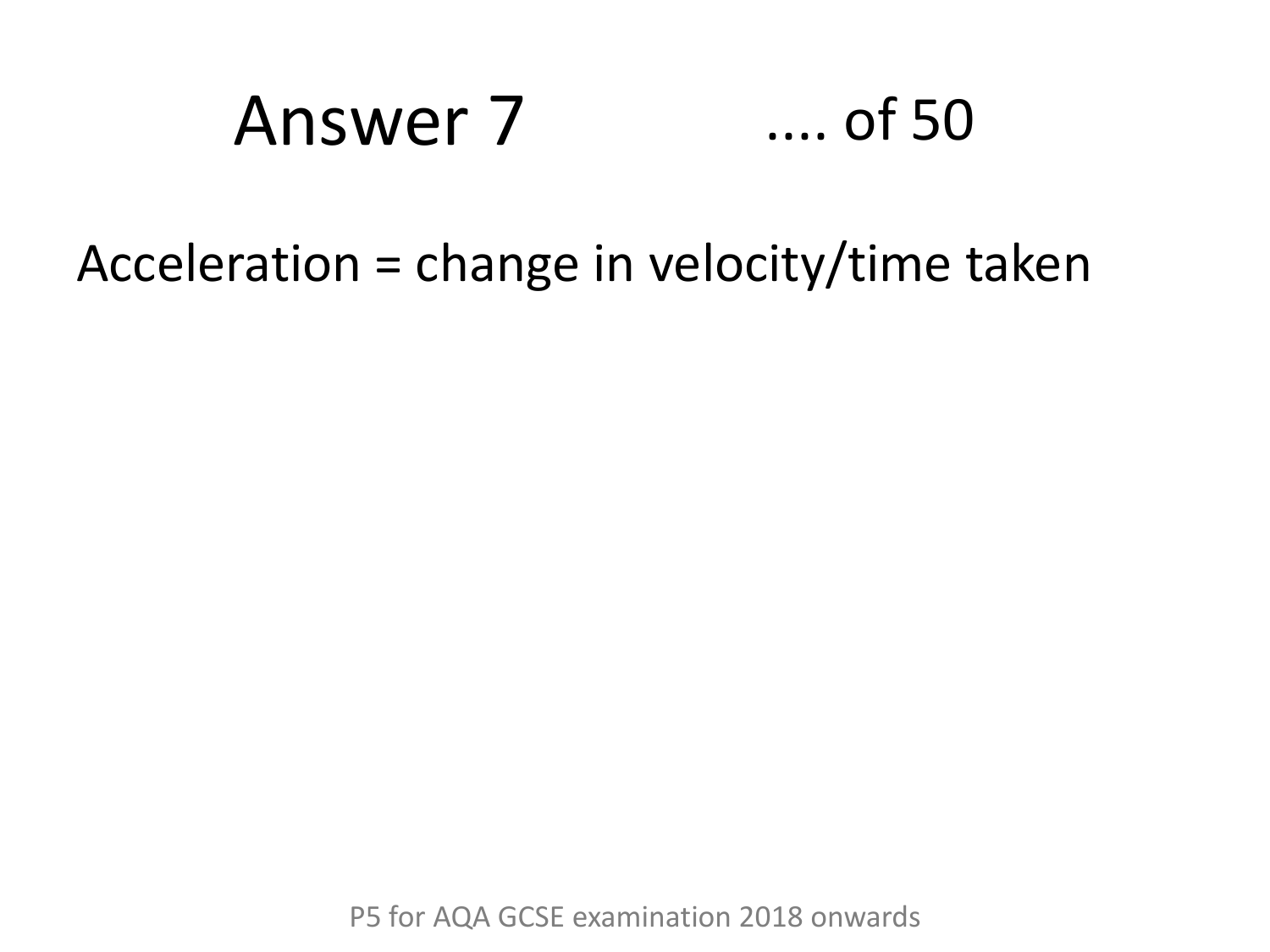#### Question 8 .... of 50

• A car accelerates from 10 m/s to 30 m/s in 8s. What is the acceleration?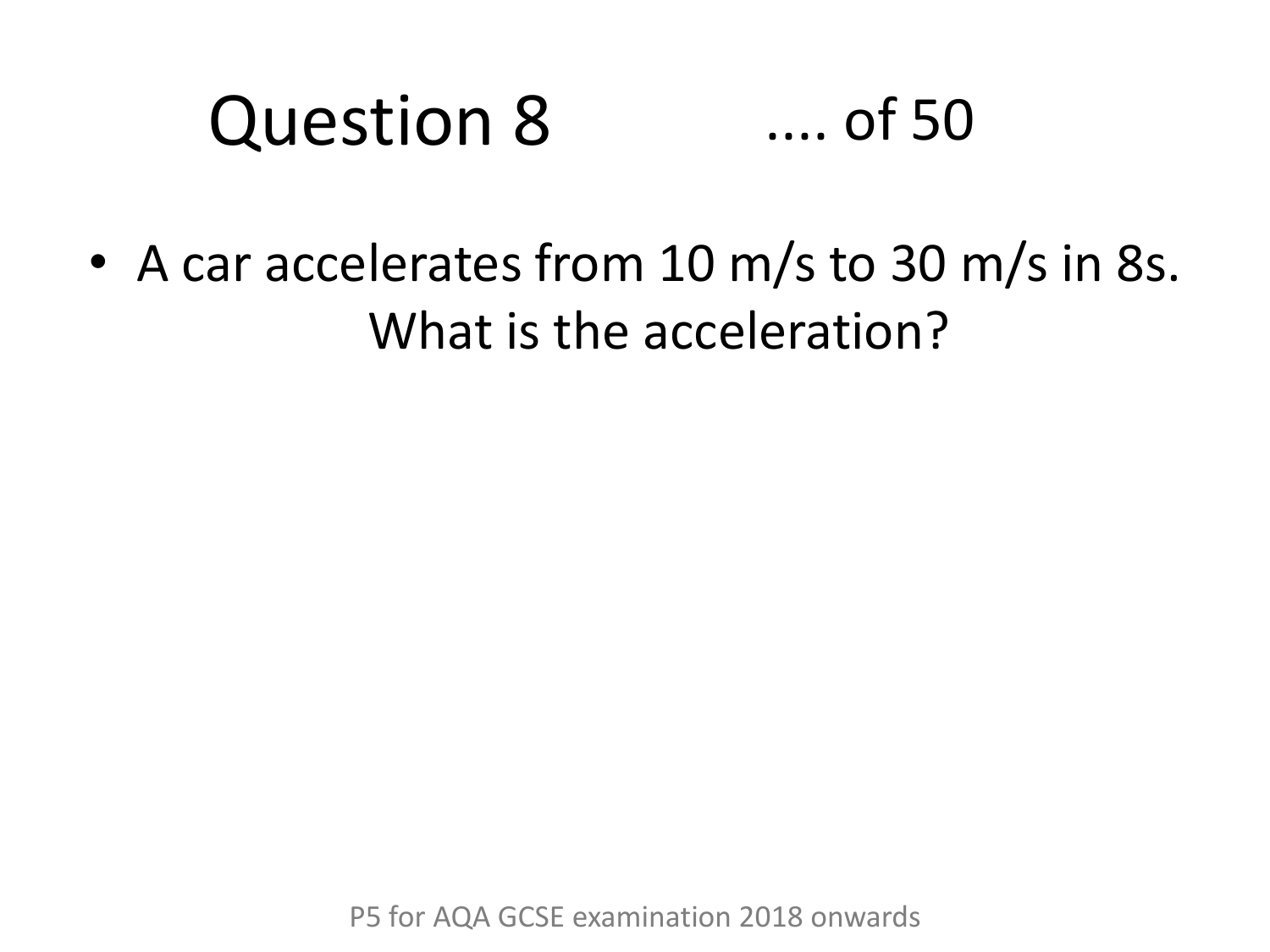# Answer 8 .... of 50

- Acceleration = change in velocity/time taken
- $= (30m/s 10m/s)/8s$
- $= 2.5 \text{ m/s}^2$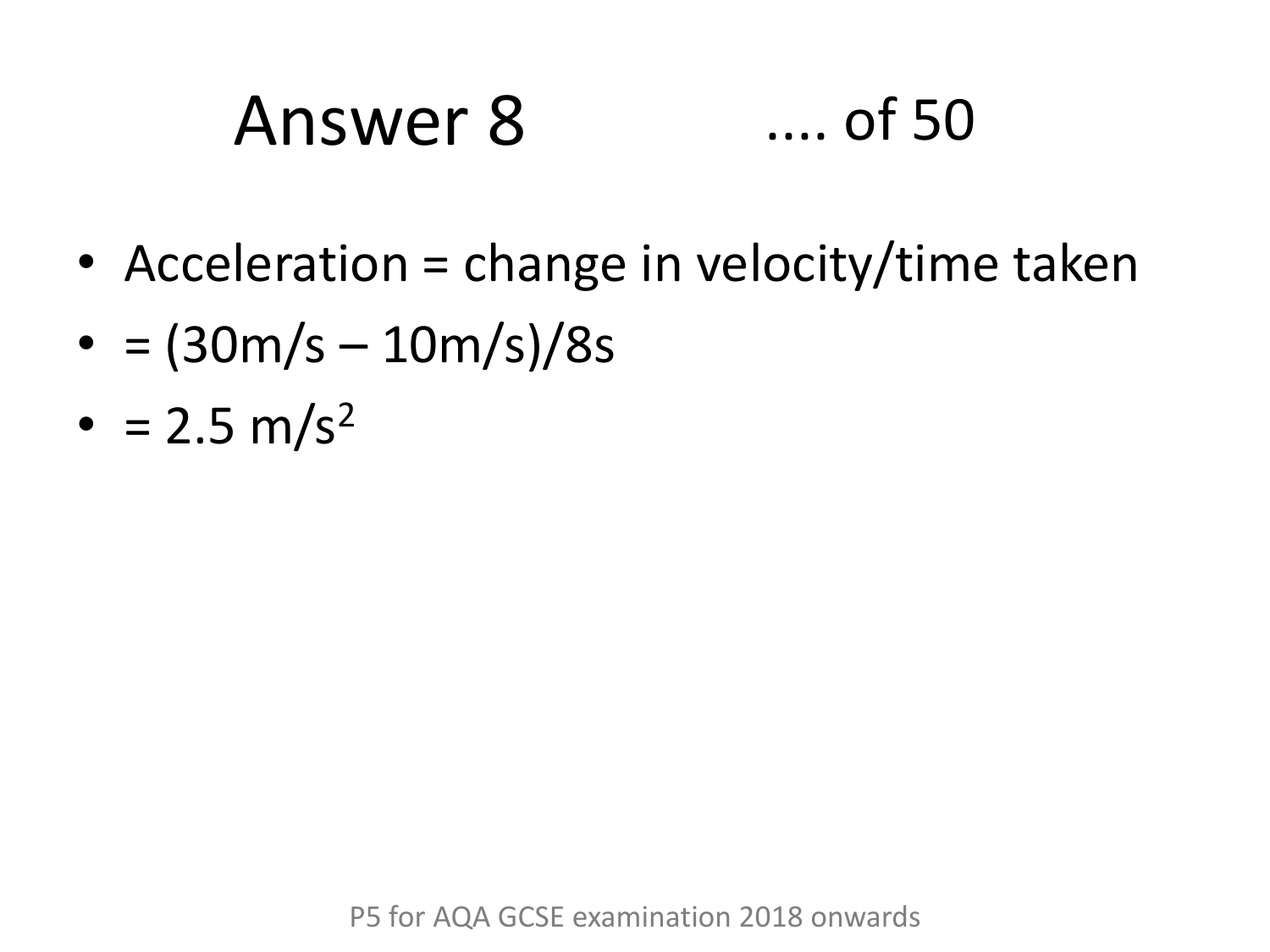#### Question 9 .... of 50

• What does a negative velocity show?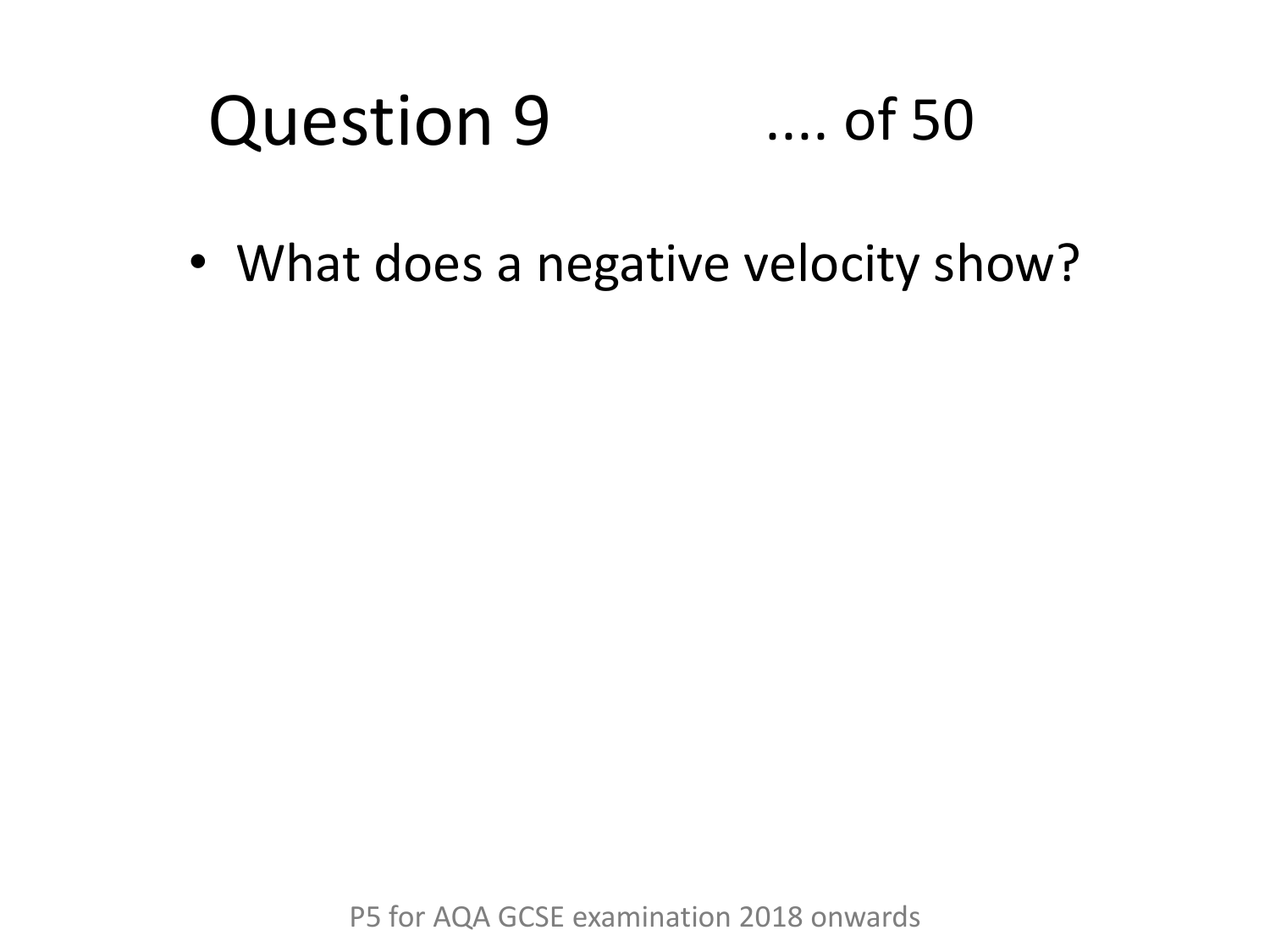

A change in direction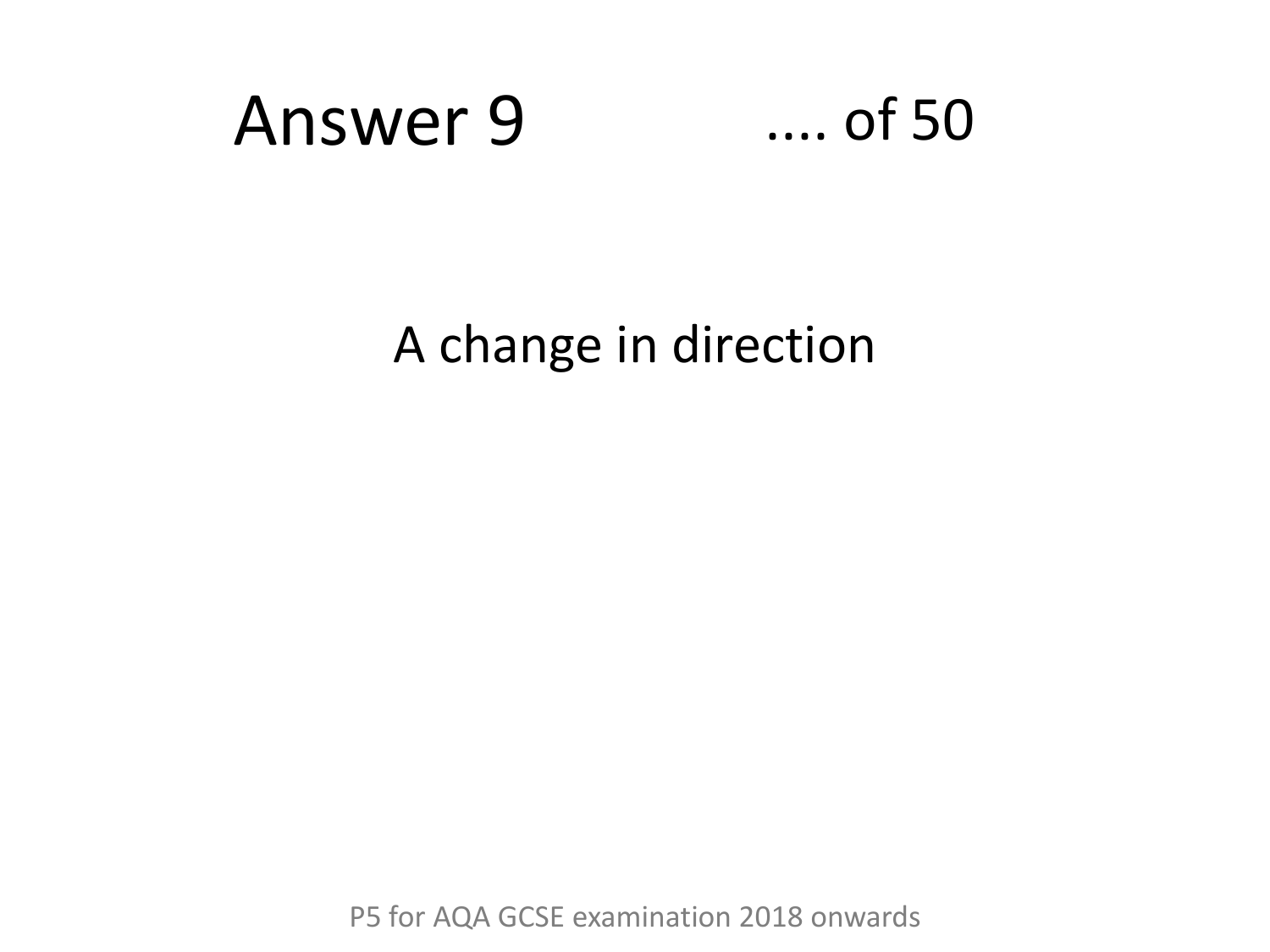#### Question 10 .... of 50

• A motor cycle travelling at 20 m/s takes 5s to stop. What is its average acceleration?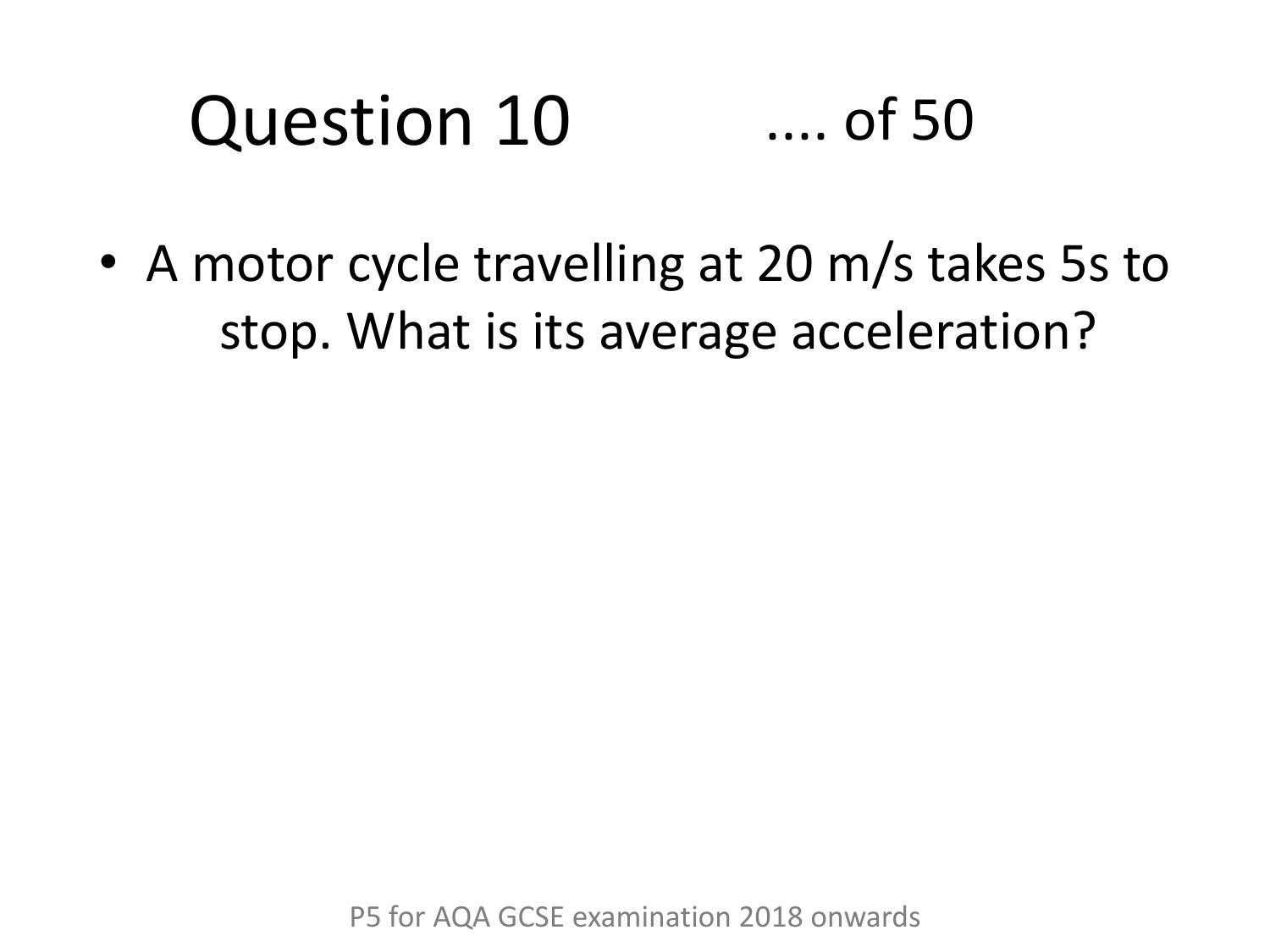# Answer 10 .... of 50

• Acceleration = change in velocity/time taken

• 
$$
=(20 \text{ m/s})/(5 \text{ s})
$$

$$
\bullet = 4m/s^2
$$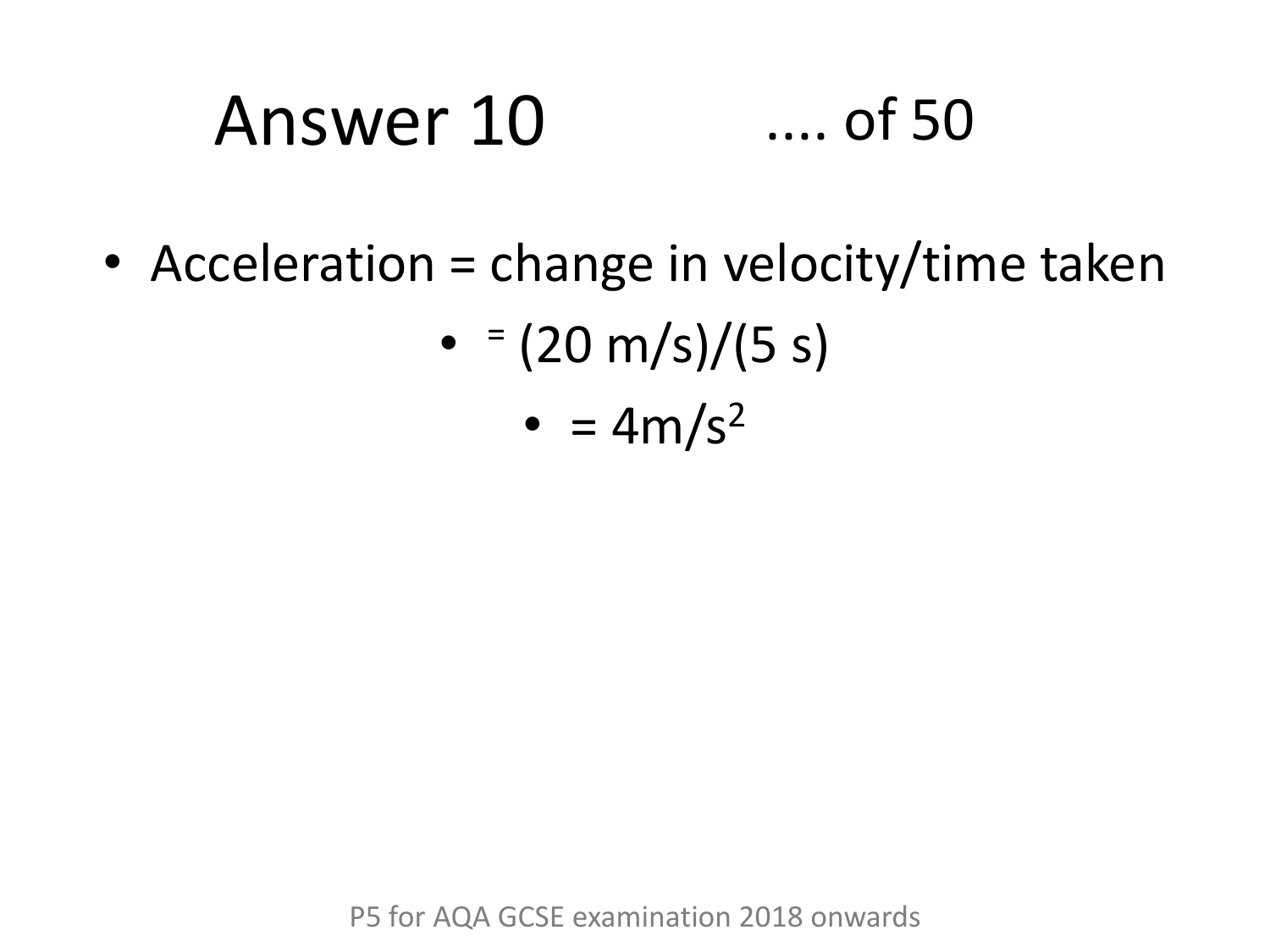#### Question 11 .... of 50

• Give the 4 symbols used to describe motion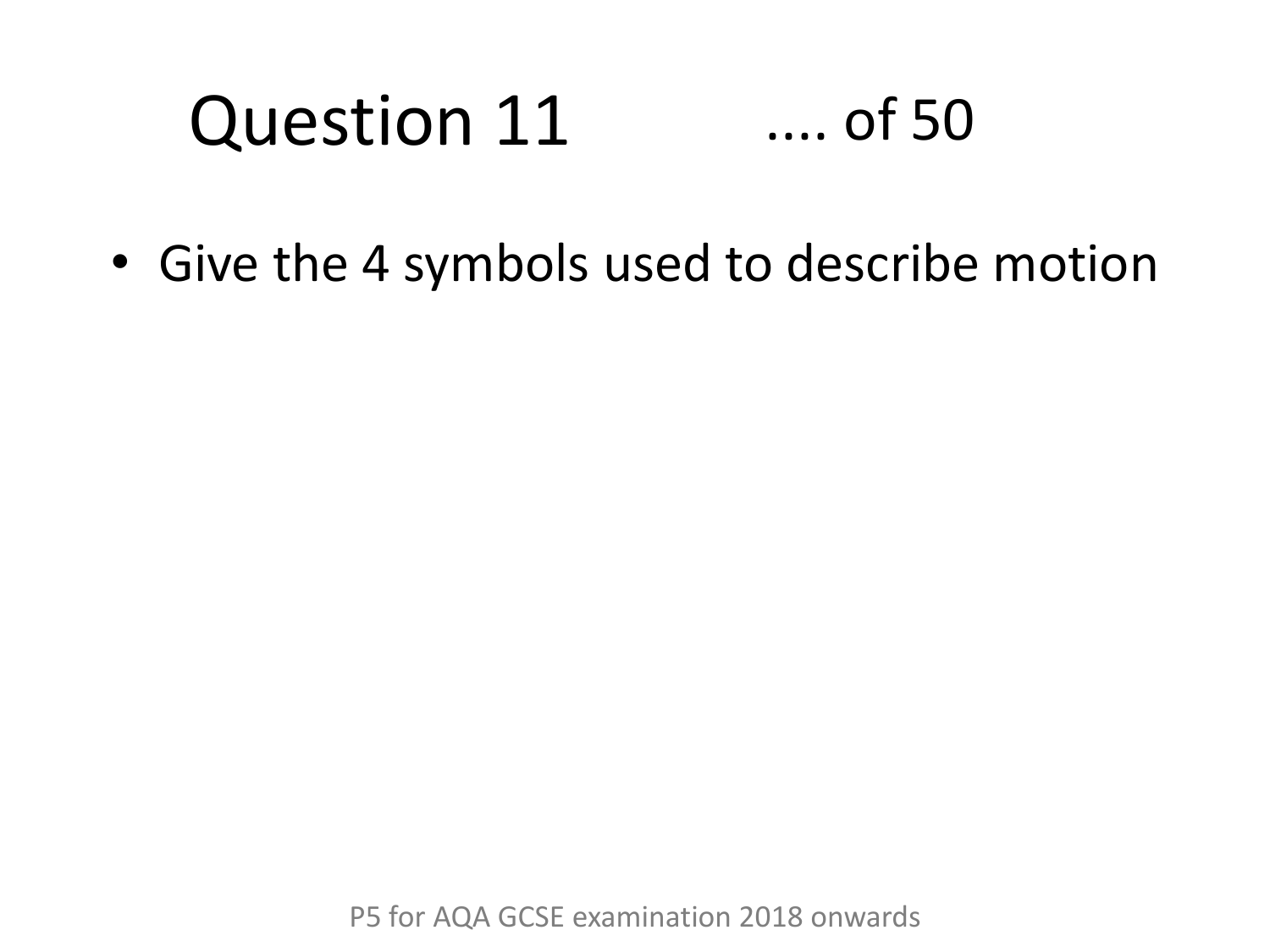# Answer 11 .... of 50

- $s =$  displacement  $(m)$
- $u =$  initial velocity (m/s)
- $v = final velocity (m/s)$
- $a = acceleration (m/s<sup>2</sup>)$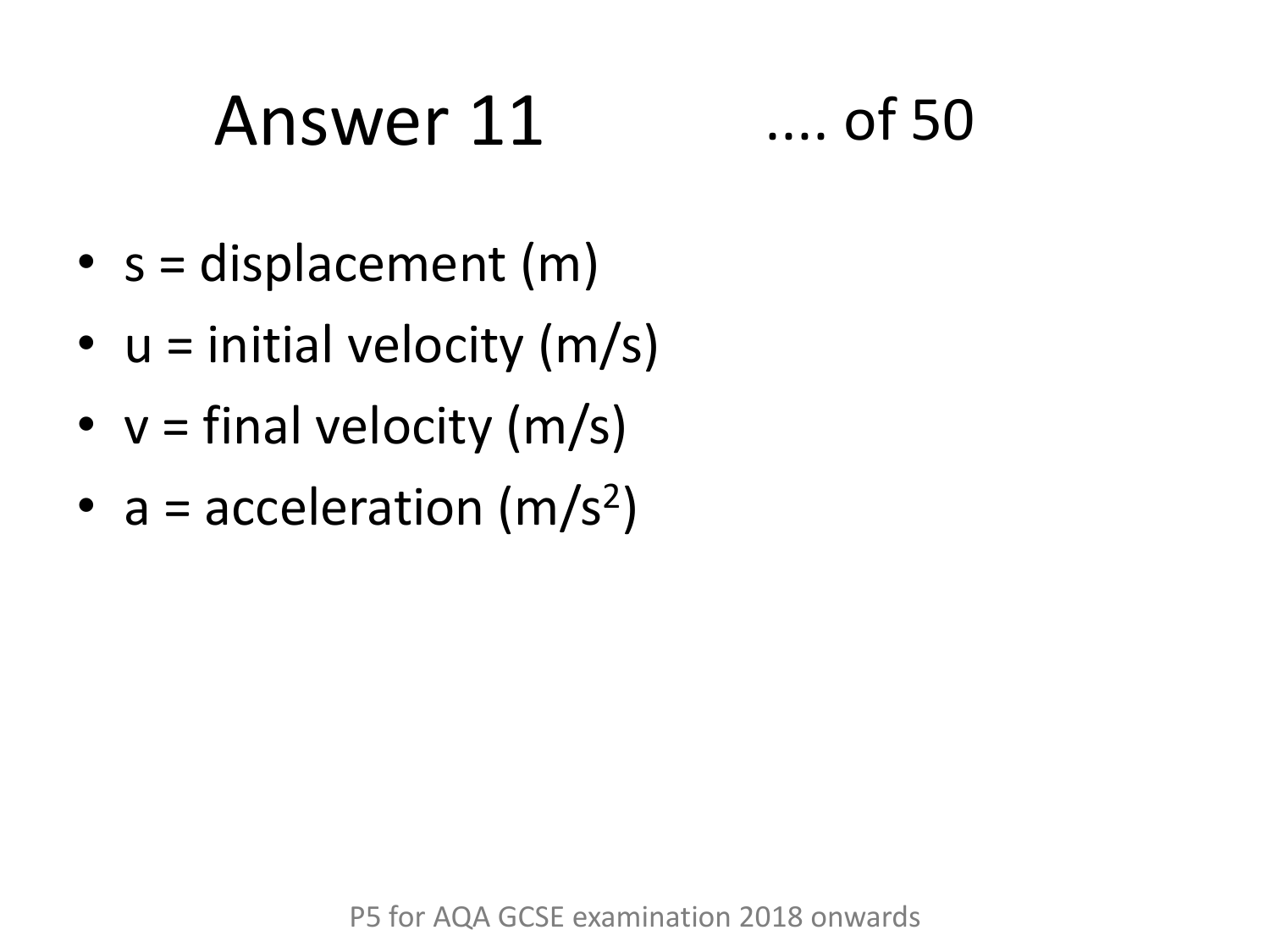#### Question 12 .... of 50

• Give the equation for uniform motion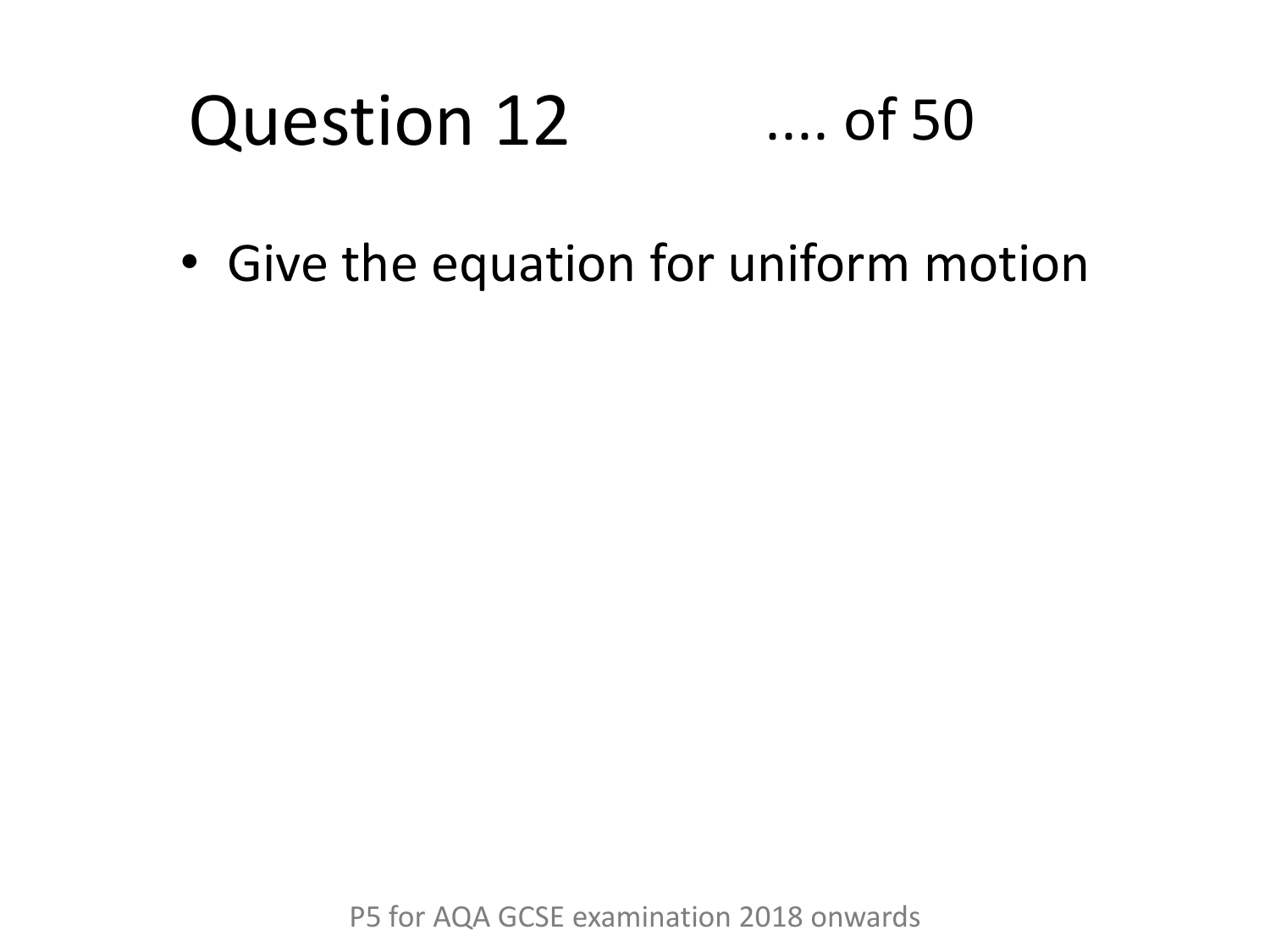## Answer 12 .... of 50

$$
v^2 = u^2 + 2as
$$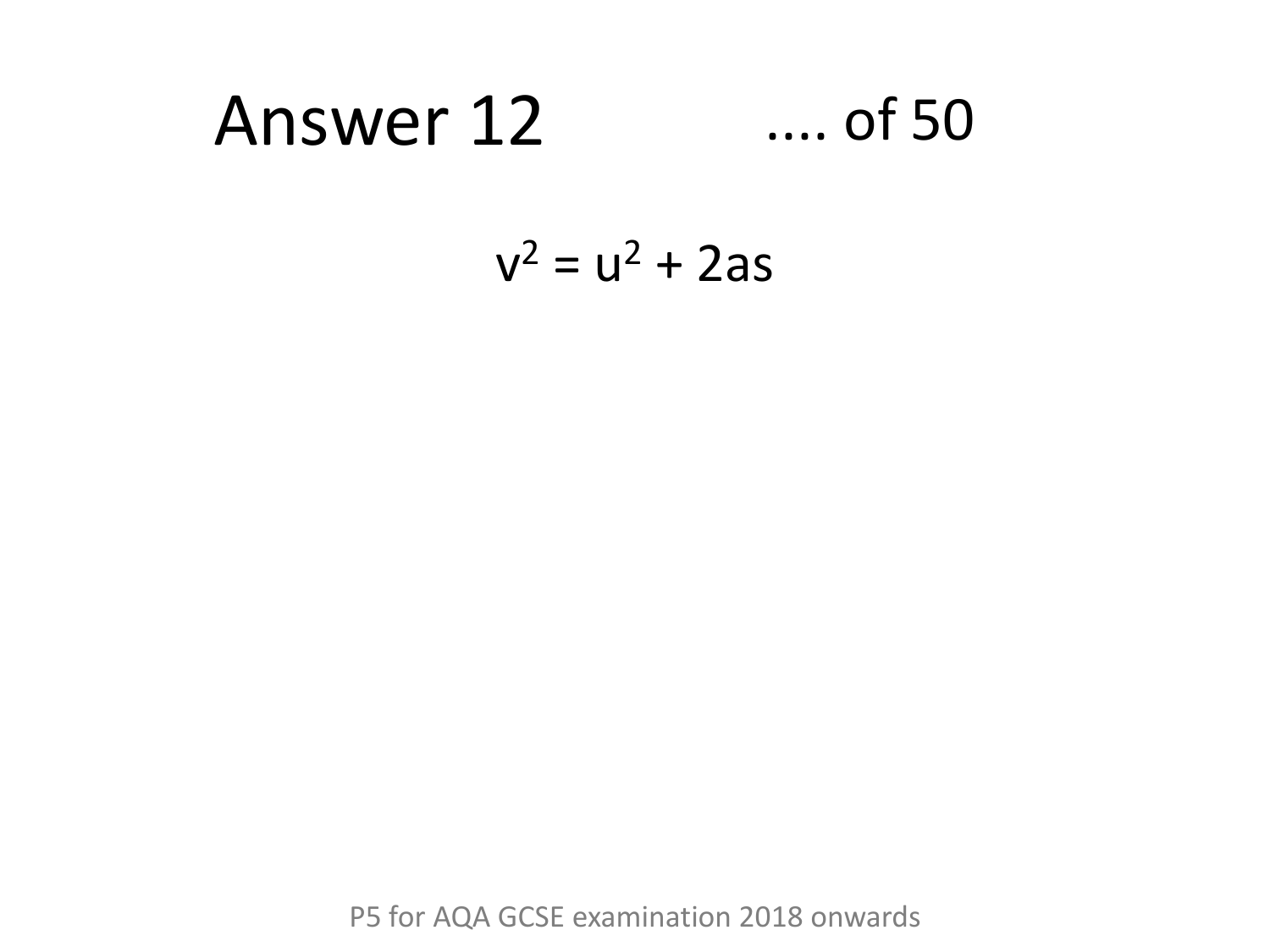#### Question 13 .... of 50

• A train approaches a red signal at 10m/s. The signal turns green and the train accelerates. Once it has travelled another 1000m it is now travelling at 20 m/s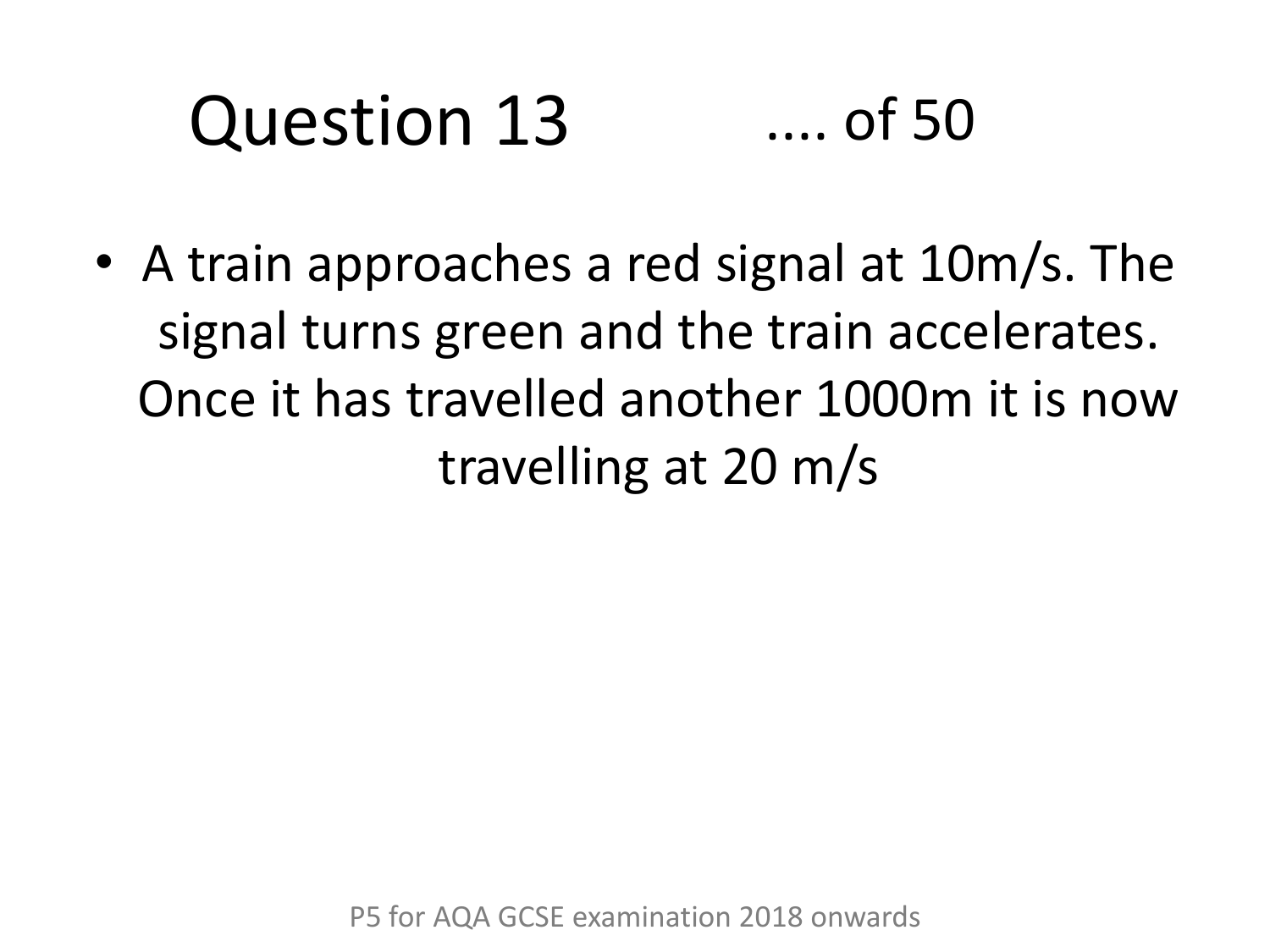## Answer 13 .... of 50

$$
v2 = u2 + 2as
$$
  
\n
$$
a = (v2 - u2)/2s
$$
  
\n
$$
a = (202 - 102)/(2 \times 1000)
$$
  
\n
$$
= 300/2000
$$
  
\n
$$
= 0.15 \text{ m/s}^2
$$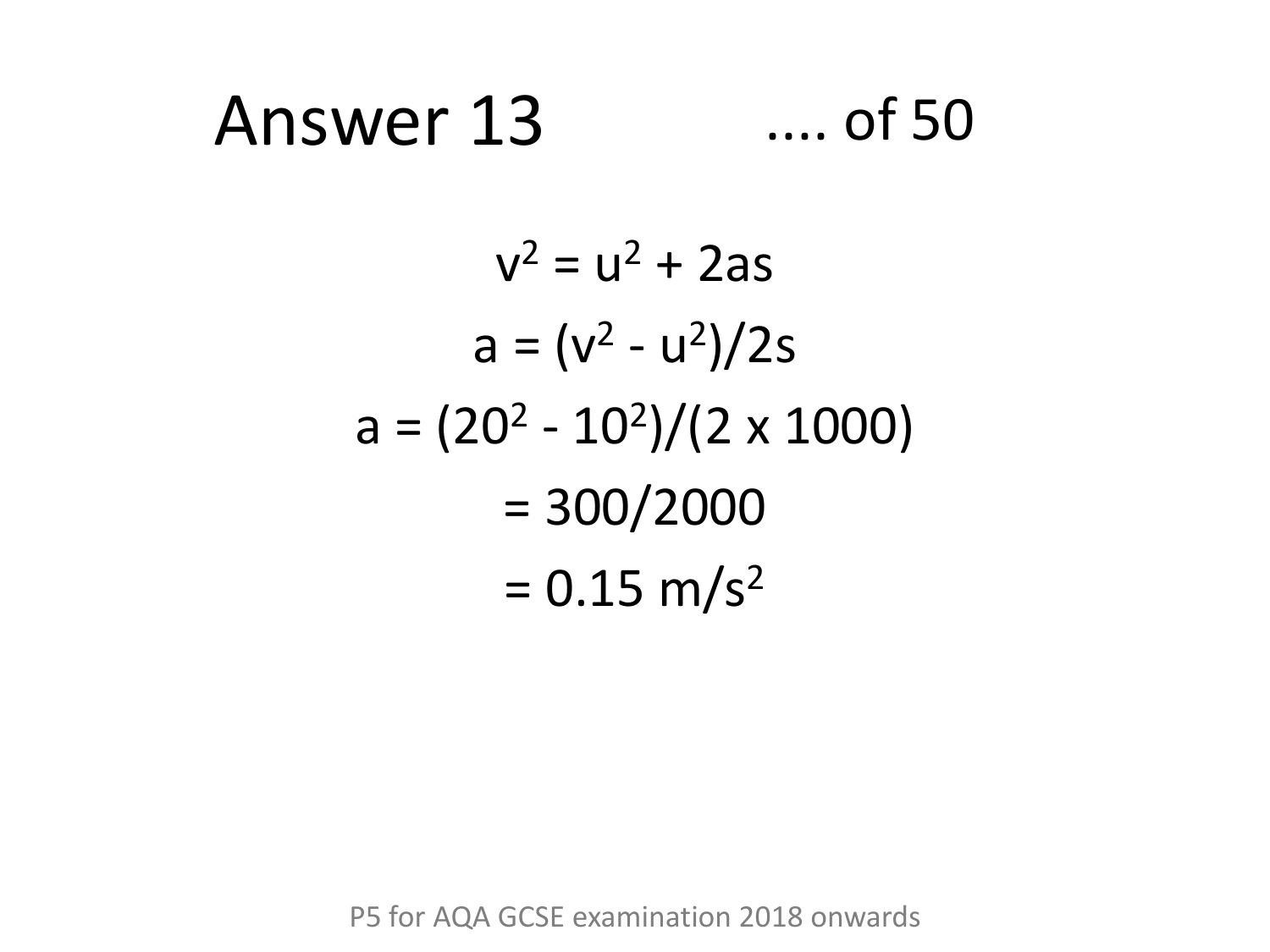#### Question 14 .... of 50

• If the object is slowing down, will v be bigger or smaller than u?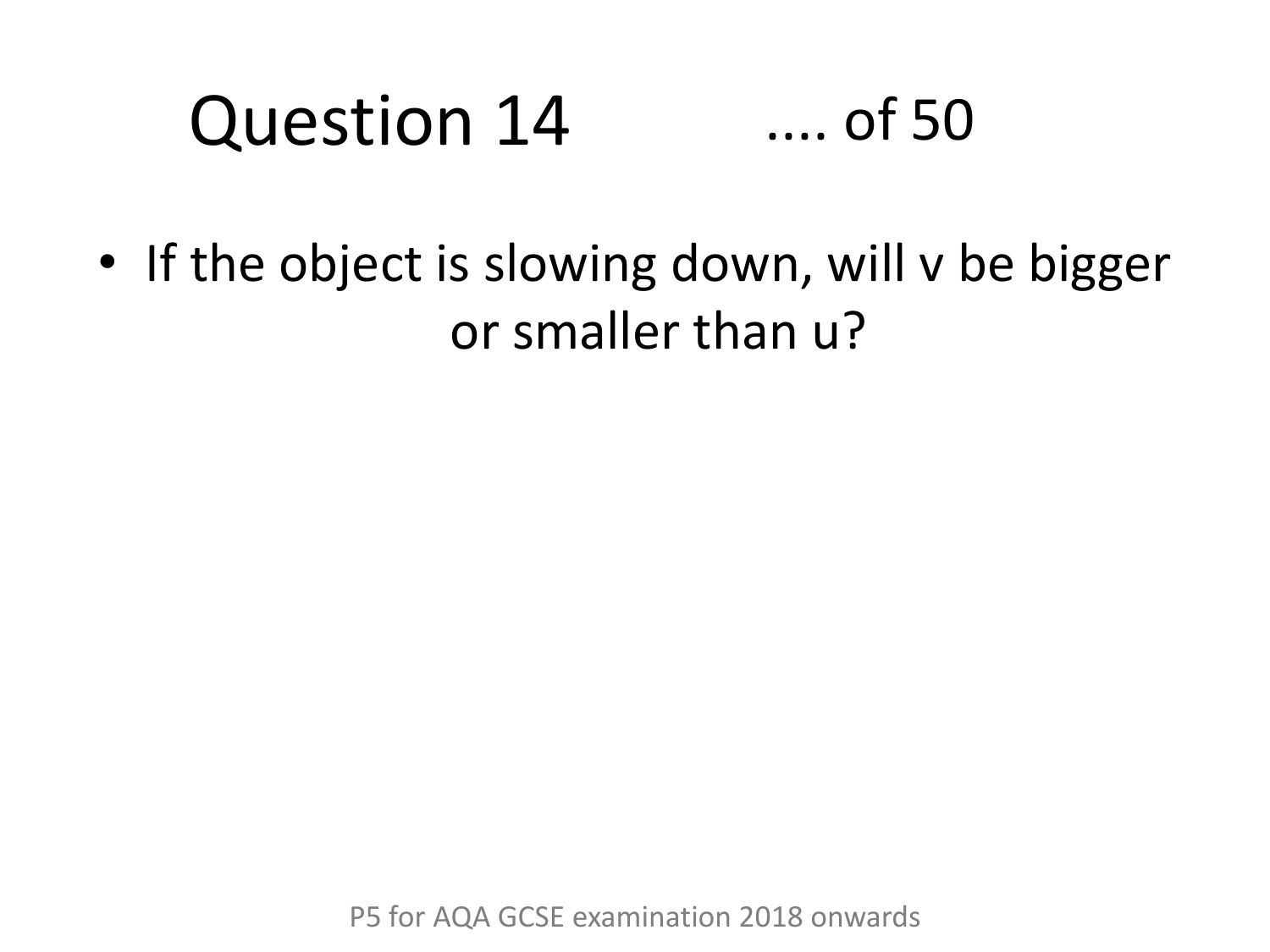## Answer 14 .... of 50

v will be smaller than u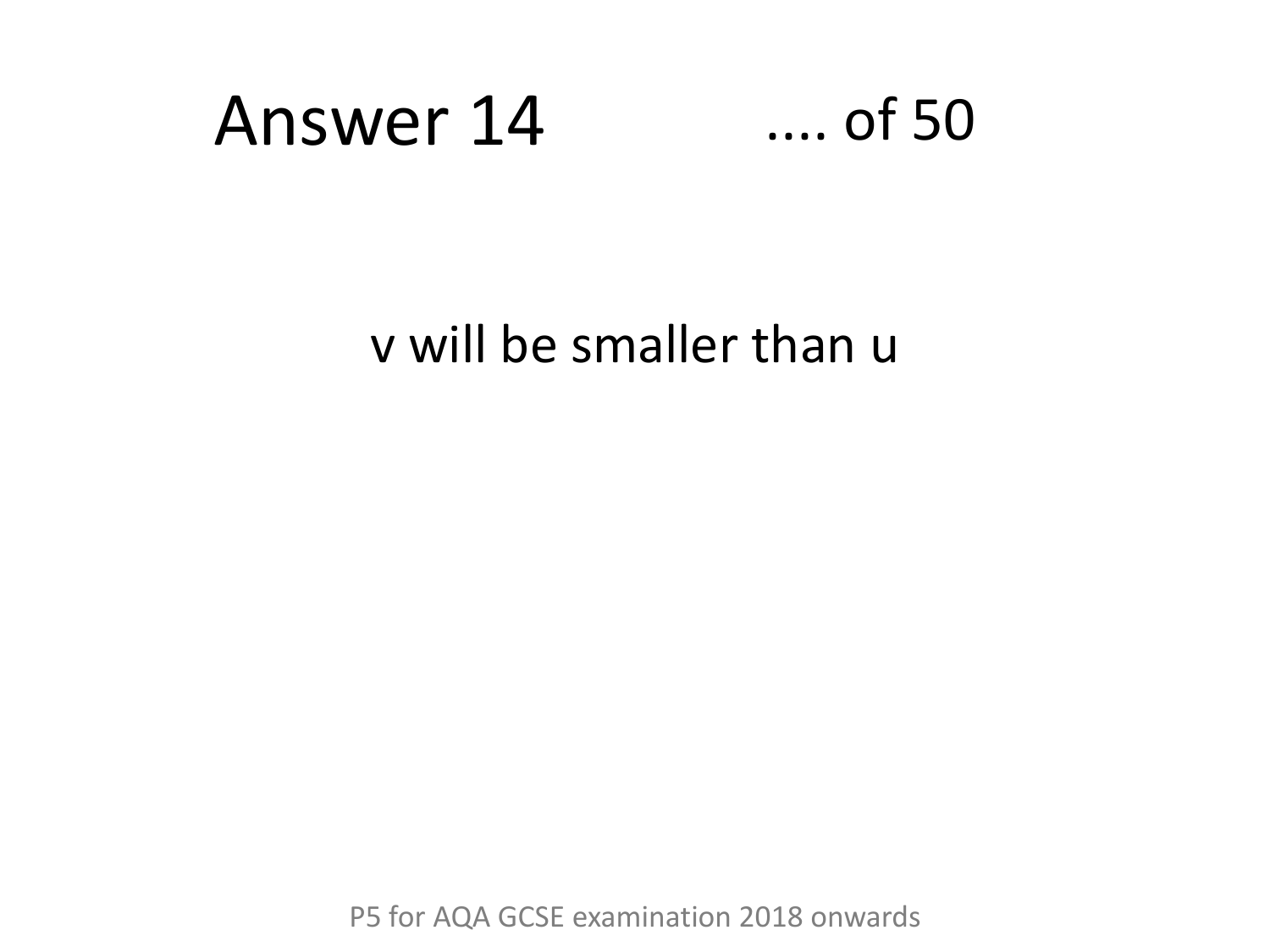## Question 15

#### .... of 50

• Define mass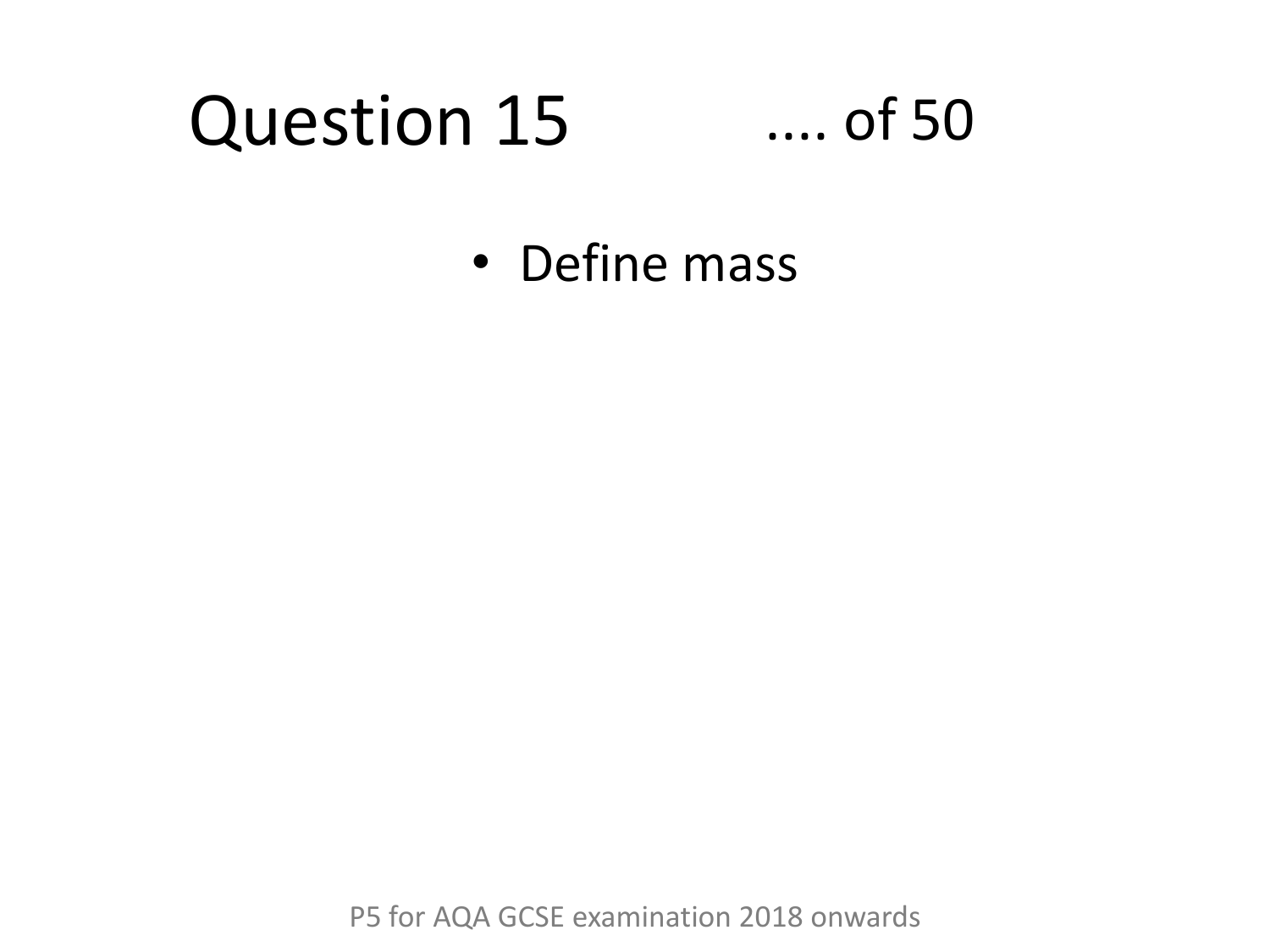## Answer 15 .... of 50

### The amount of substance that is present in an object (kg)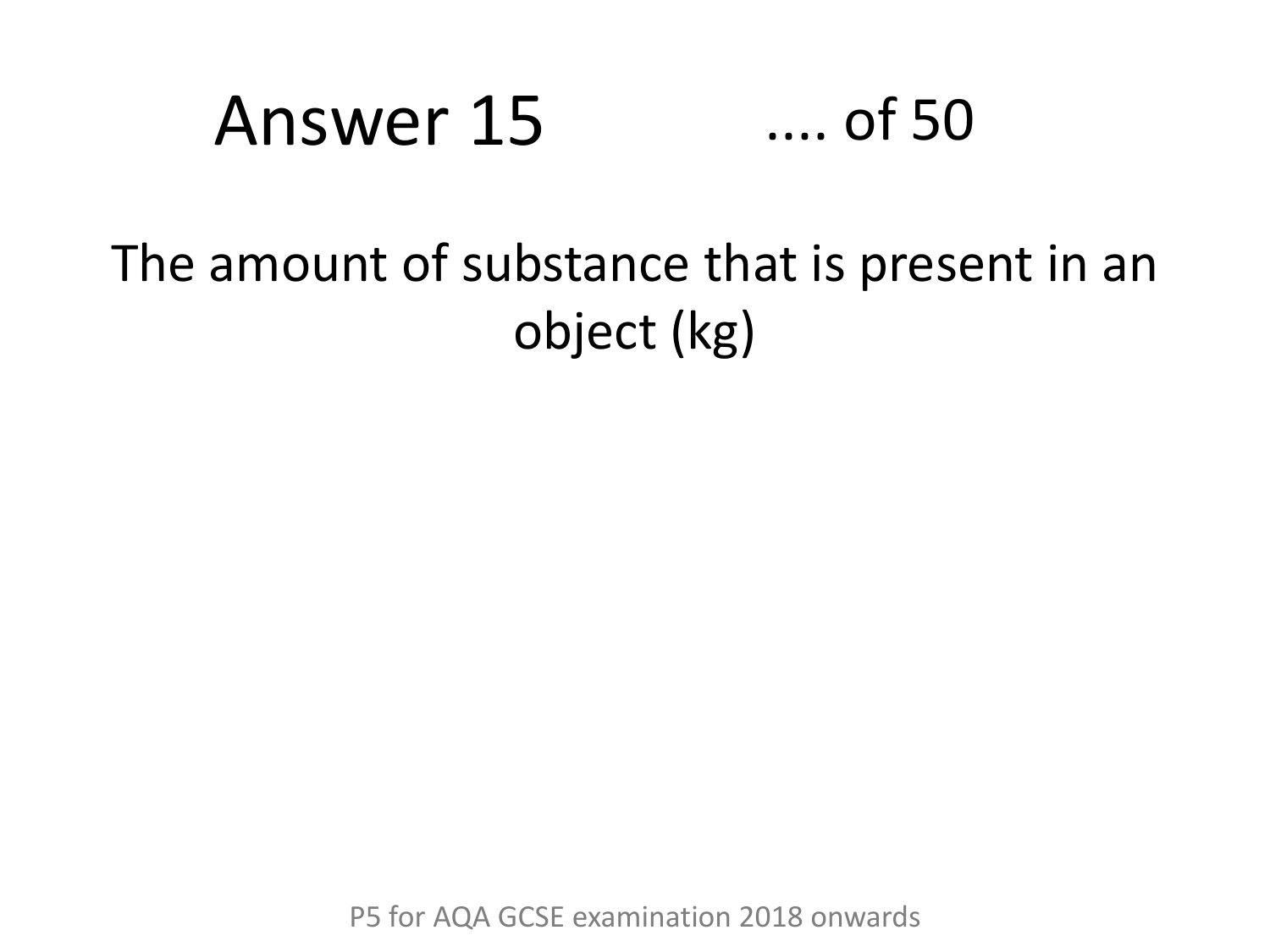# Question 16

#### .... of 50

• Define weight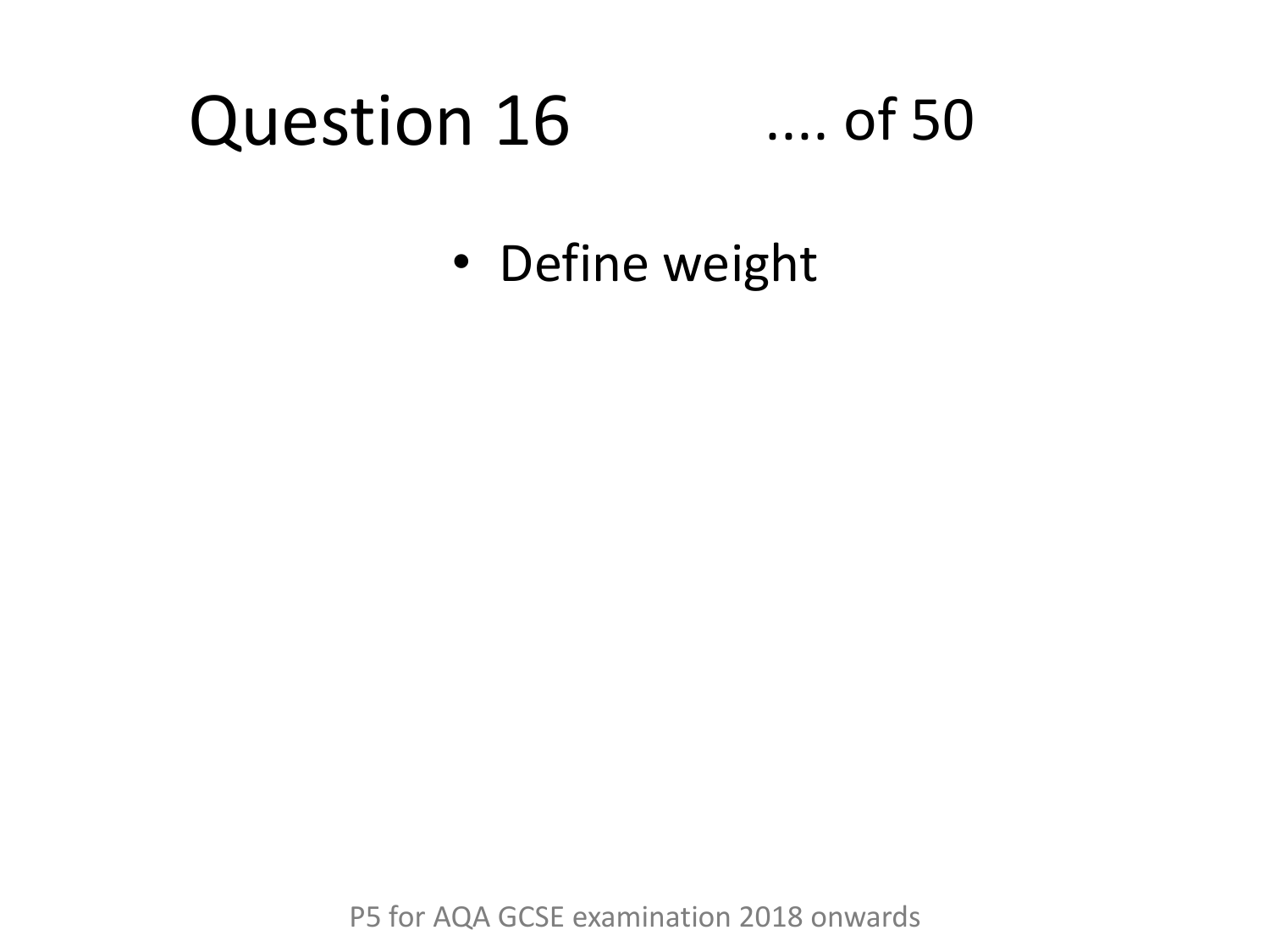# Answer 16 .... of 50

#### The force acting on that mass, if it is in a gravitational field (N)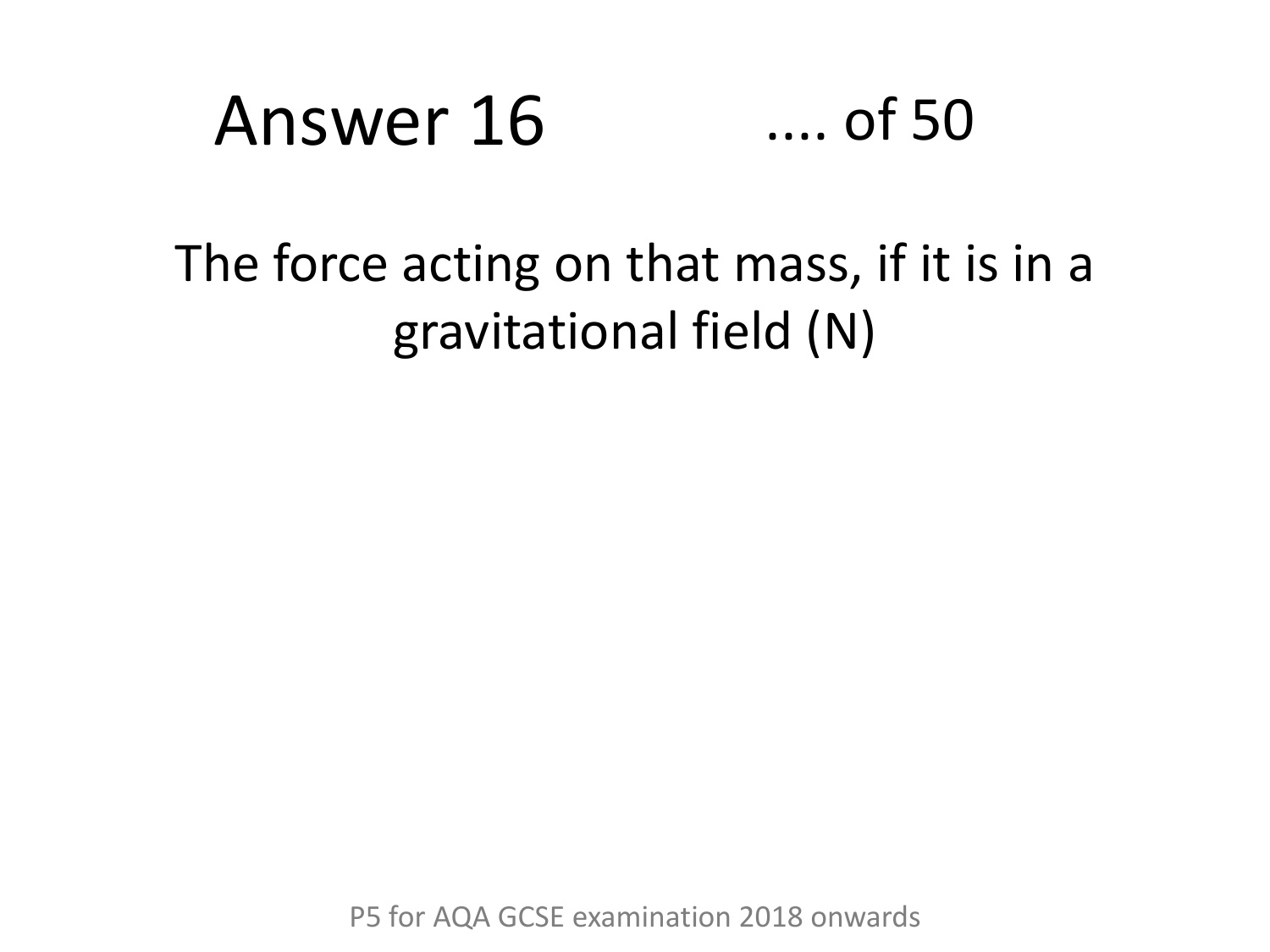# Question 17

#### .... of 50

• Give the equation for weight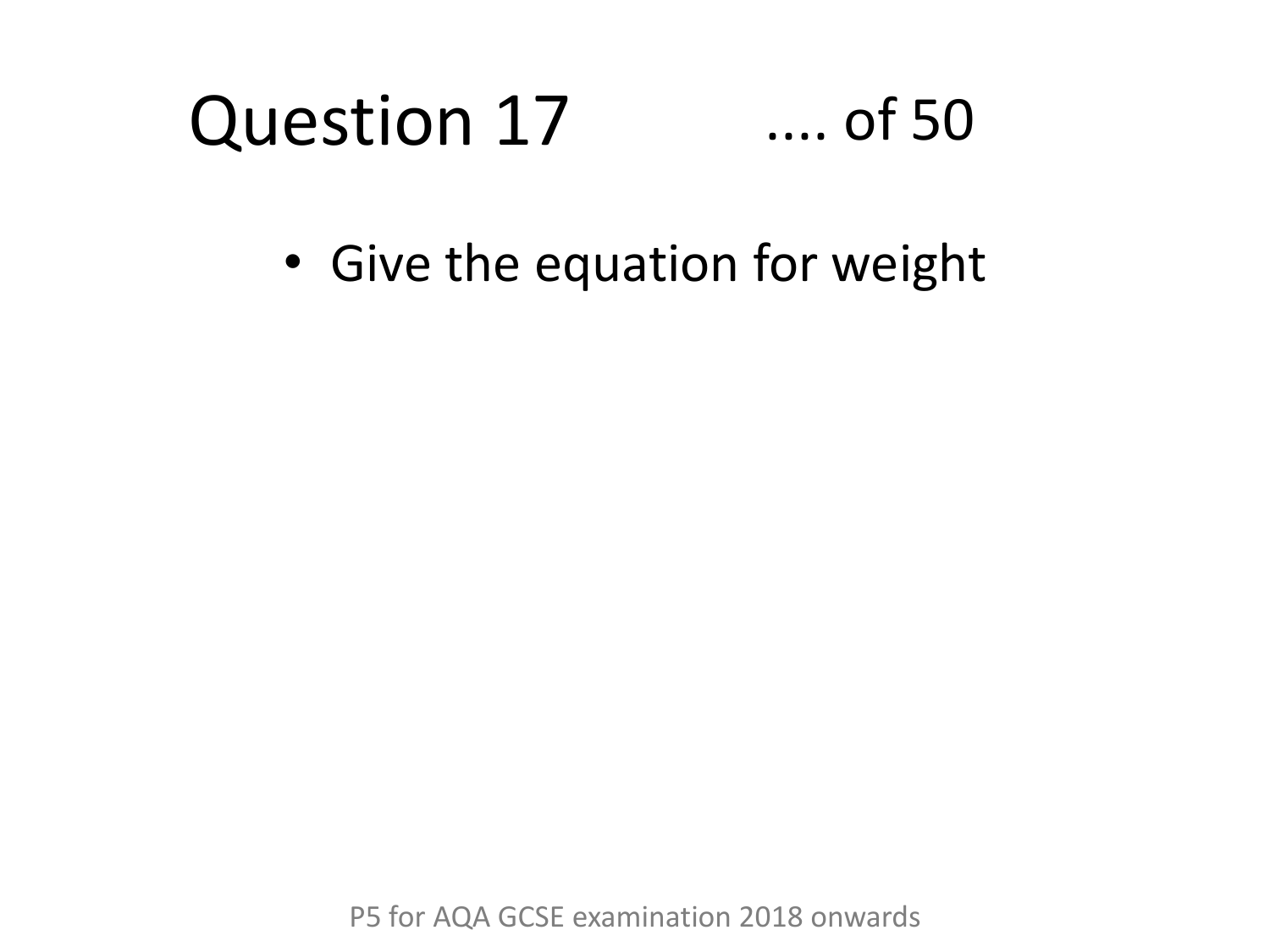## Answer 17 .... Of 50

### Weight  $(N)$  = mass (kg) x gravitational field (N/kg)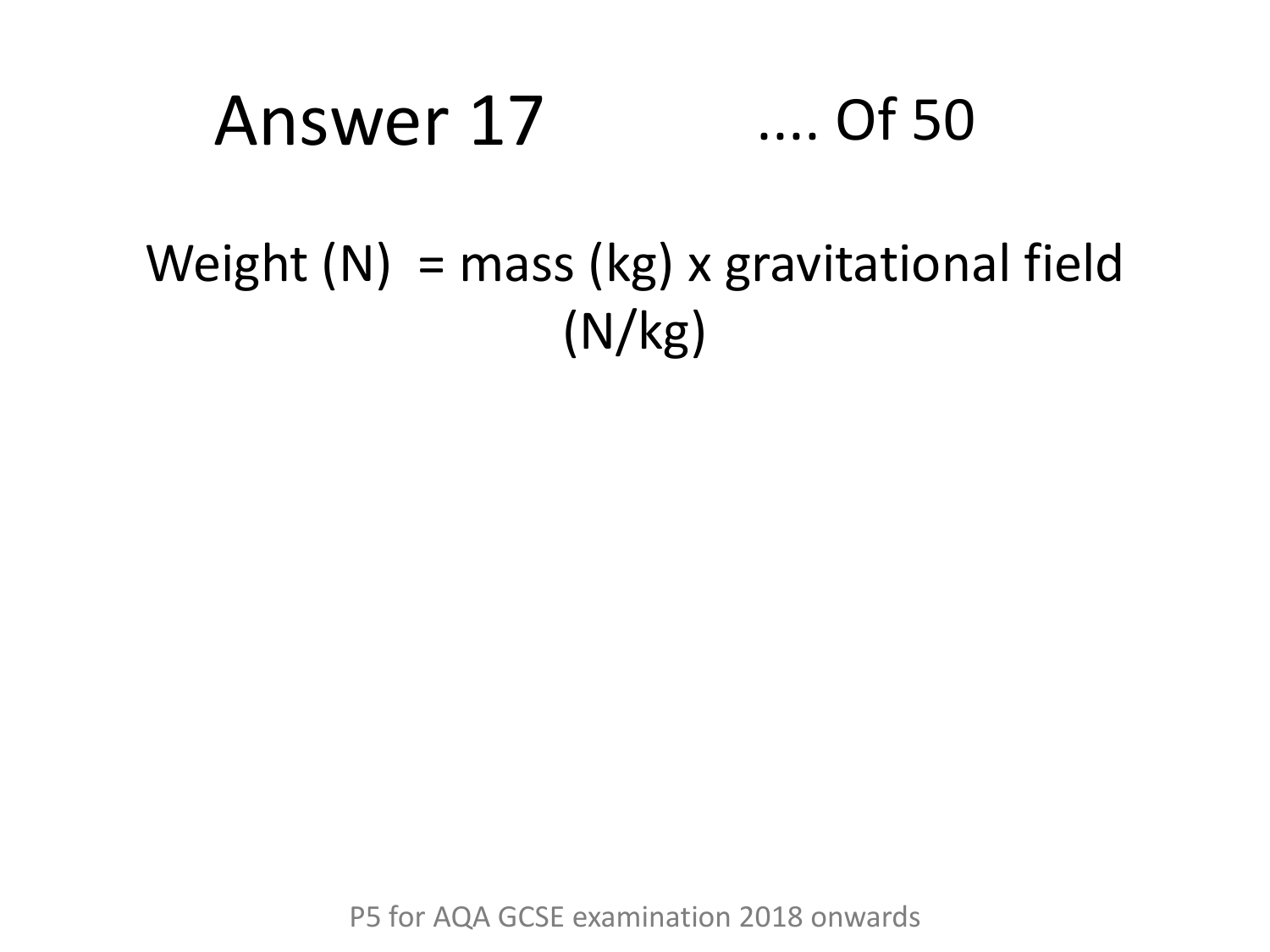#### Question 18 .... of 50

• Calculate the weight on Earth of a 5.0kg mass. Assume  $g = 9.8$  N/kg or 9.8 m/s<sup>2</sup> (units are equivalent)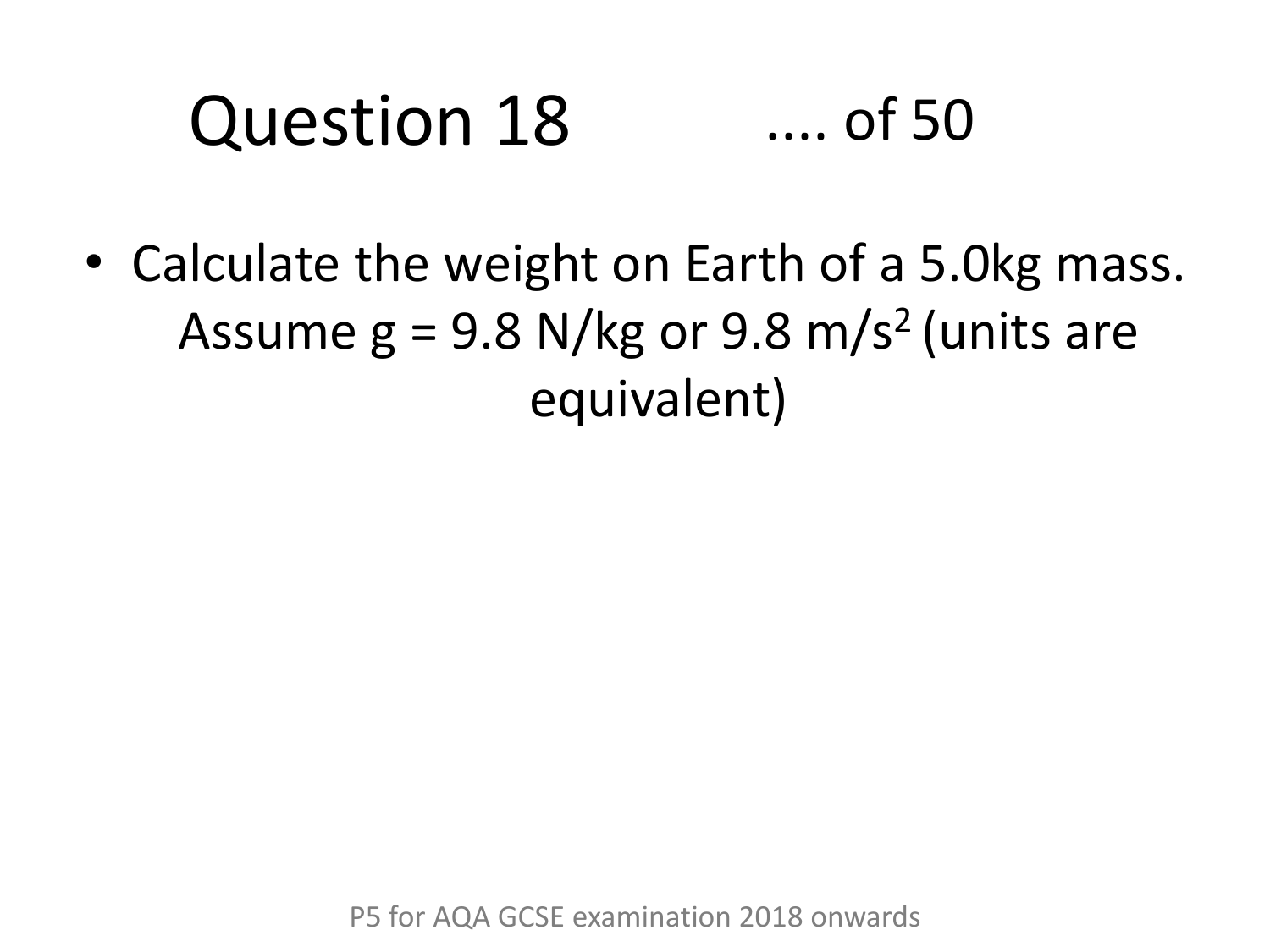### Answer 18 .... of 50

 $W = mg$  $= 5.0$ kg x 9.8 N/kg  $= 49N$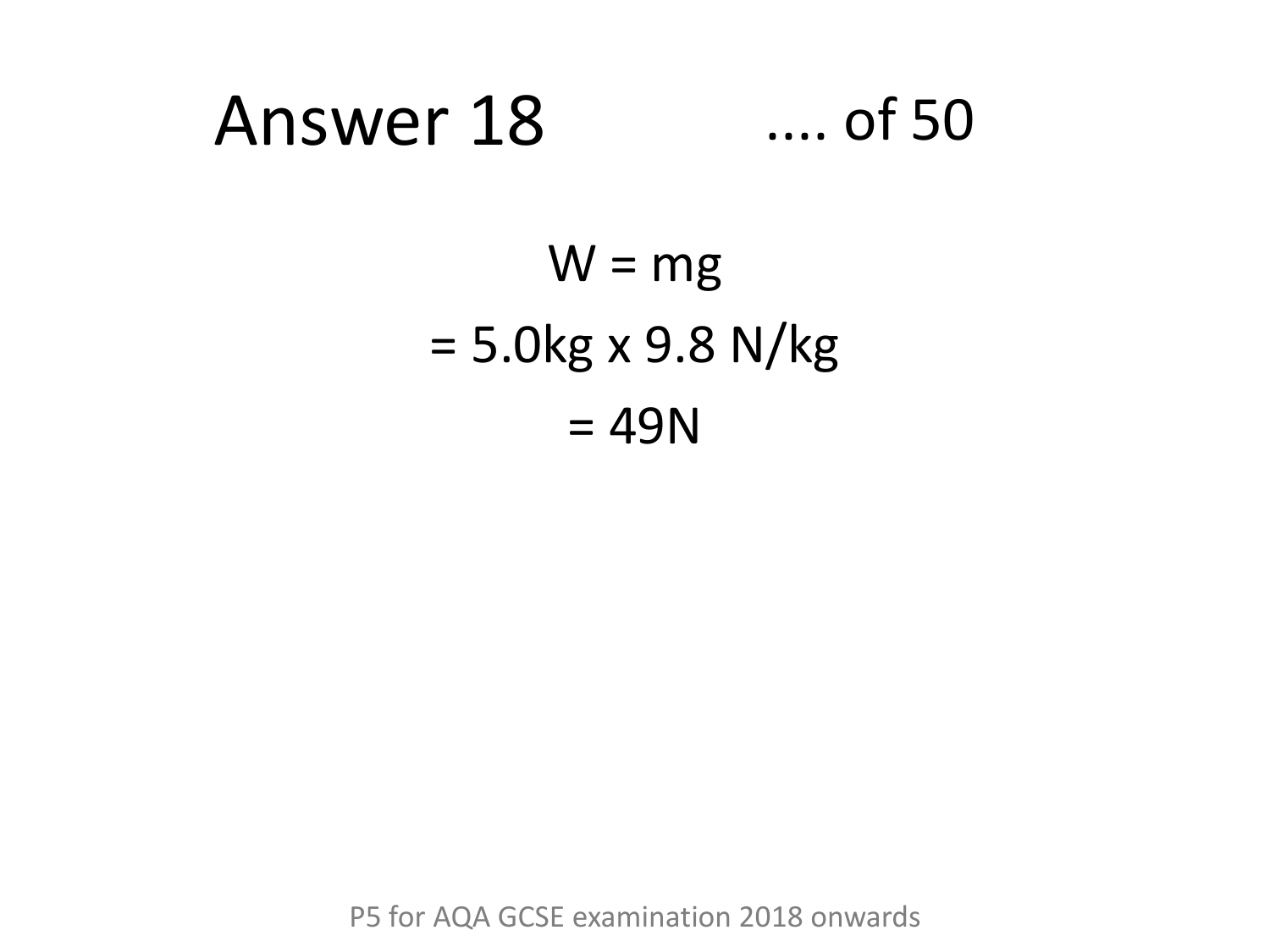#### Question 19 .... of 50

• What is the point called where the weight of an object can be considered to act?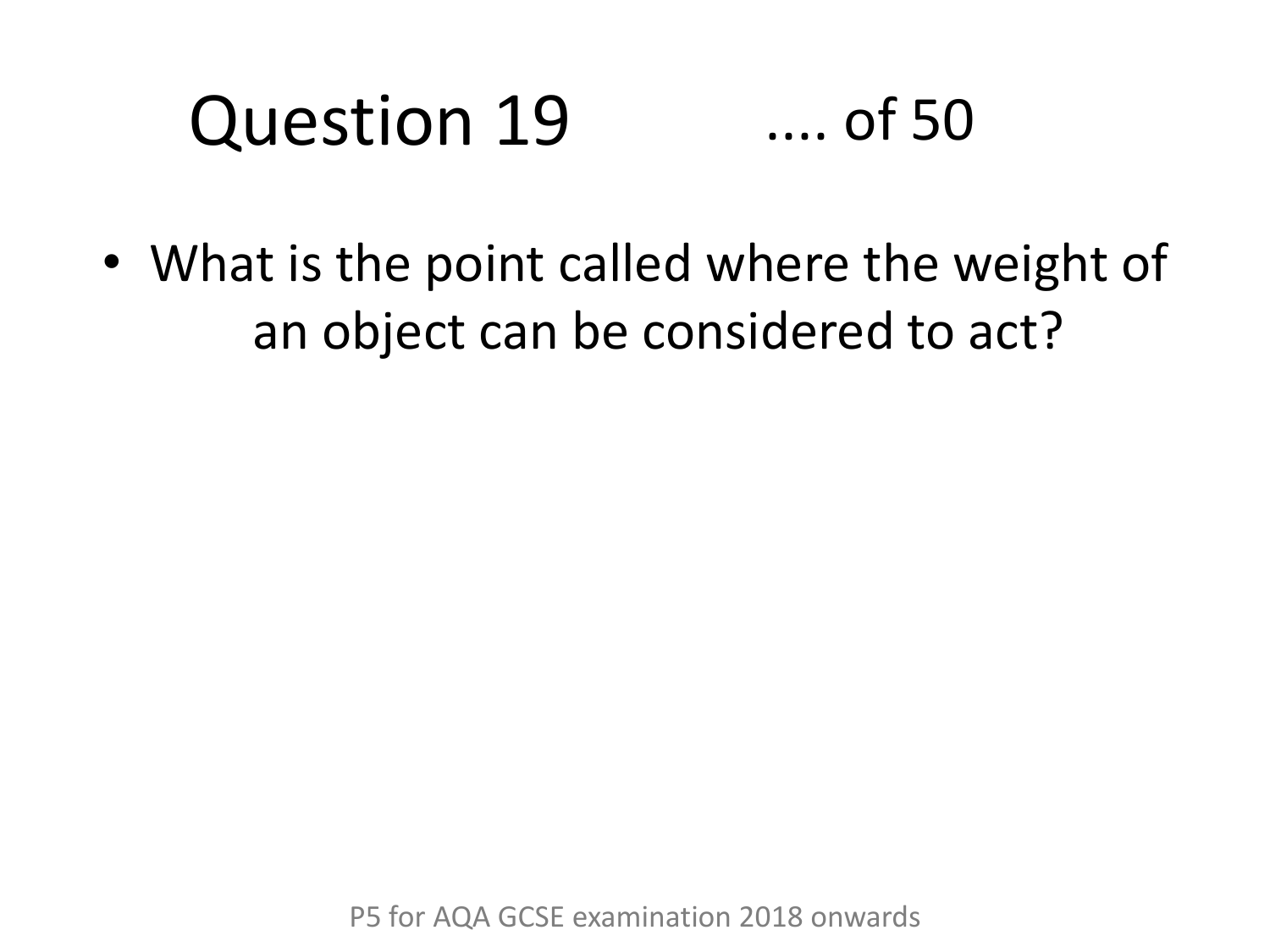### Answer 19 .... of 50

#### The object's centre of mass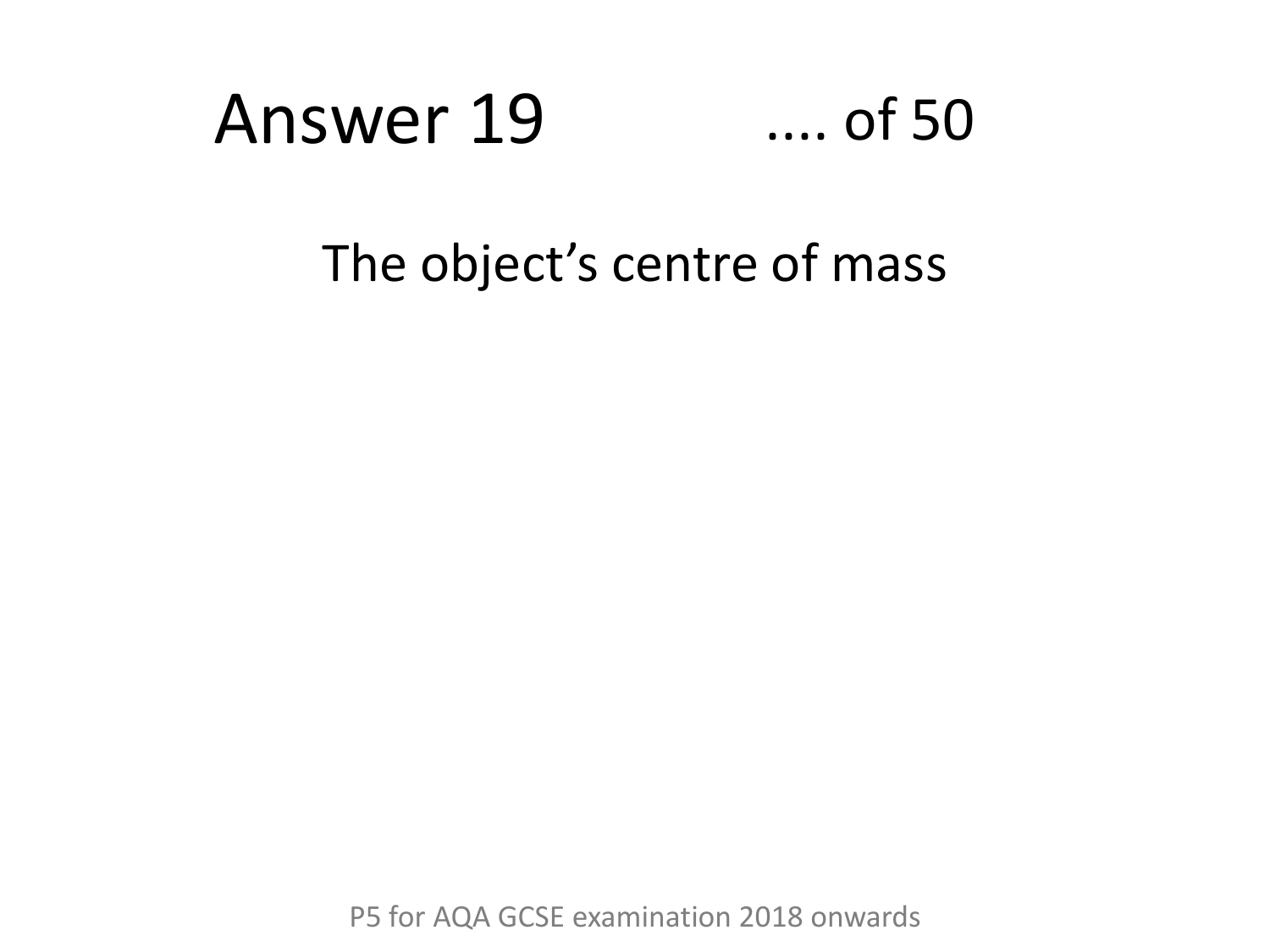### Question 20

### .... of 50

• Give Newton's first law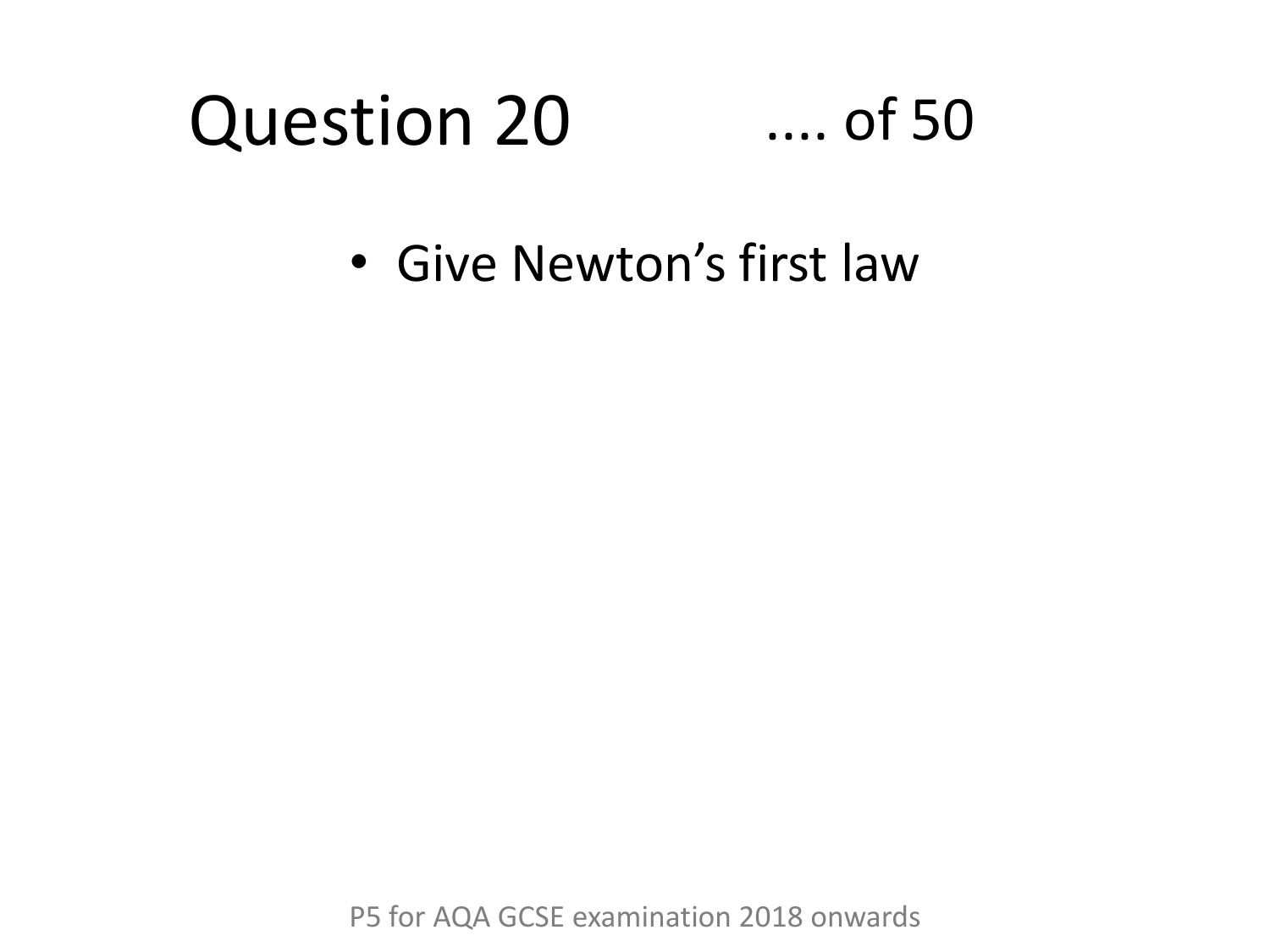# Answer 20 .... of 50

- If the resultant force acting on an object is zero it will –
	- If stationary, remain stationary
- If moving, keep moving at a steady speed in a straight line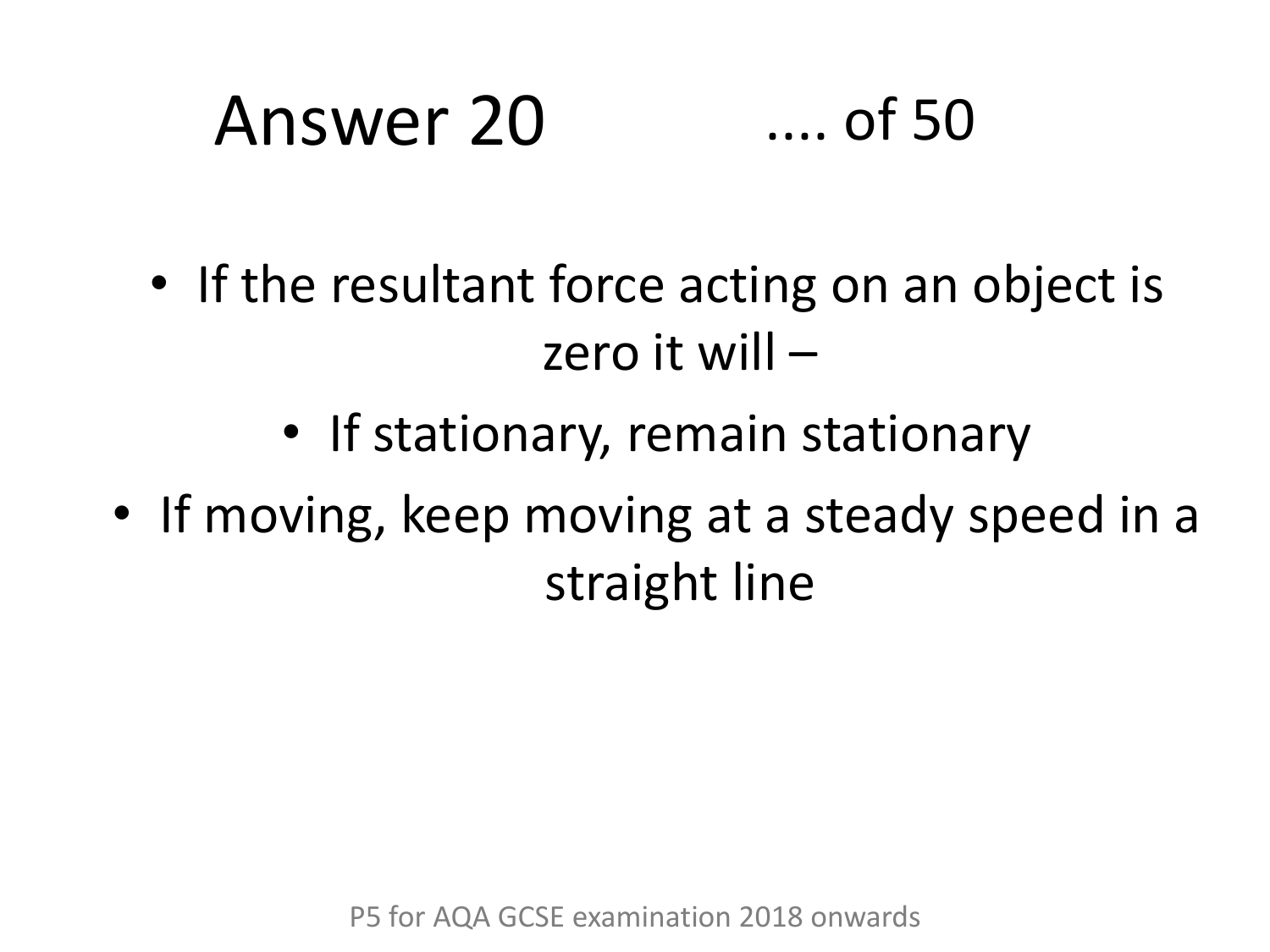### Question 21

### .... of 50

• Define resultant force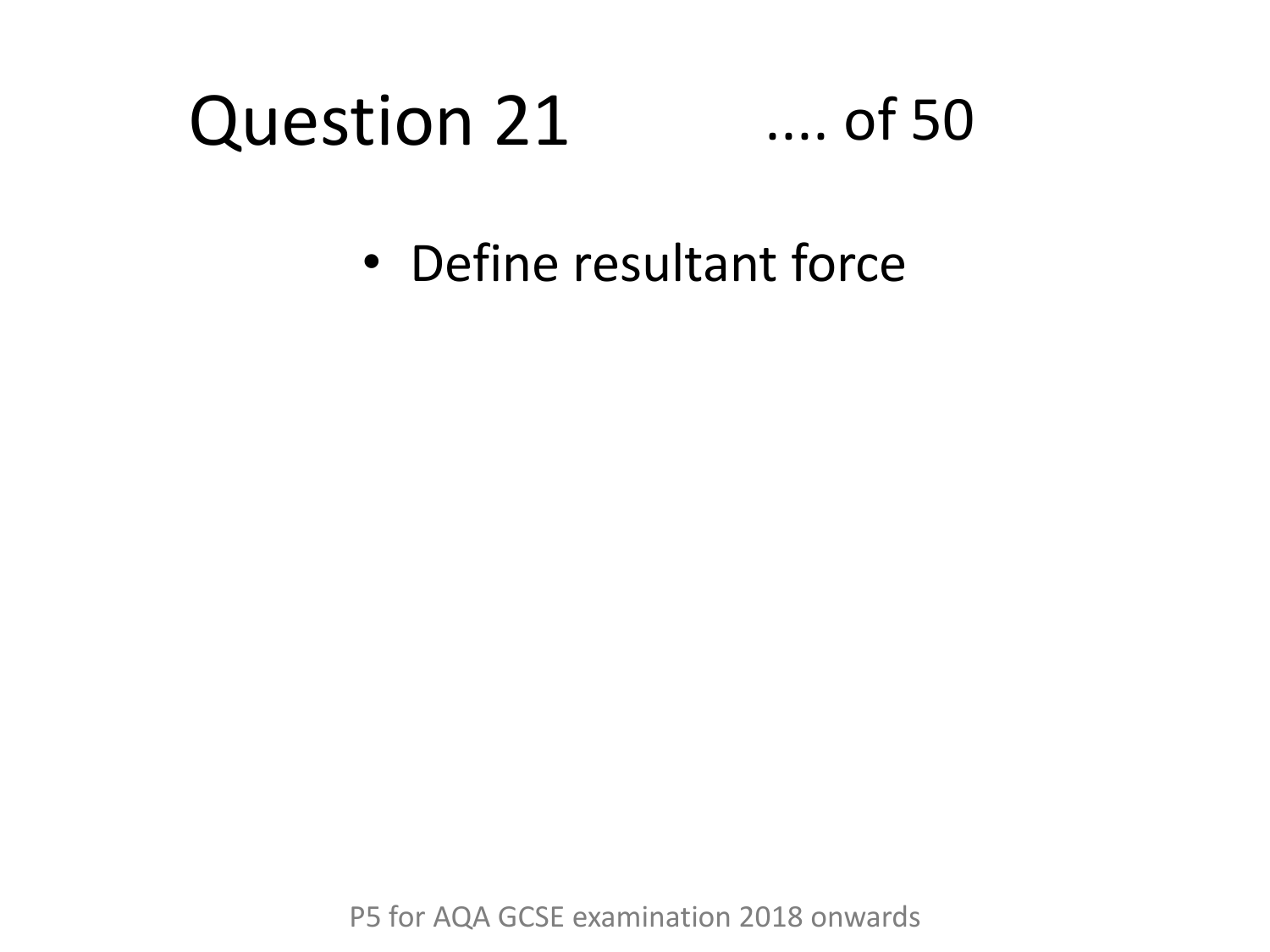# Answer 21 .... of 50

• The force applied by one source subtracted from that applied by the other source to find the combined force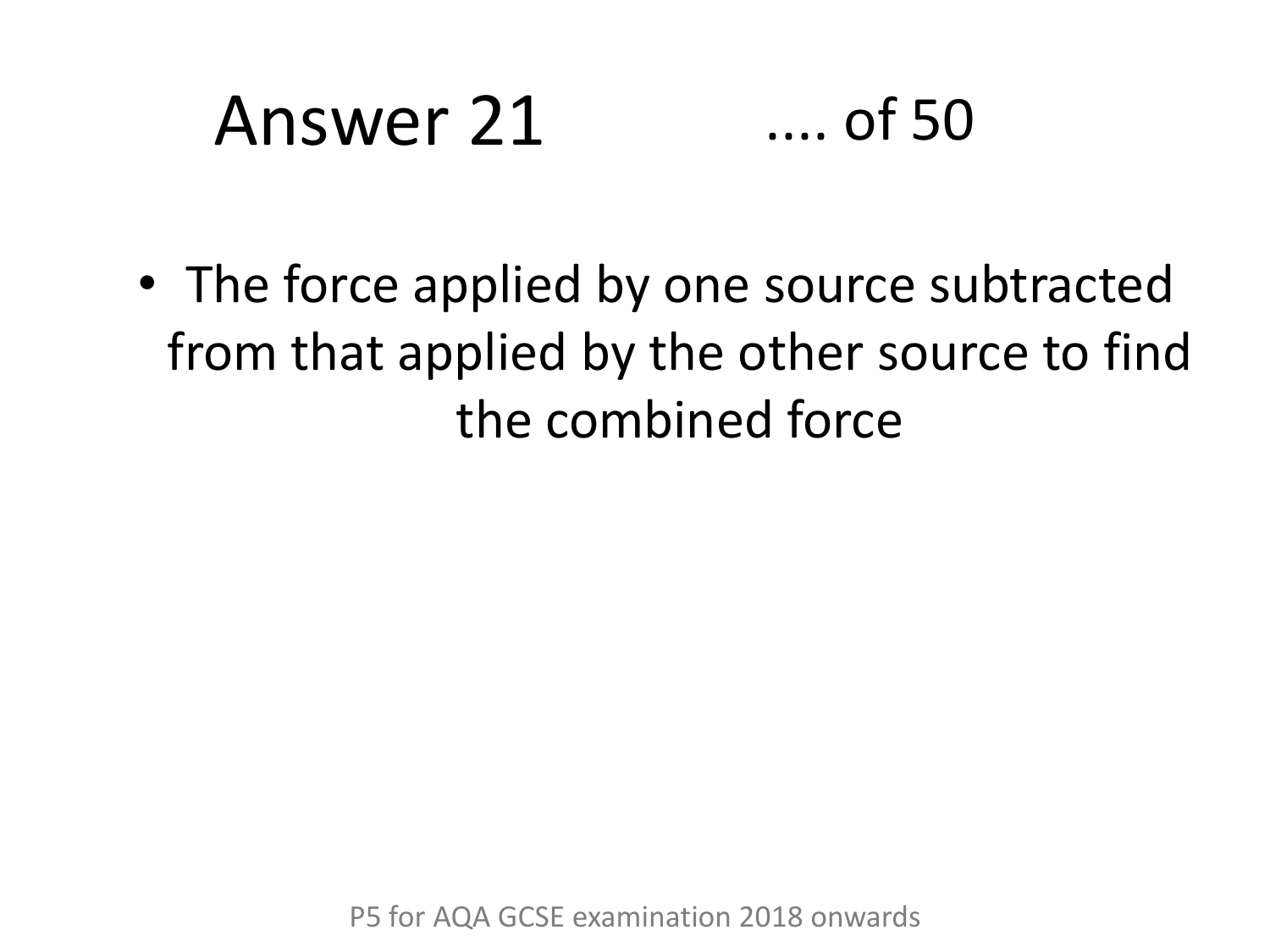#### Question 22 .... of 50

• What does a free-body diagram show?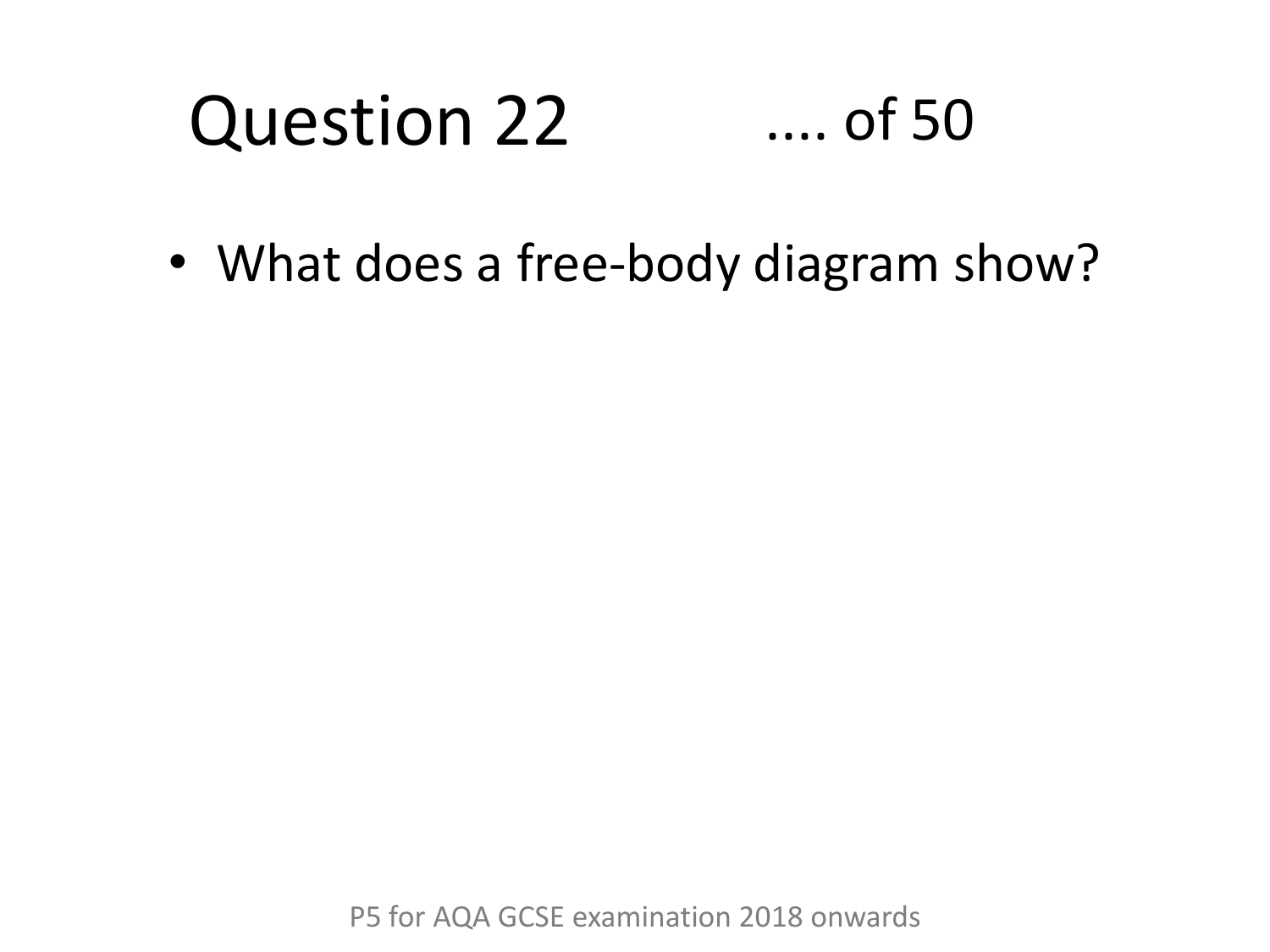# Answer 22 .... of 50

• It shows the magnitude and direction of the forces acting on an object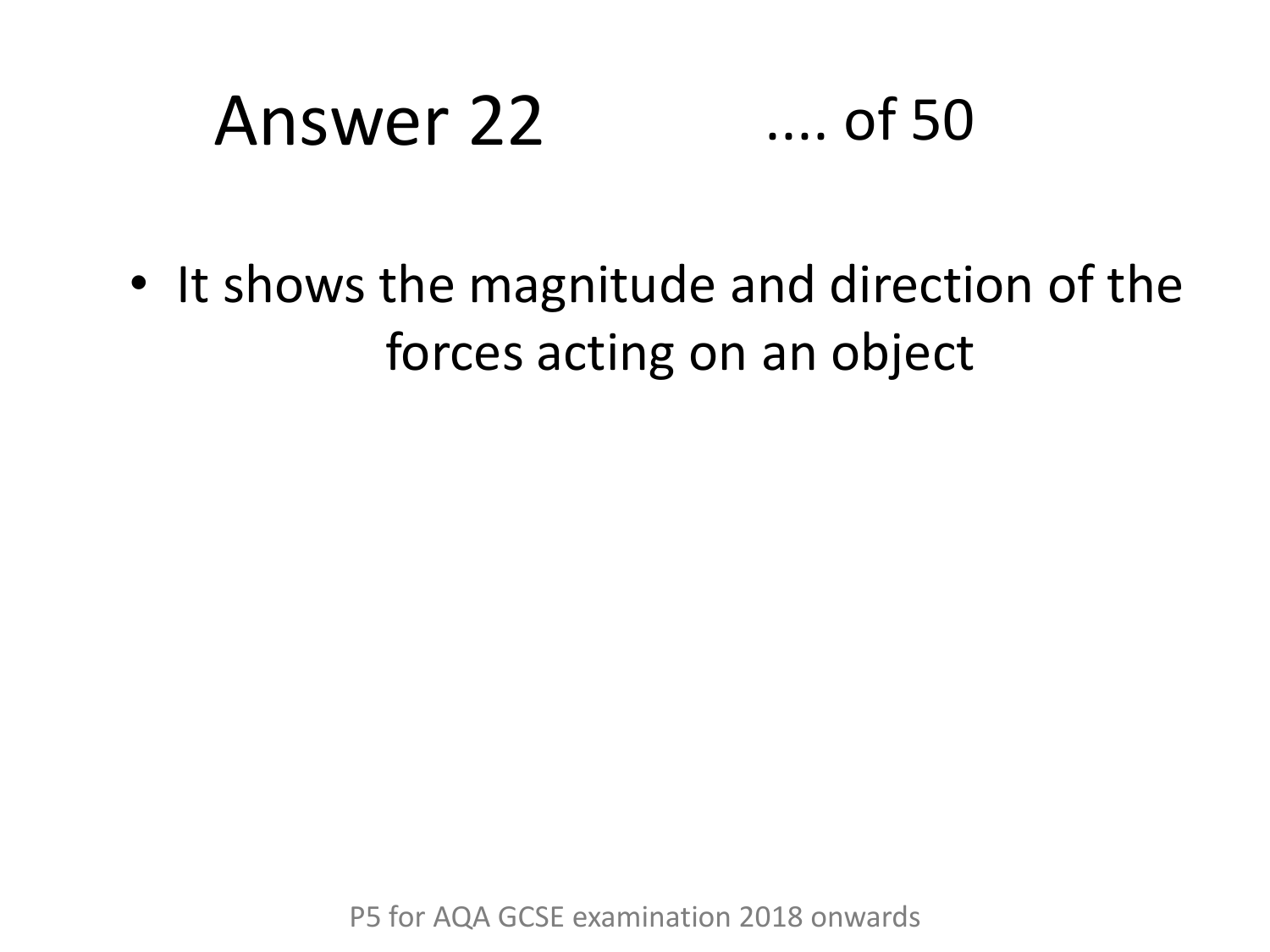#### Question 23 .... of 50

• How can you determine the magnitude and direction of a resultant force?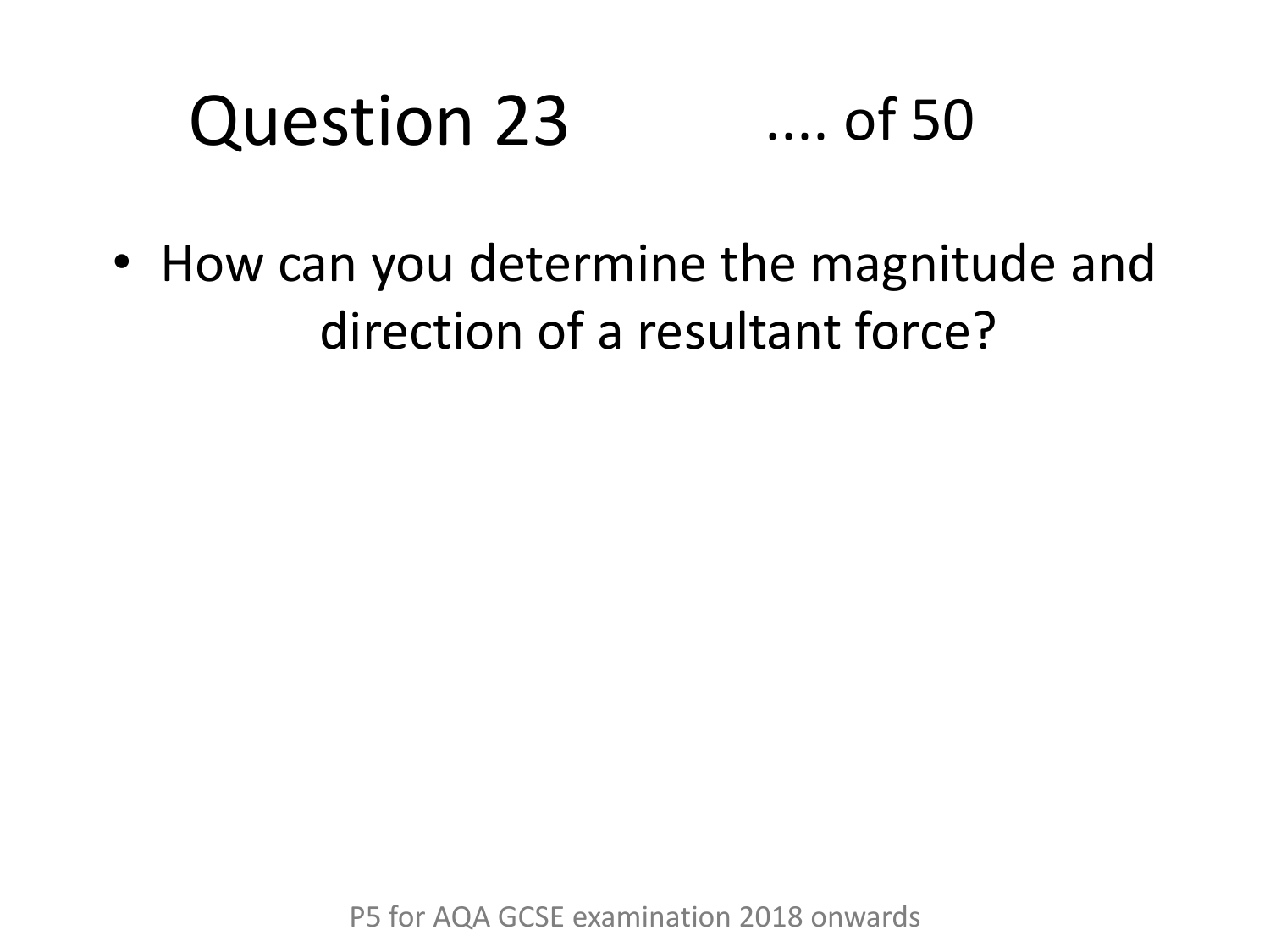## Answer 23 .... of 50

• Draw a scale diagram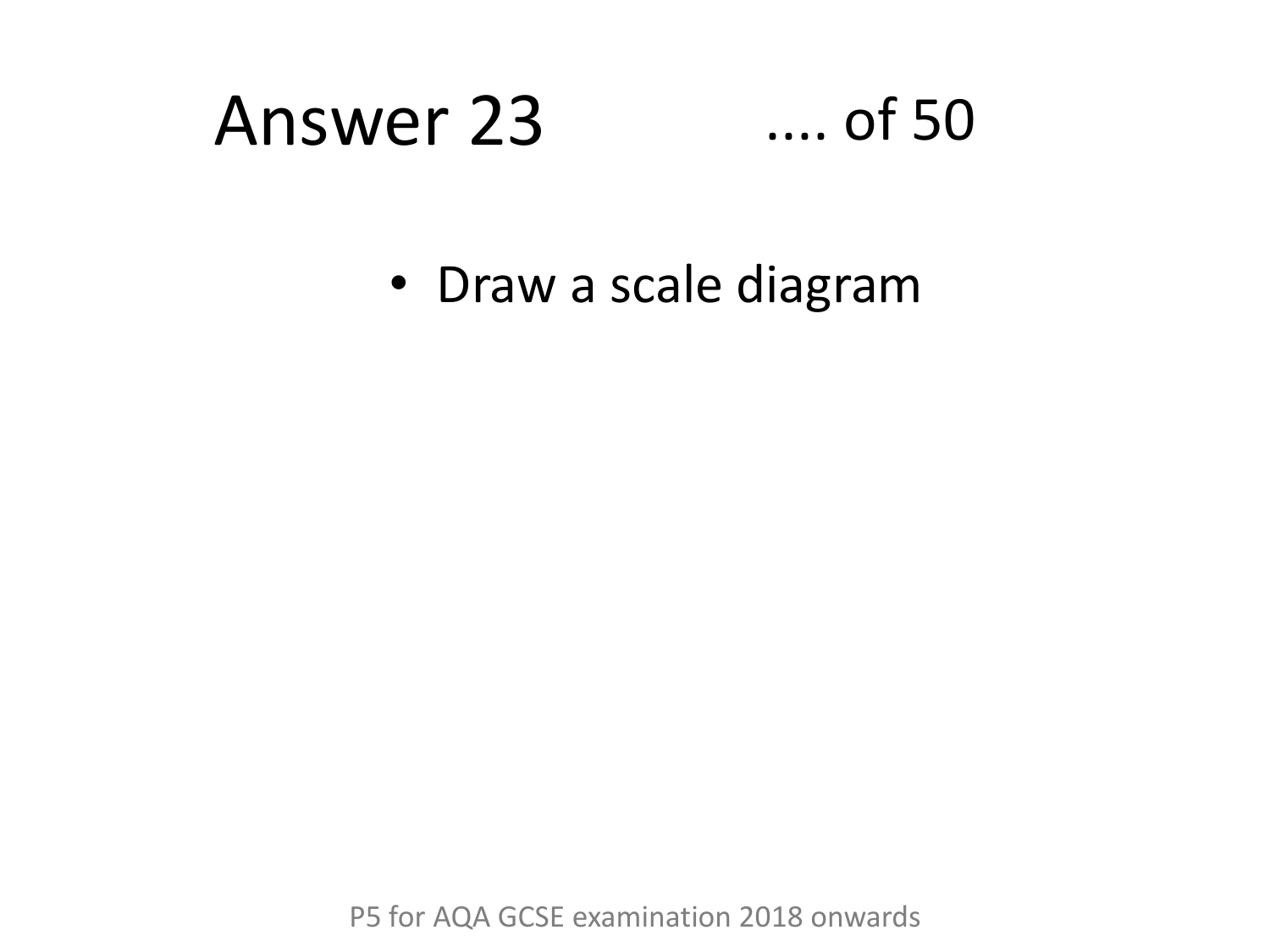#### Question 24 .... of 50

• Give the equation that links force, mass and acceleration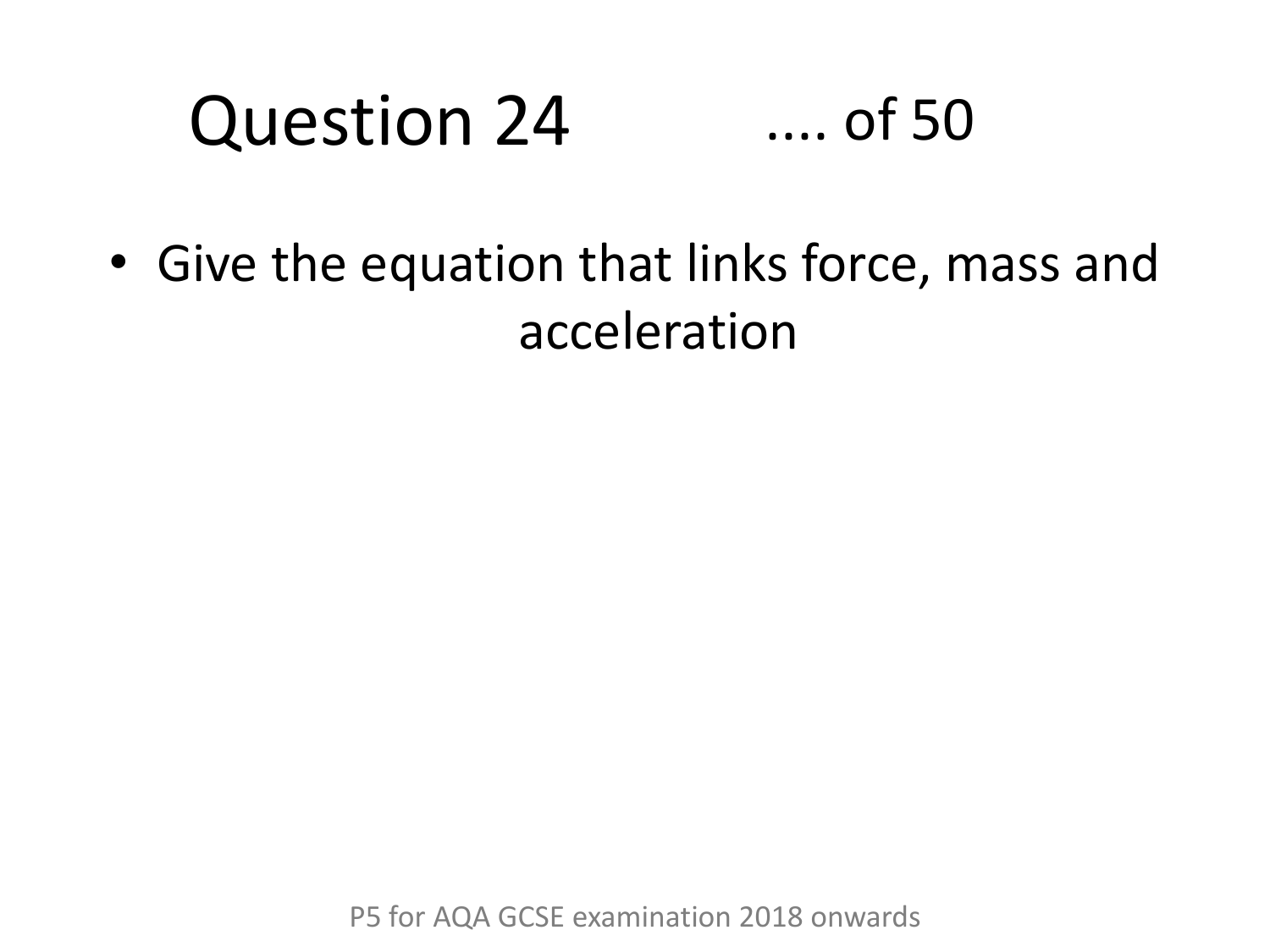### Answer 24 .... of 50

- $\bullet$  F = ma
- $F =$  resultant force  $(N)$ 
	- $m = mass (kg)$
- $a = acceleration (m/s<sup>2</sup>)$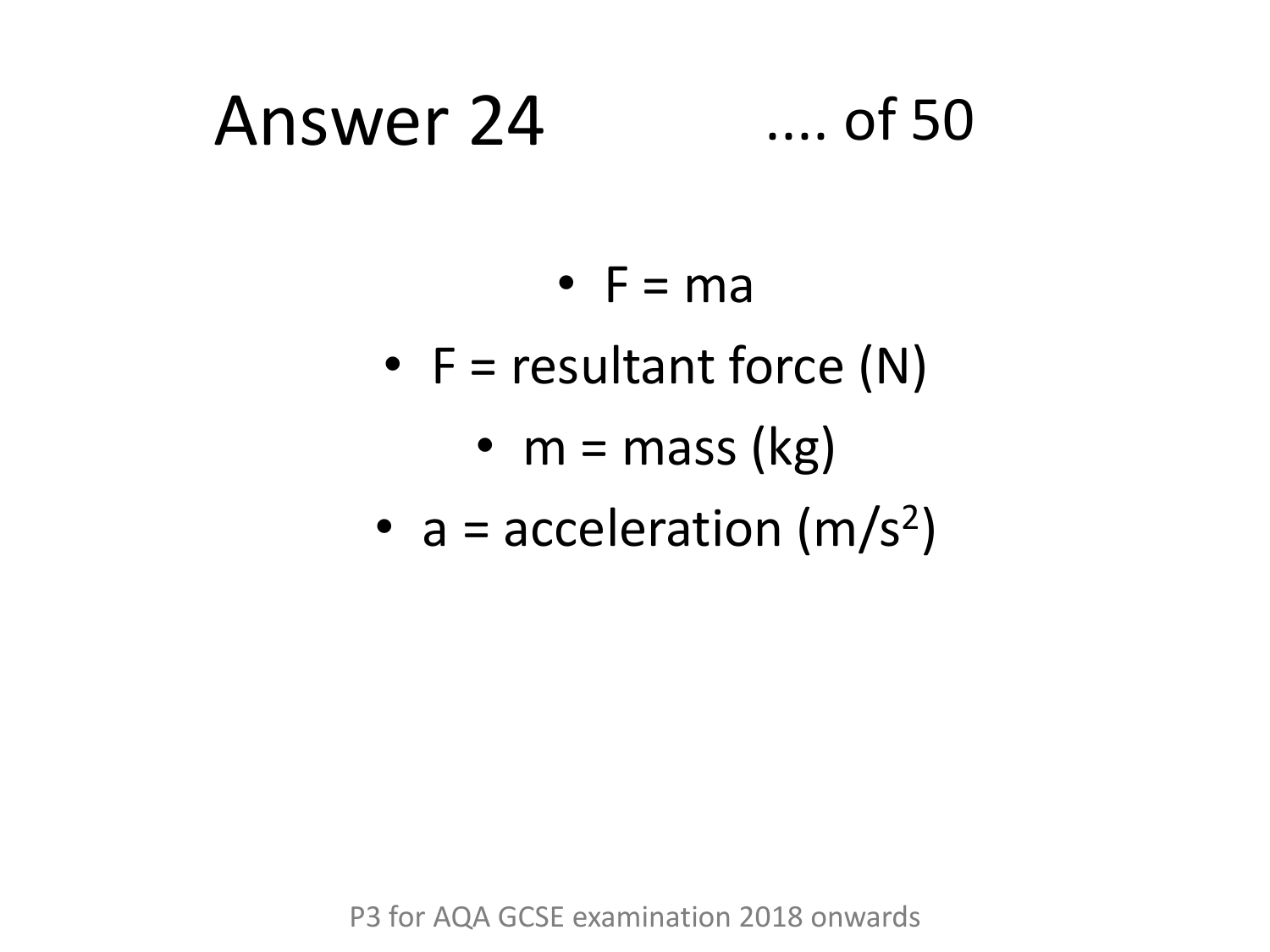#### Question 25 .... of 50

• A car of mass 1200kg has a resultant forward force acting on it of 4200N. Calculate its acceleration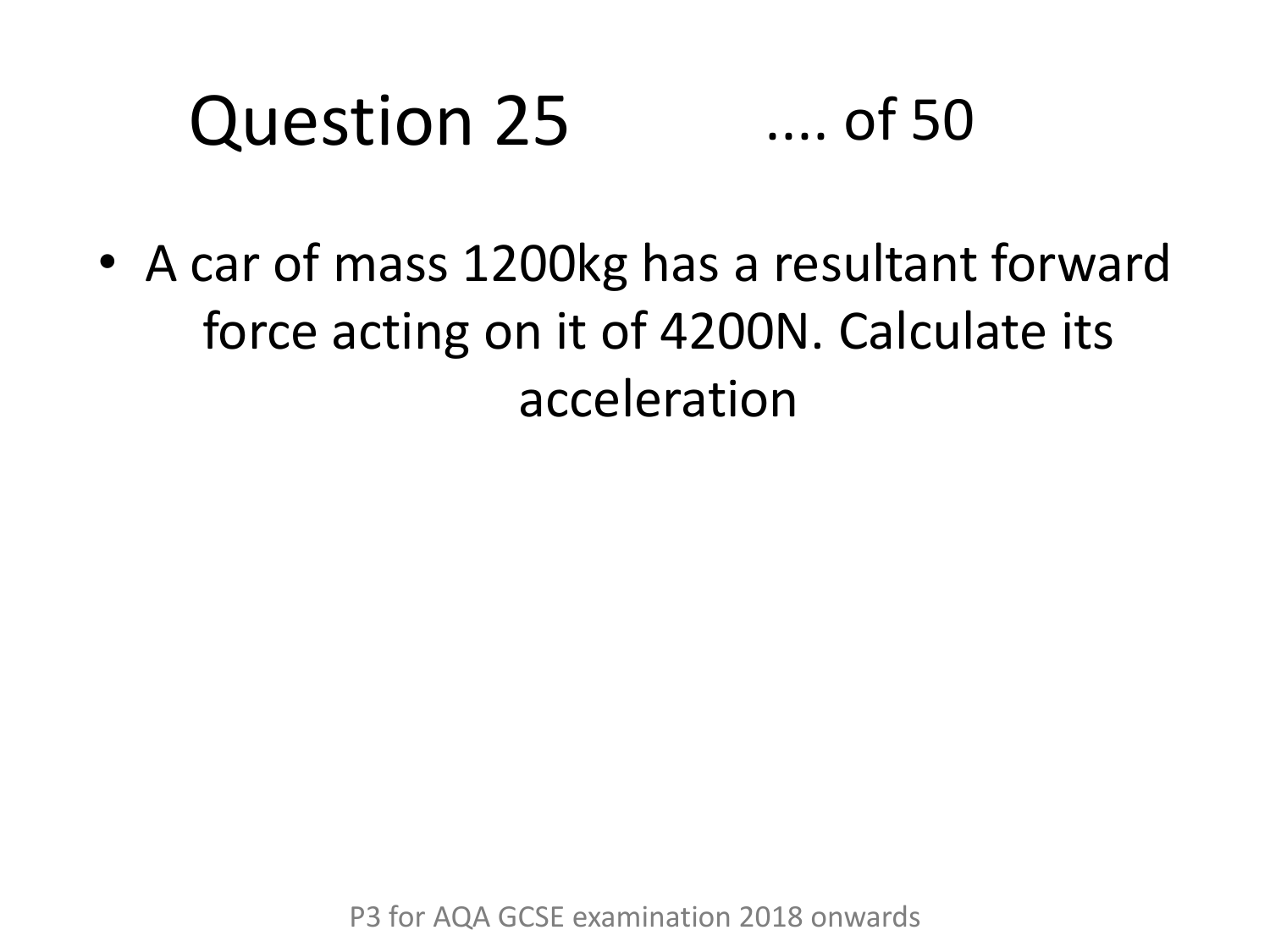### Answer 25 .... of 50

- $\bullet$  F = ma
- $a = F/m$
- $a = 4200/1200$ 
	- $a = 3.5 \text{ m/s}^2$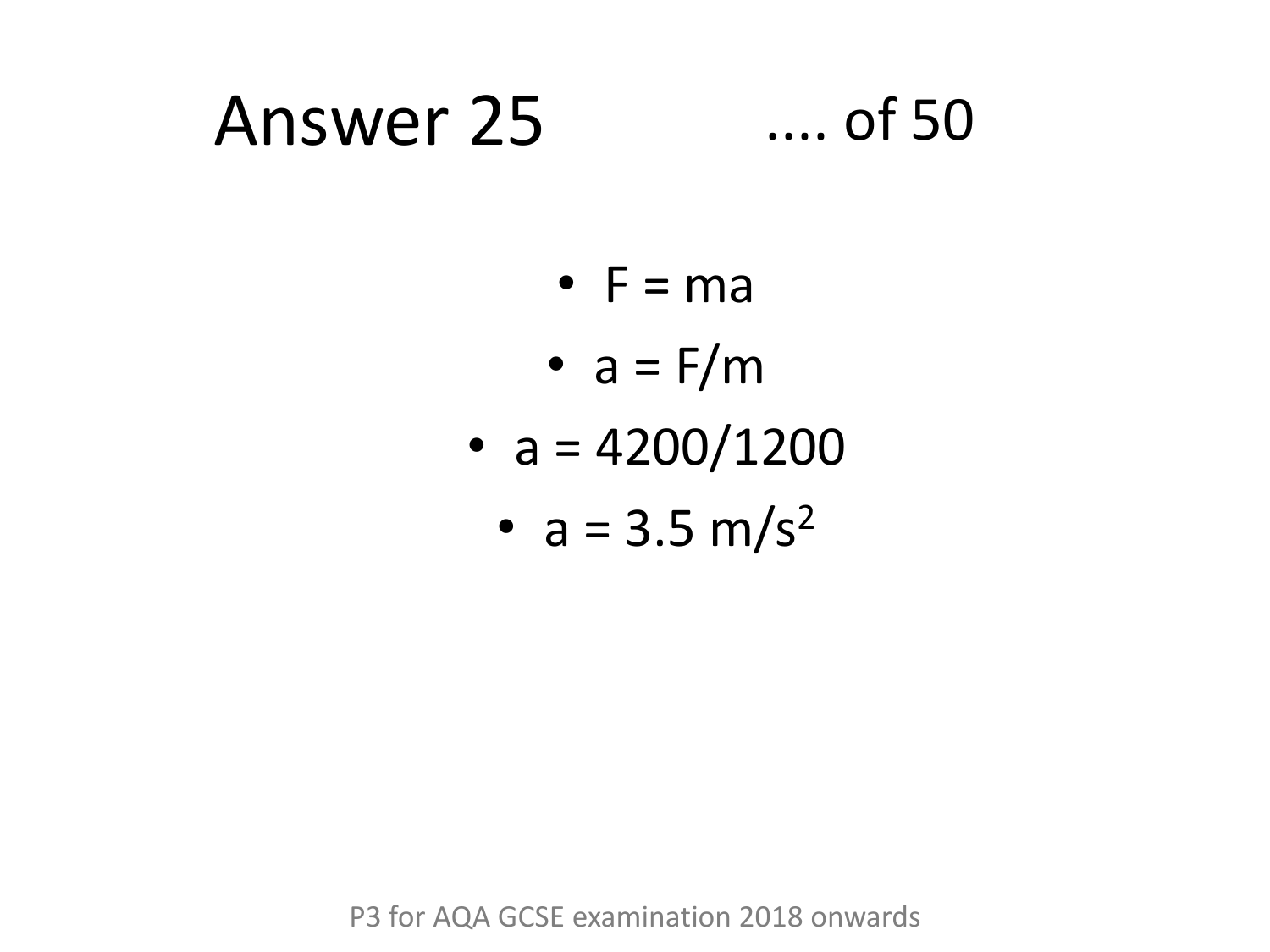#### Question 26 .... of 50

• Define inertial mass and give the equation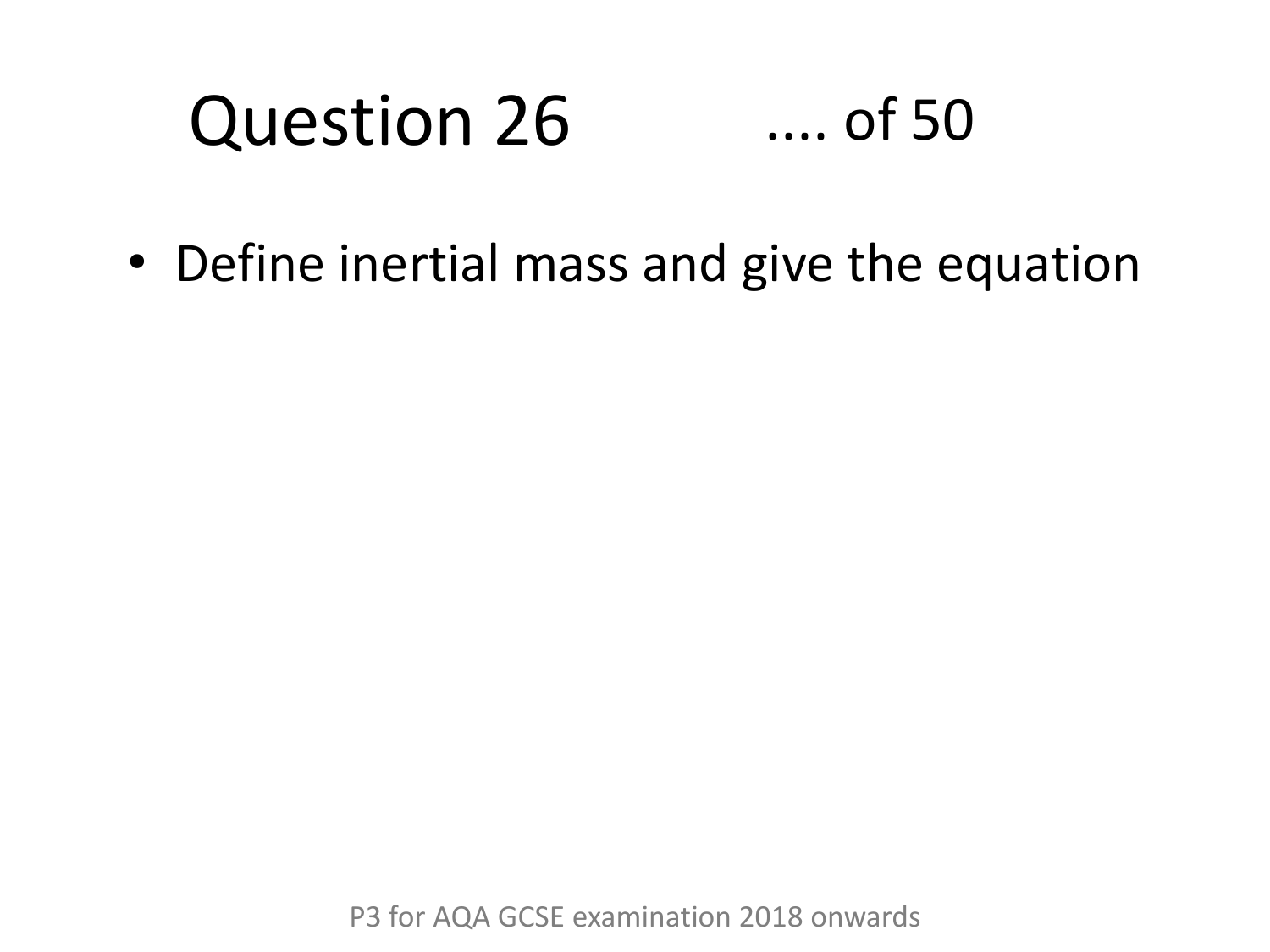# Answer 26 .... of 50

- Inertial mass is a measure of how difficult it is to change the velocity of an object
	- Inertial mass = force/acceleration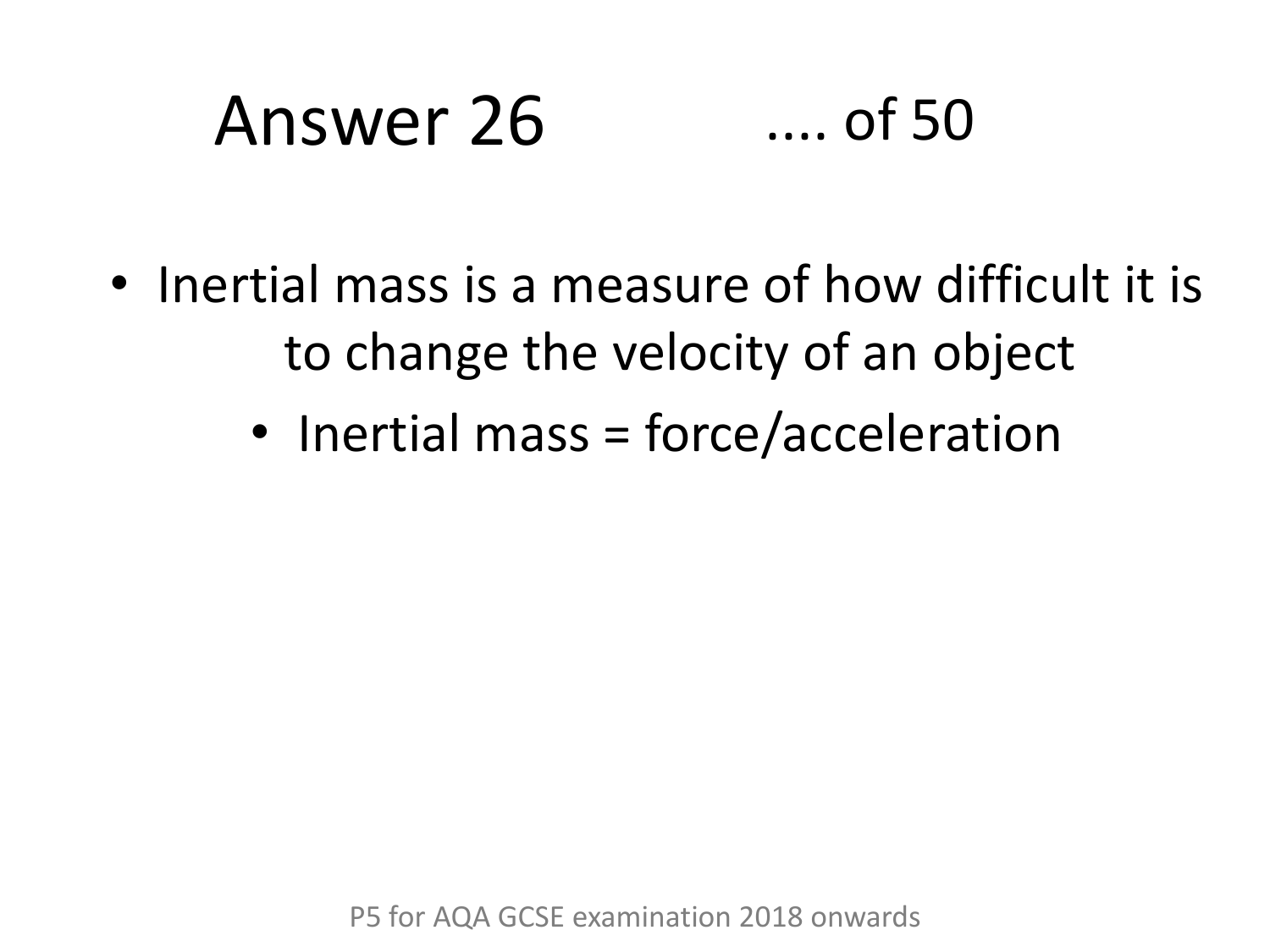#### Question 27 .... of 50

• Give one way the relationship between force, mass and acceleration can be determined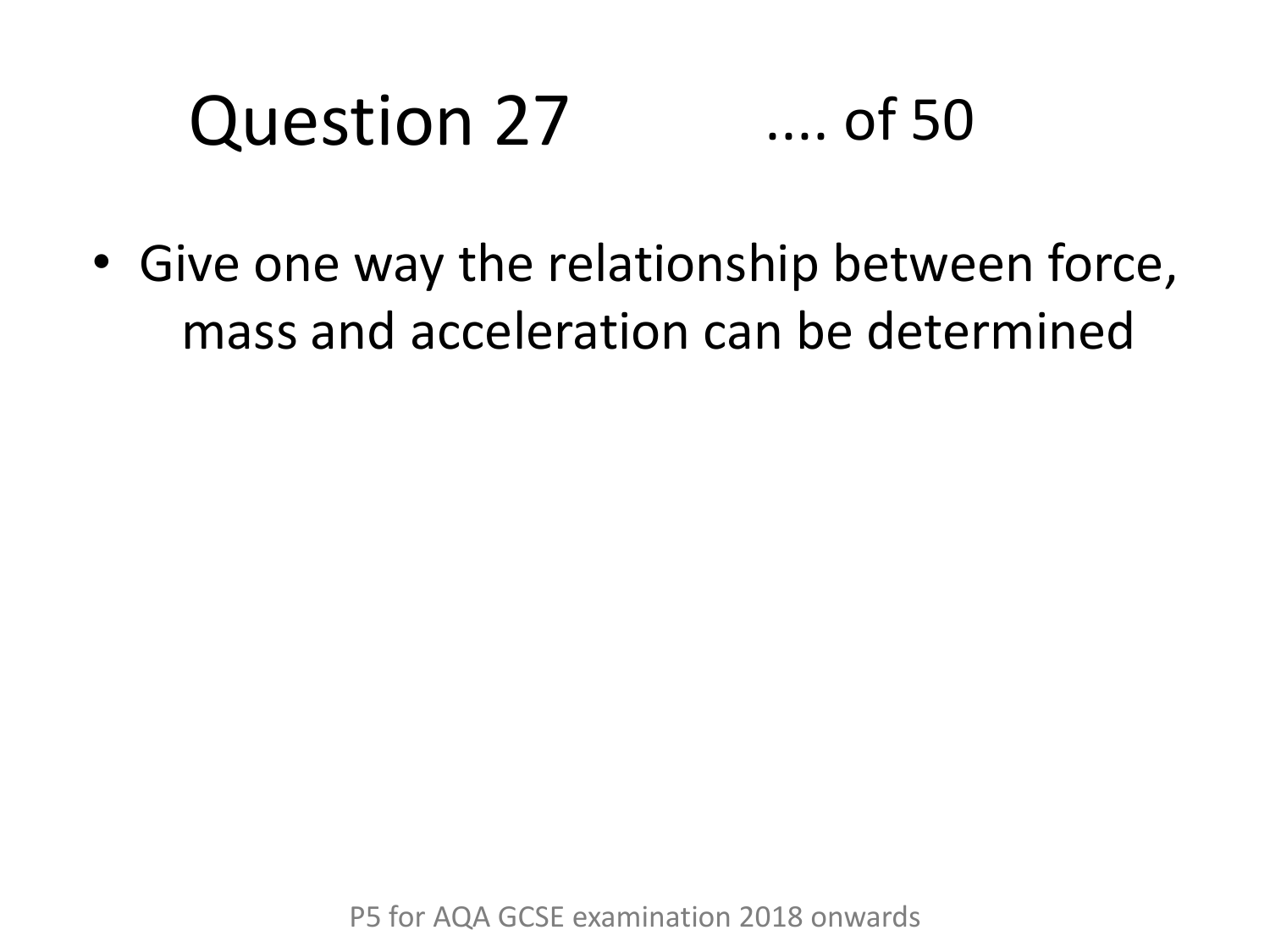### Answer 27 .... of 50

- Light gates with a:
	- Data logger or
		- Ticker-timer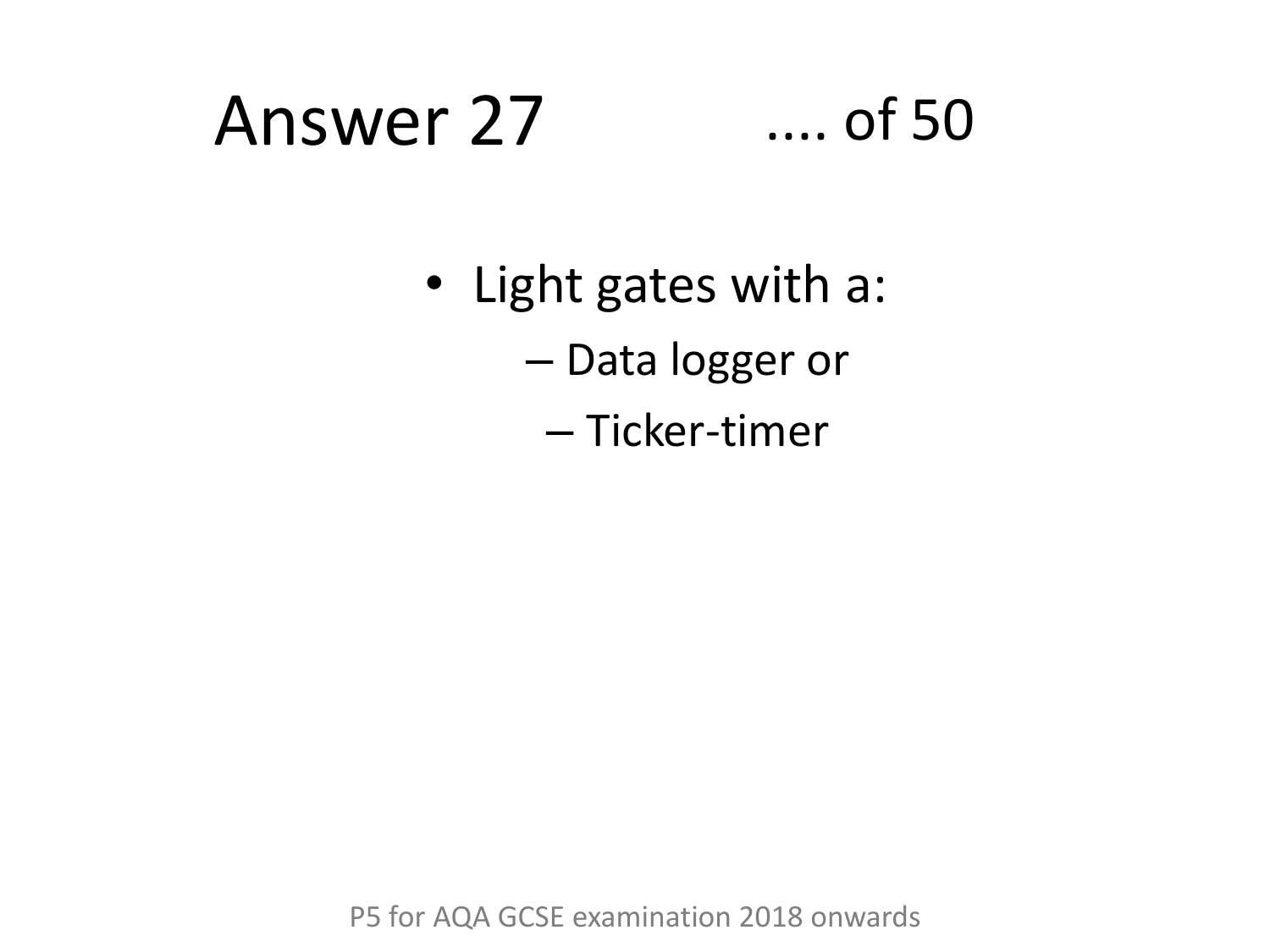### Question 28

### .... of 50

• Define Newton's third law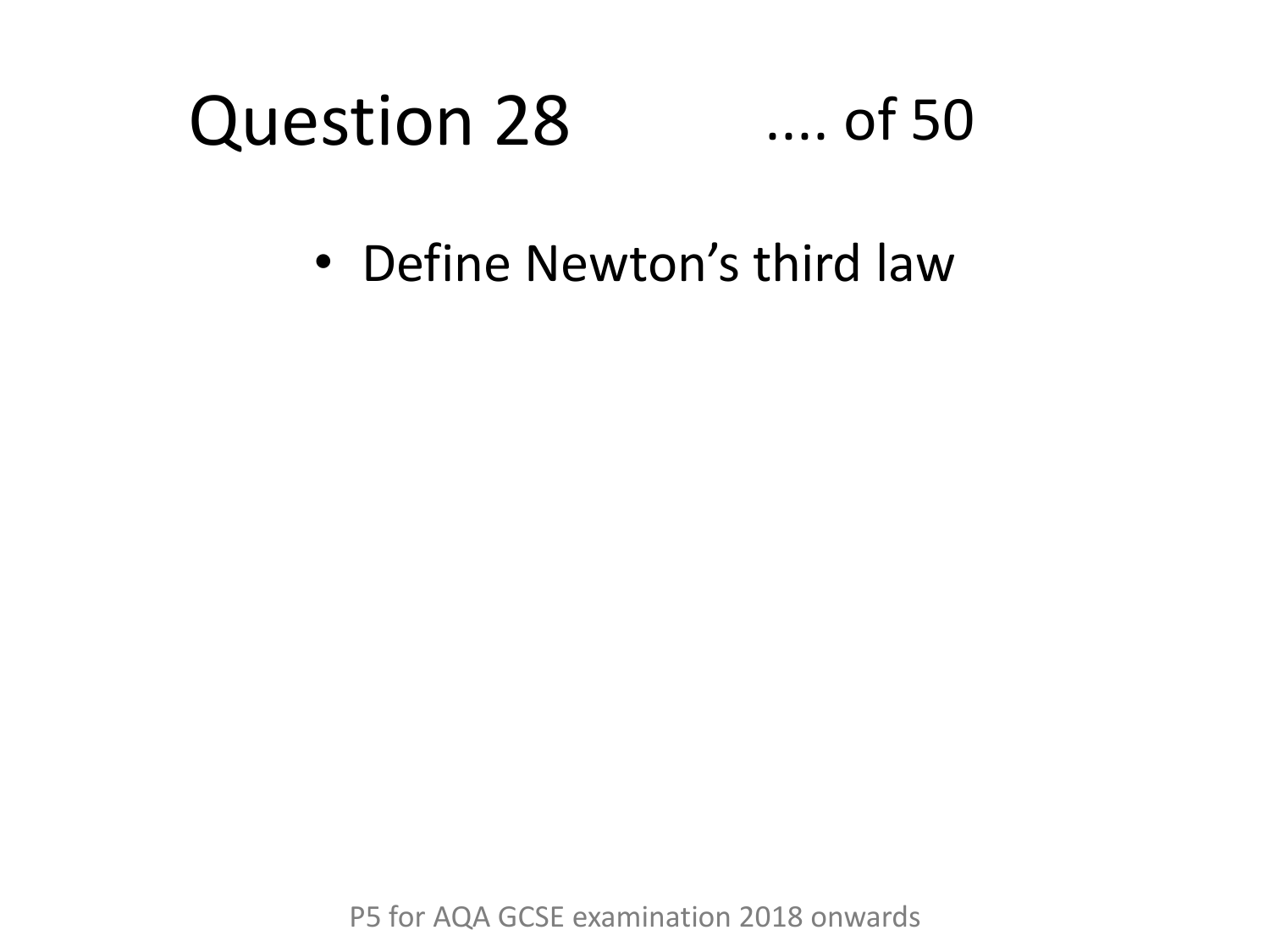# Answer 28 .... of 50

• Whenever too objects interact, the forces they exert on each other are equal and opposite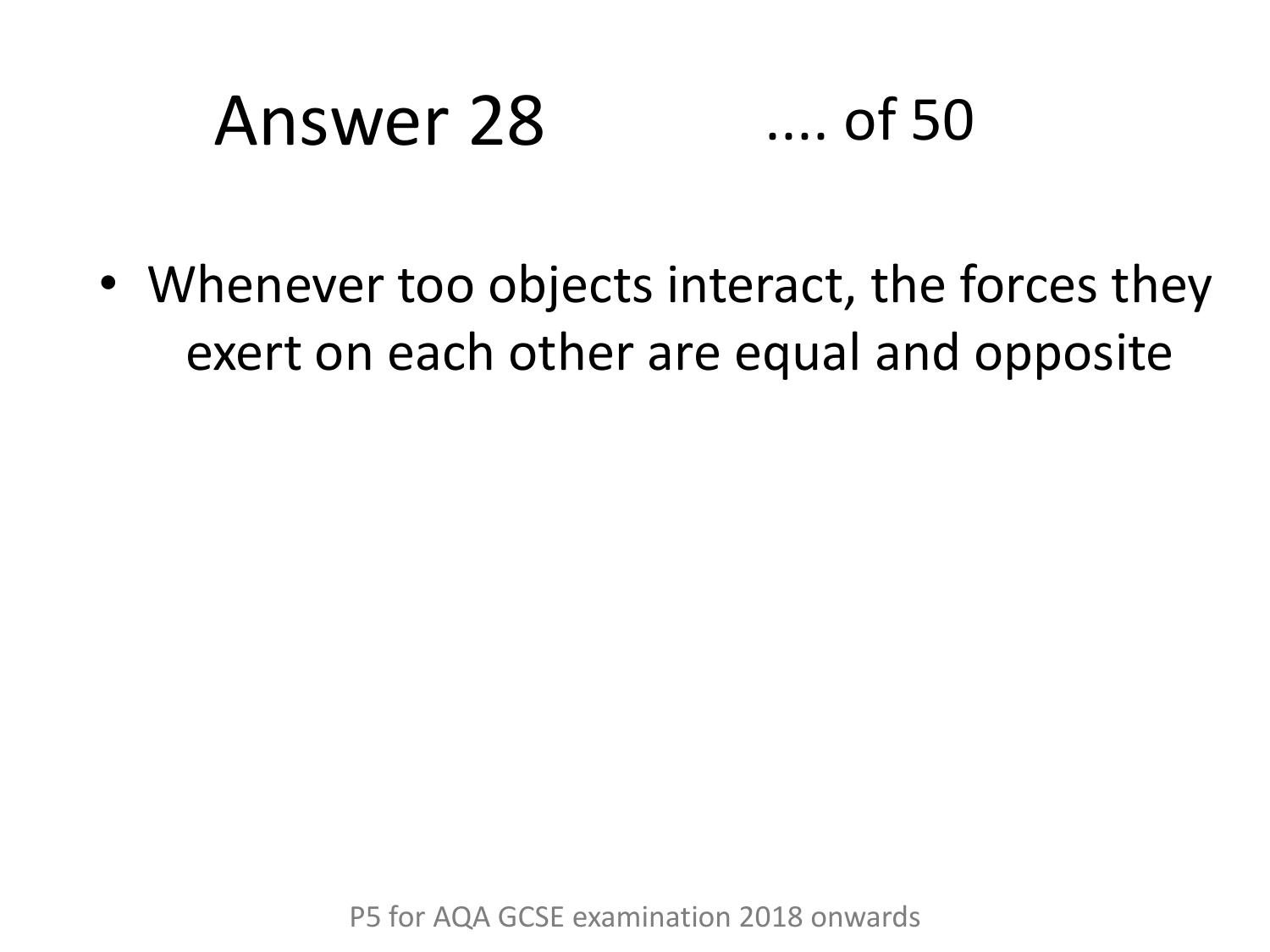#### Question 29 .... of 50

• If two vehicles experiencing the same braking force decelerate, will they decelerate by the same amount?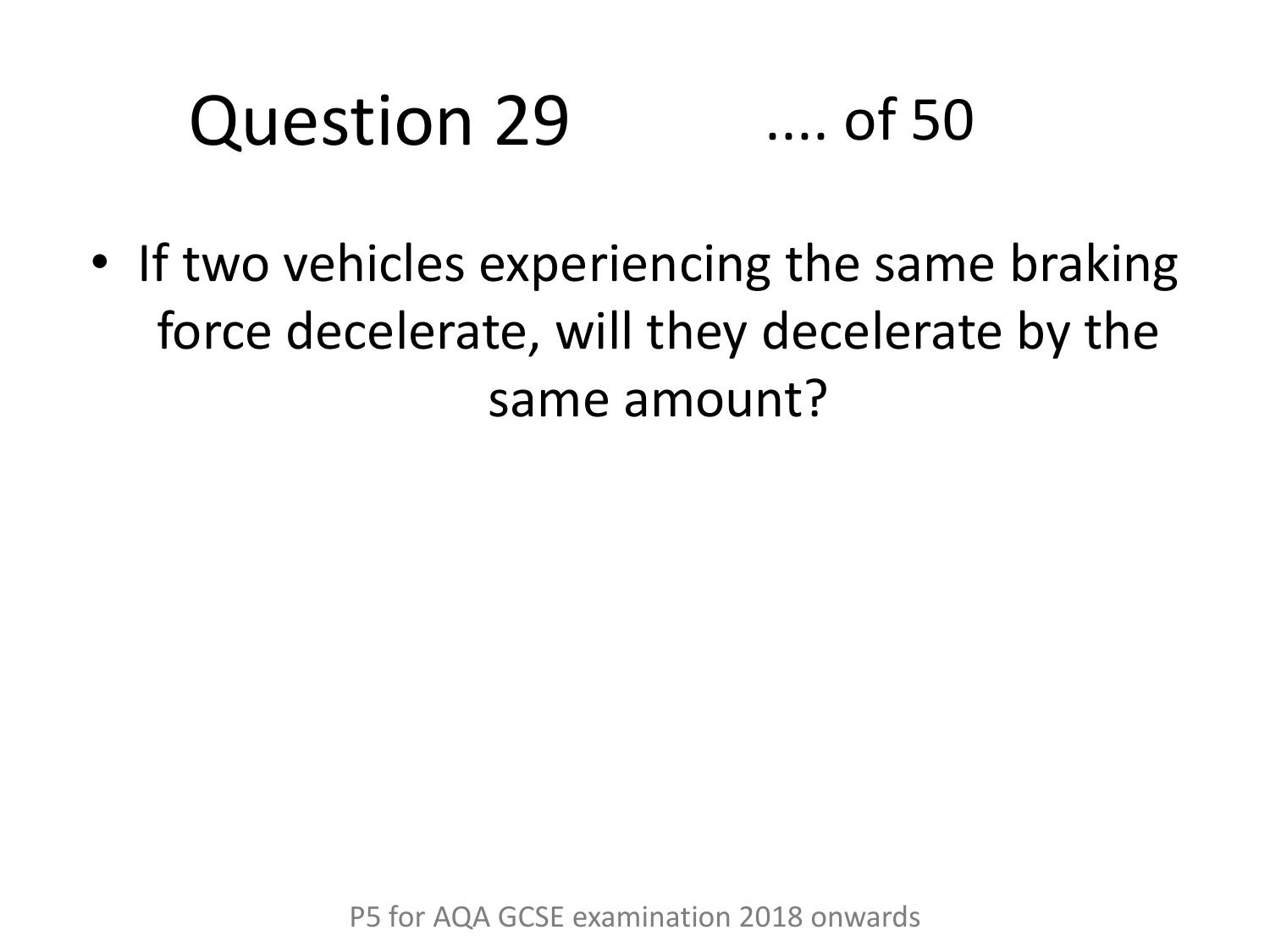## Answer 29 .... of 50

- Yes if their masses are the same
	- No if the masses are different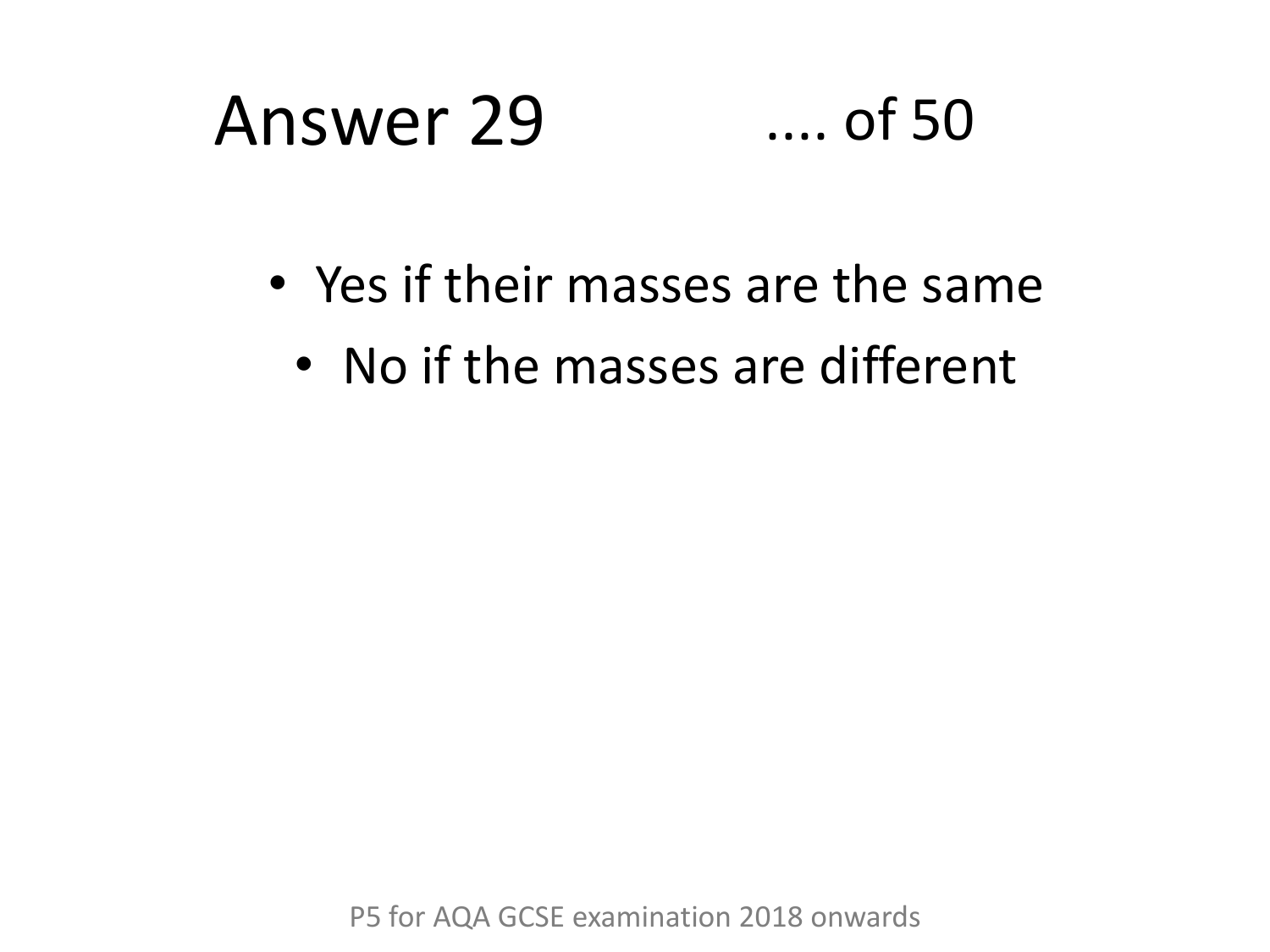#### Question 30 .... of 50

• Give the equation for momentum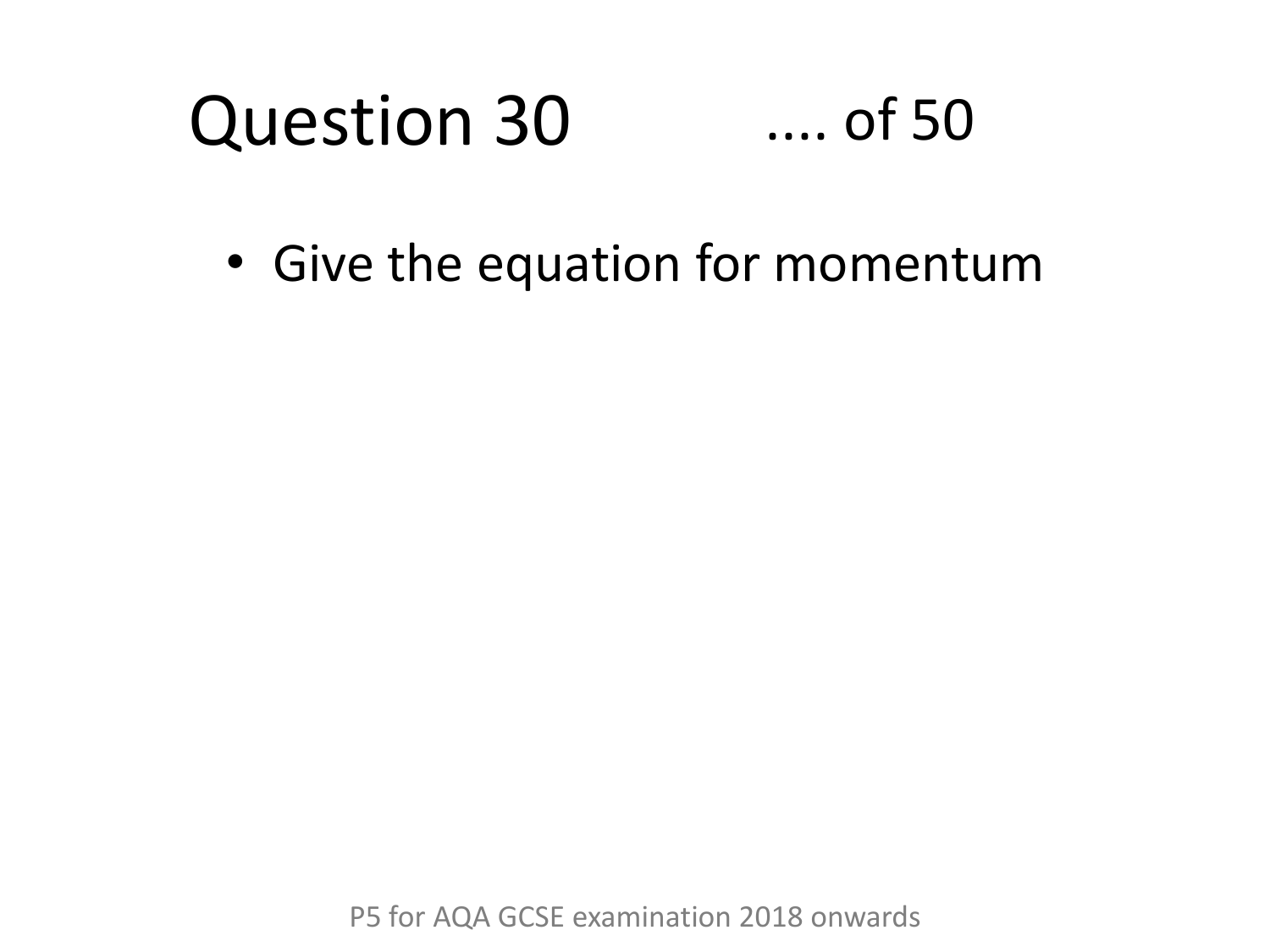# Answer 30 .... of 50

- Momentum (kg m/s) = mass (kg) x velocity  $(m/s)$ 
	- $p = mv$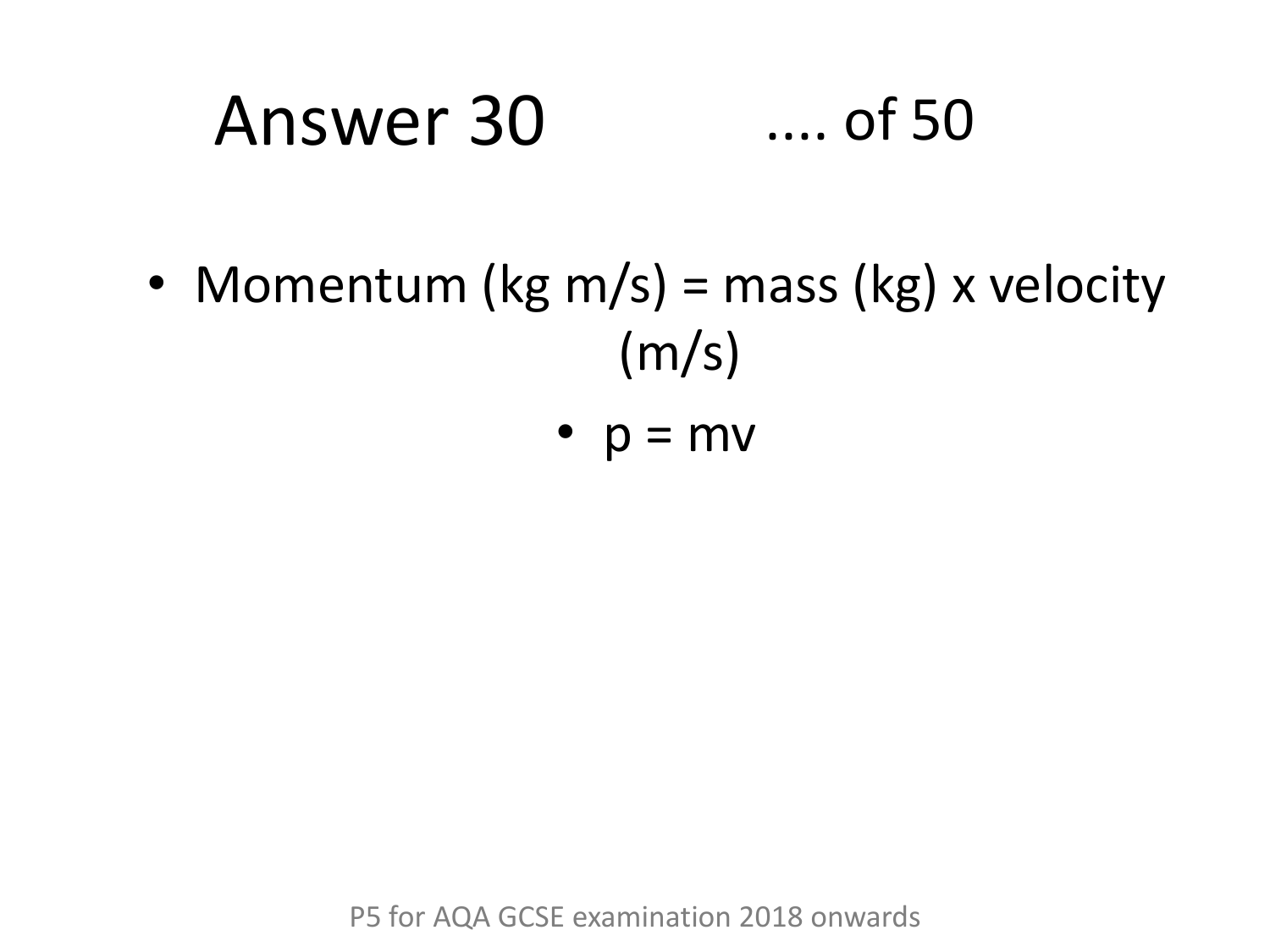#### Question 31 .... of 50

• Calculate the momentum of a car with a mass of 1000kg travelling at 20 m/s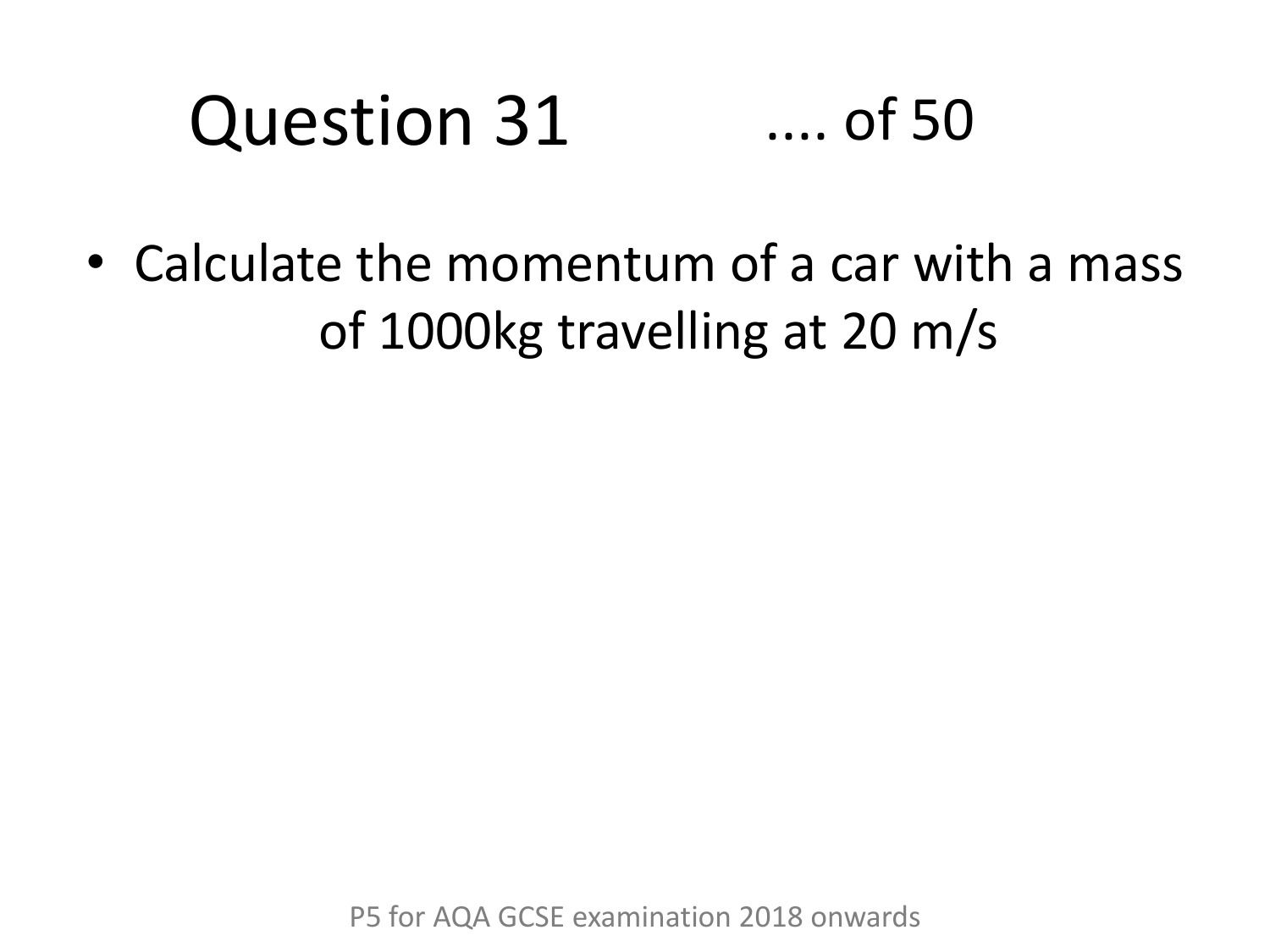# Answer 31 .... of 50

• Momentum = mass x velocity

- $\cdot$  = 1000 x 20
- 20000 kg m/s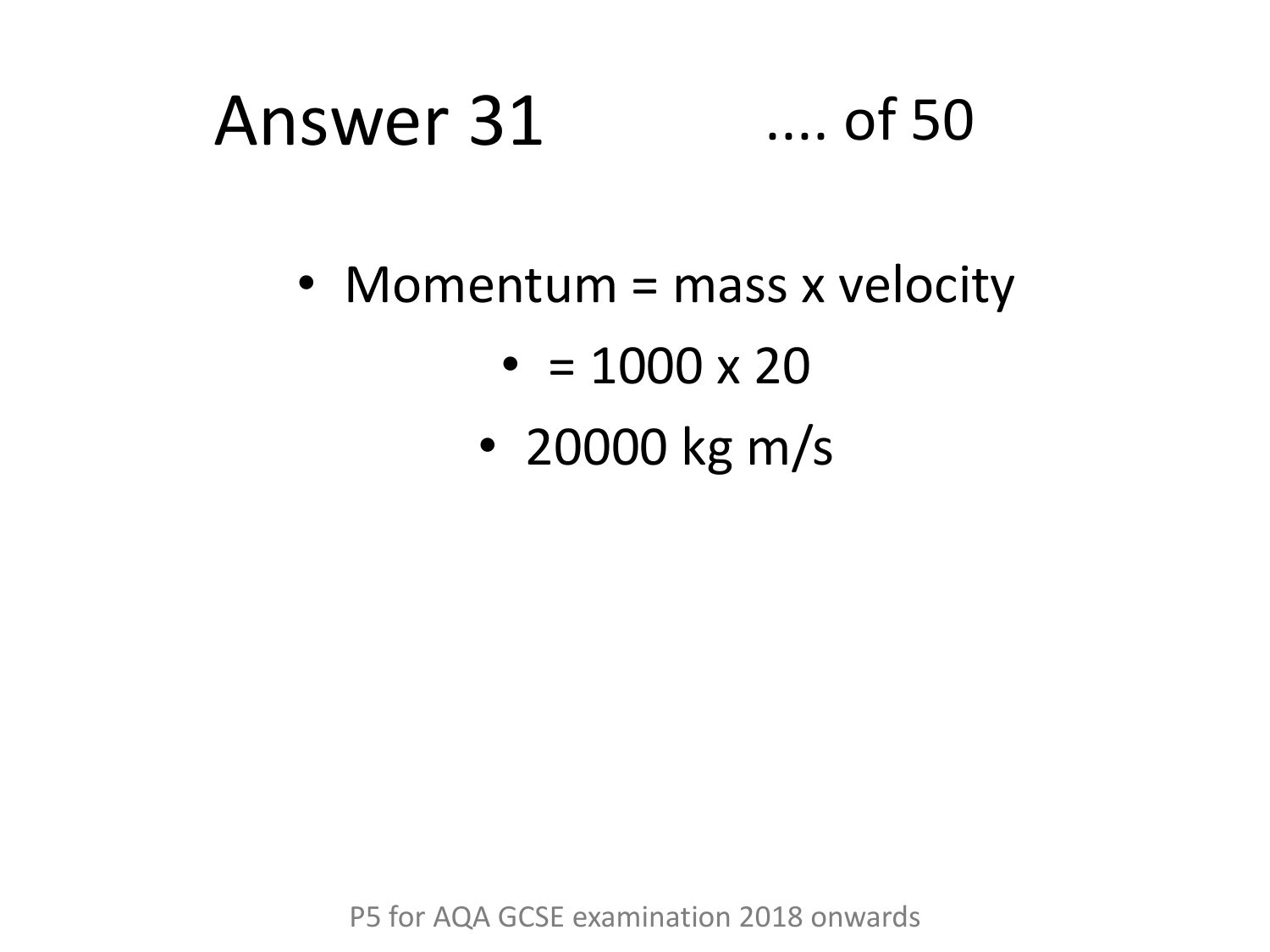#### Question 32 .... of 50

• What do crumple zones do?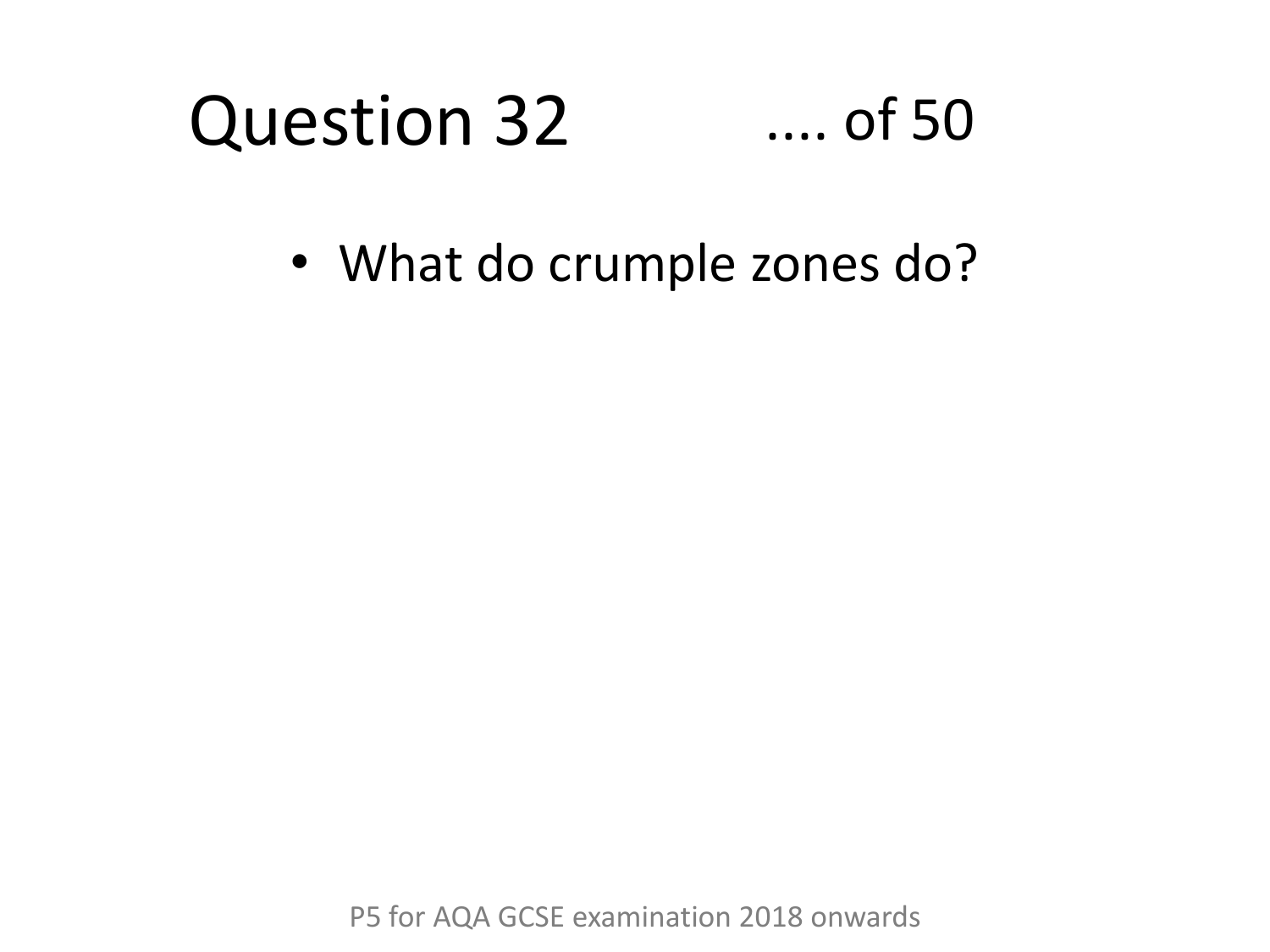# Answer 32 .... of 50

• Increase the time between first impact and the car stopping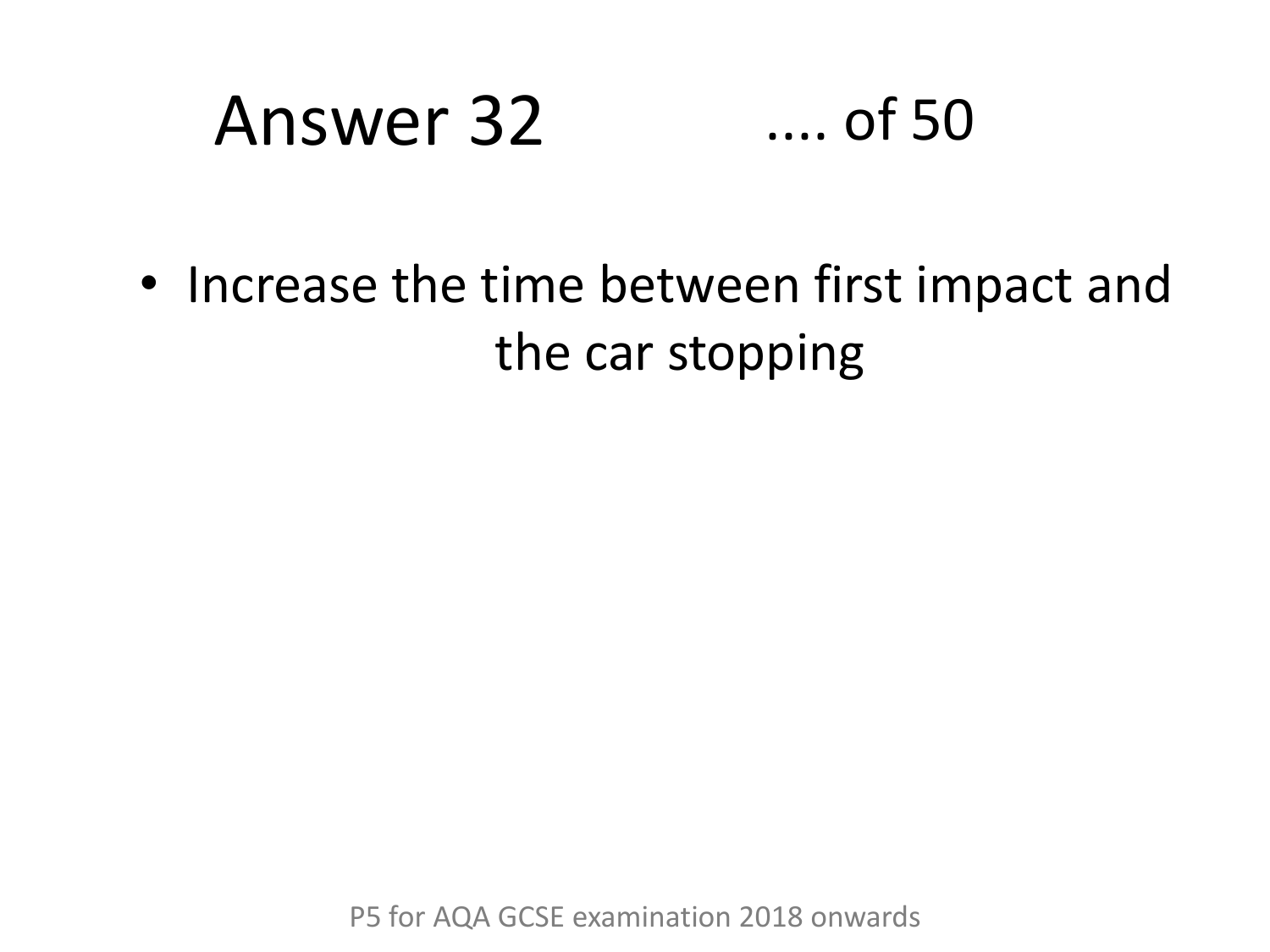#### Question 33 .... of 50

• Define stopping distance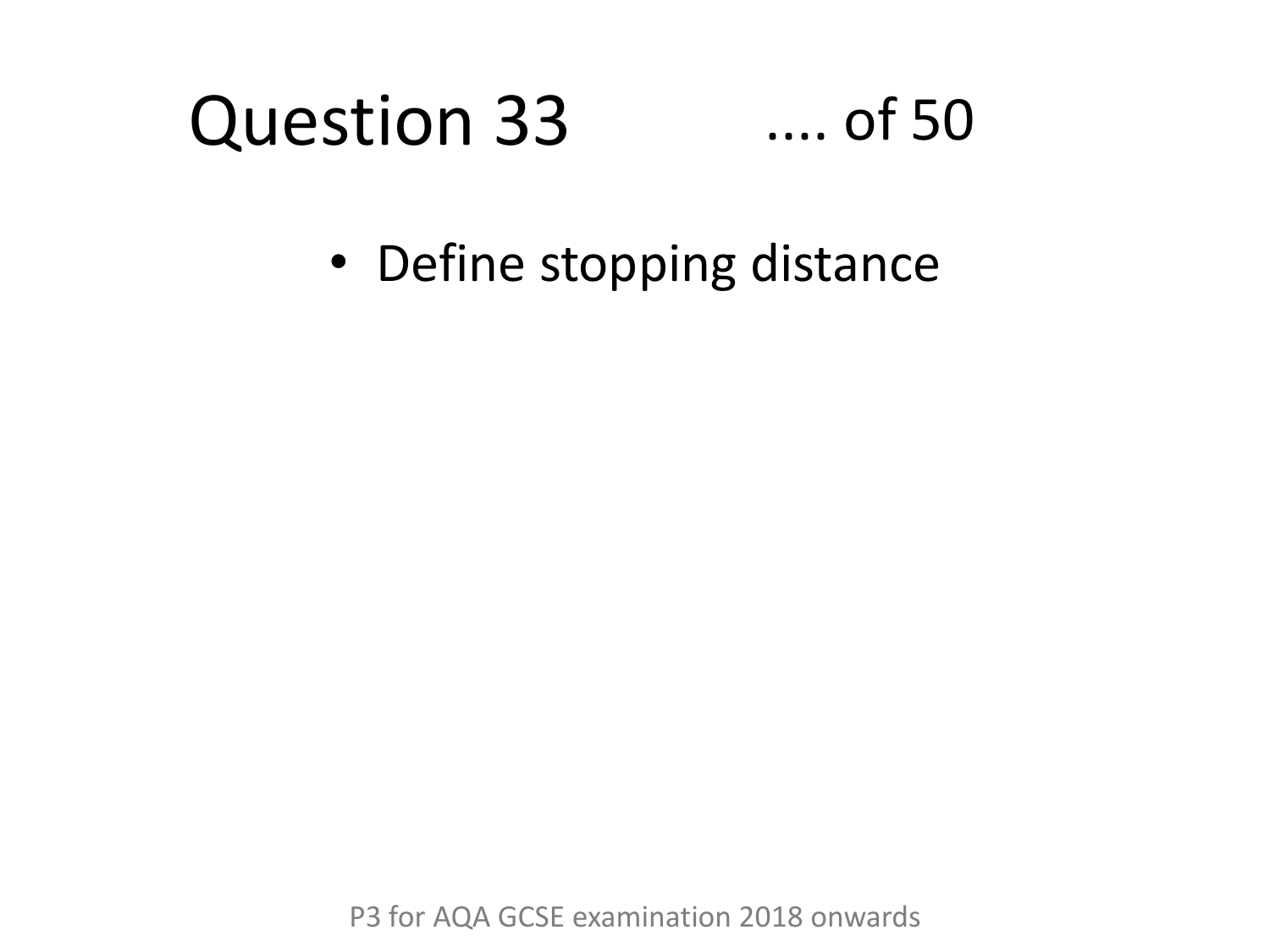## Answer 33 .... of 50

• Stopping distance = thinking distance + breaking distance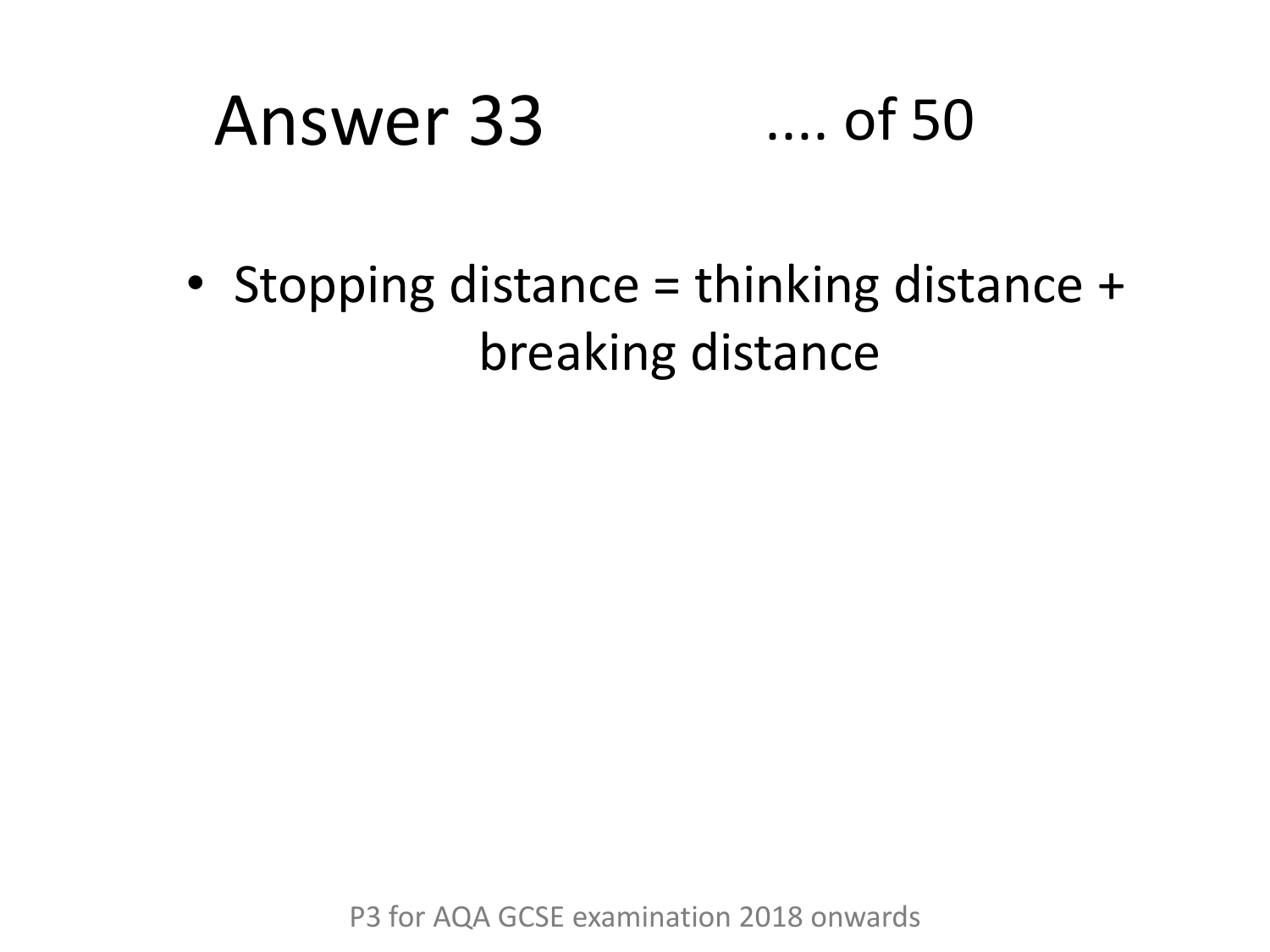#### Question 34 .... of 50

• Give two factors that will affect thinking distance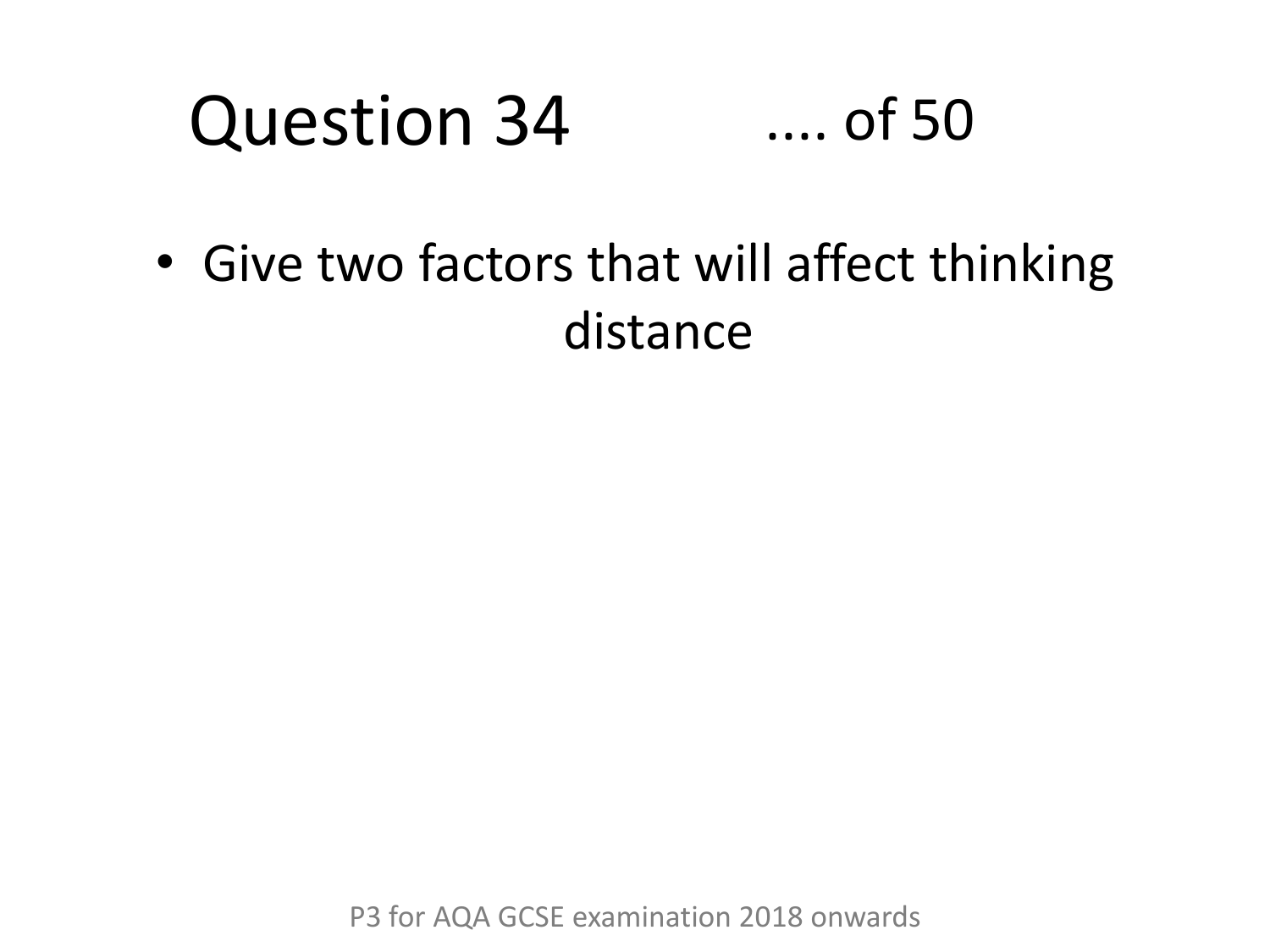### Answer 34 .... of 50

### • Tired

- Alcohol or drugs
- Distracted or lack of concentration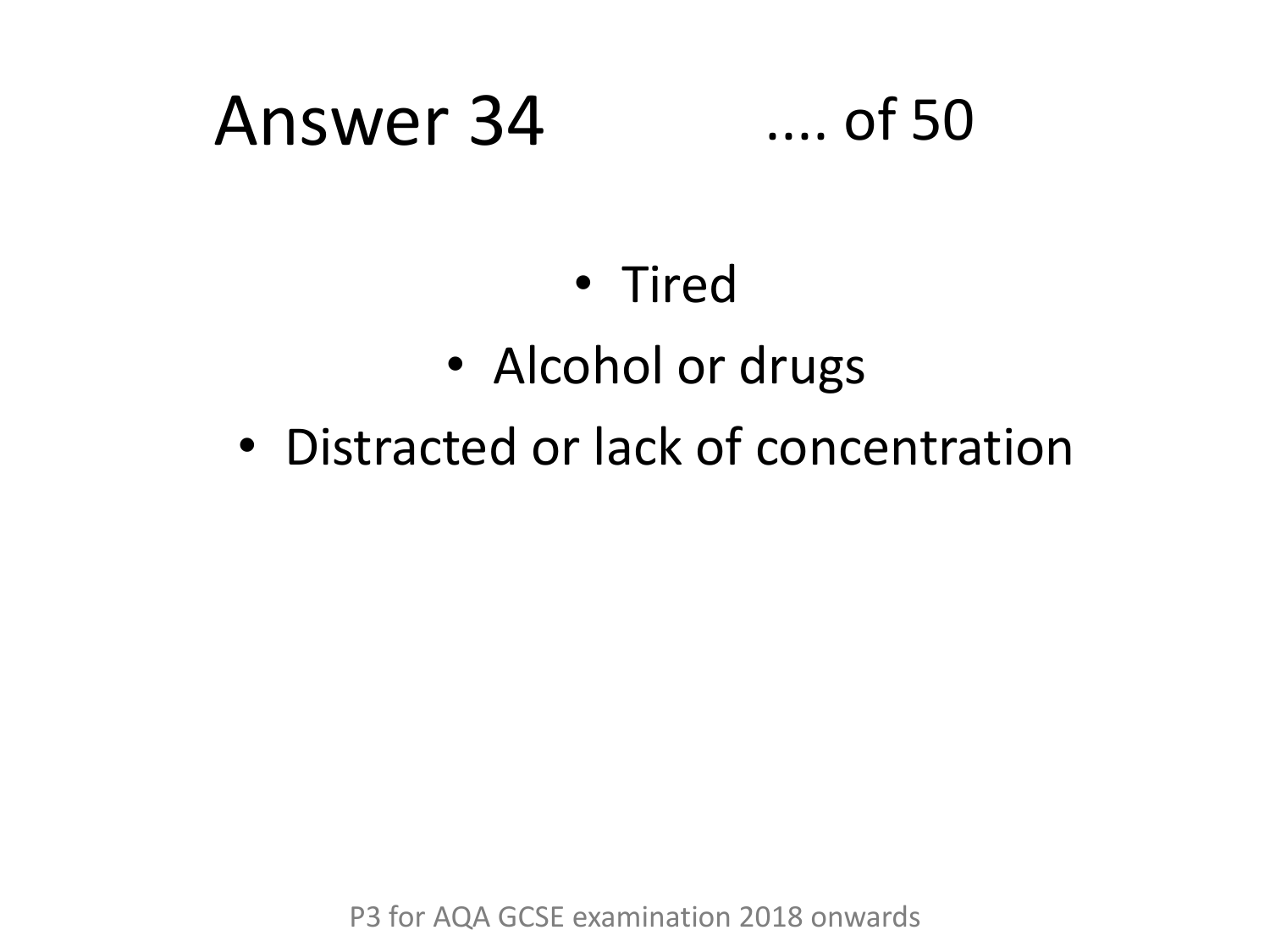#### Question 35 .... of 50

• Give two factors that will affect braking distance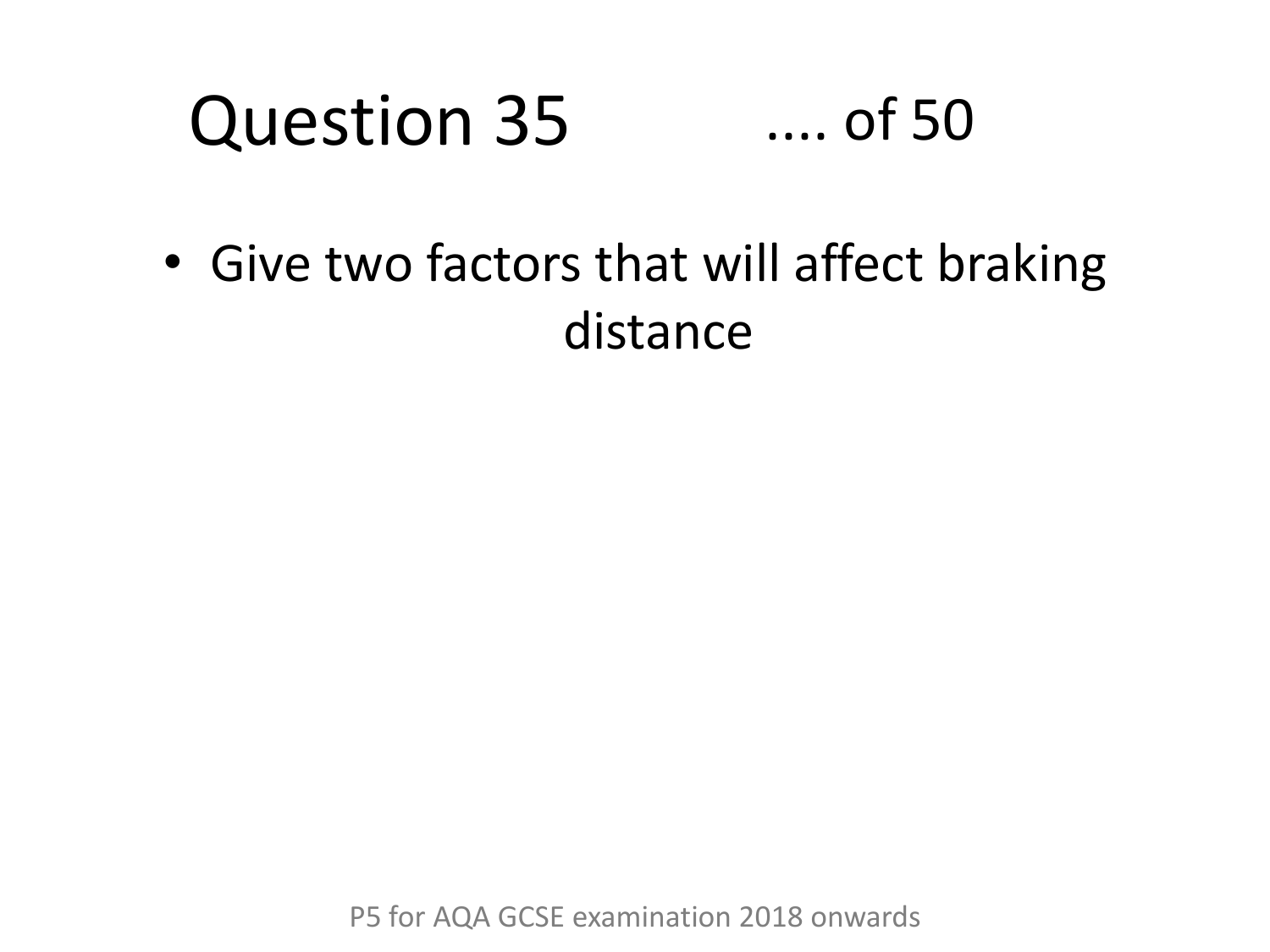### Answer 35 .... of 50

- Road is wet or icy
- Car has poor brakes or bald tyres
	- Speed of the car is greater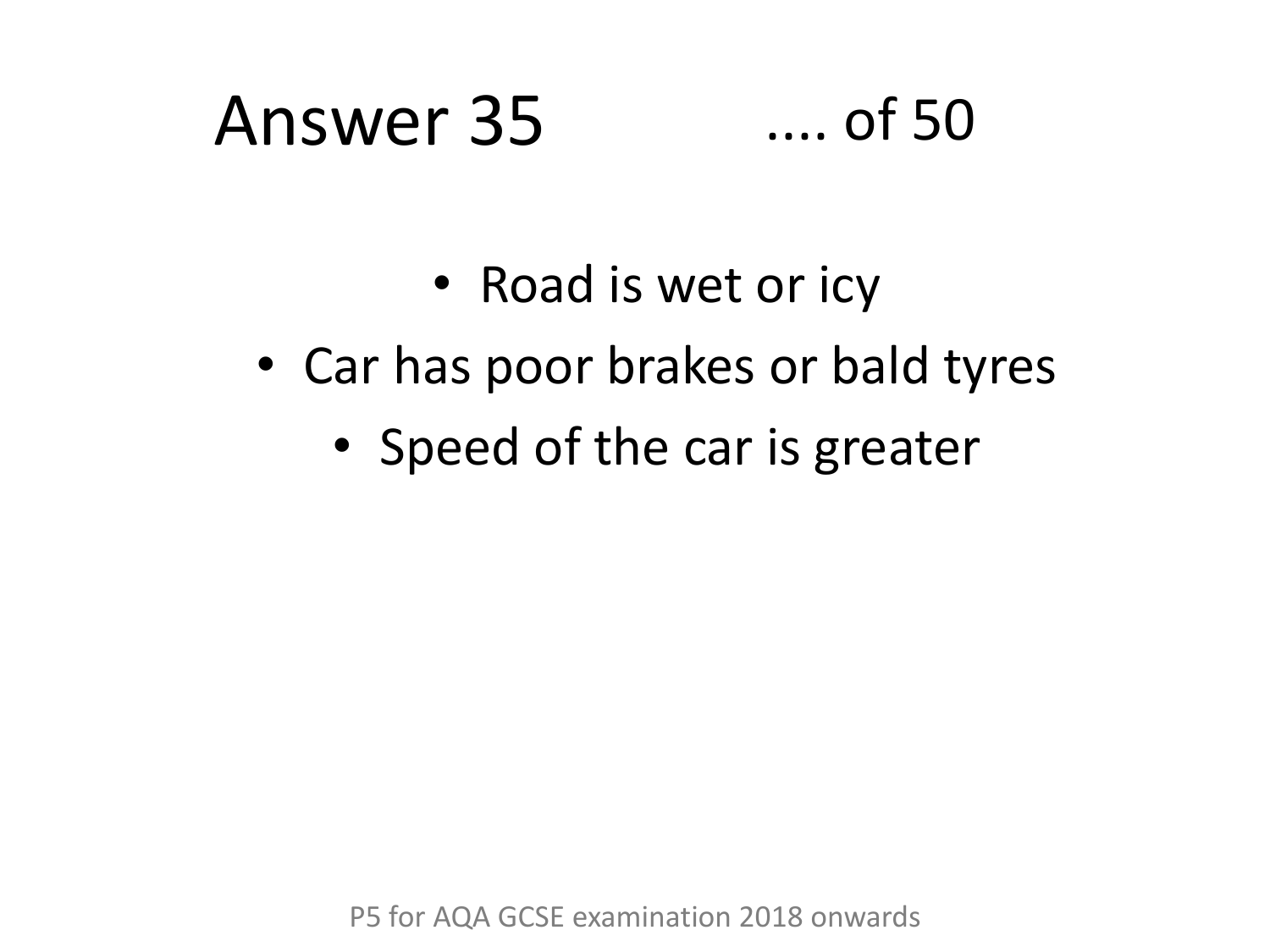#### Question 36 .... of 50 **SS**

• Define pivot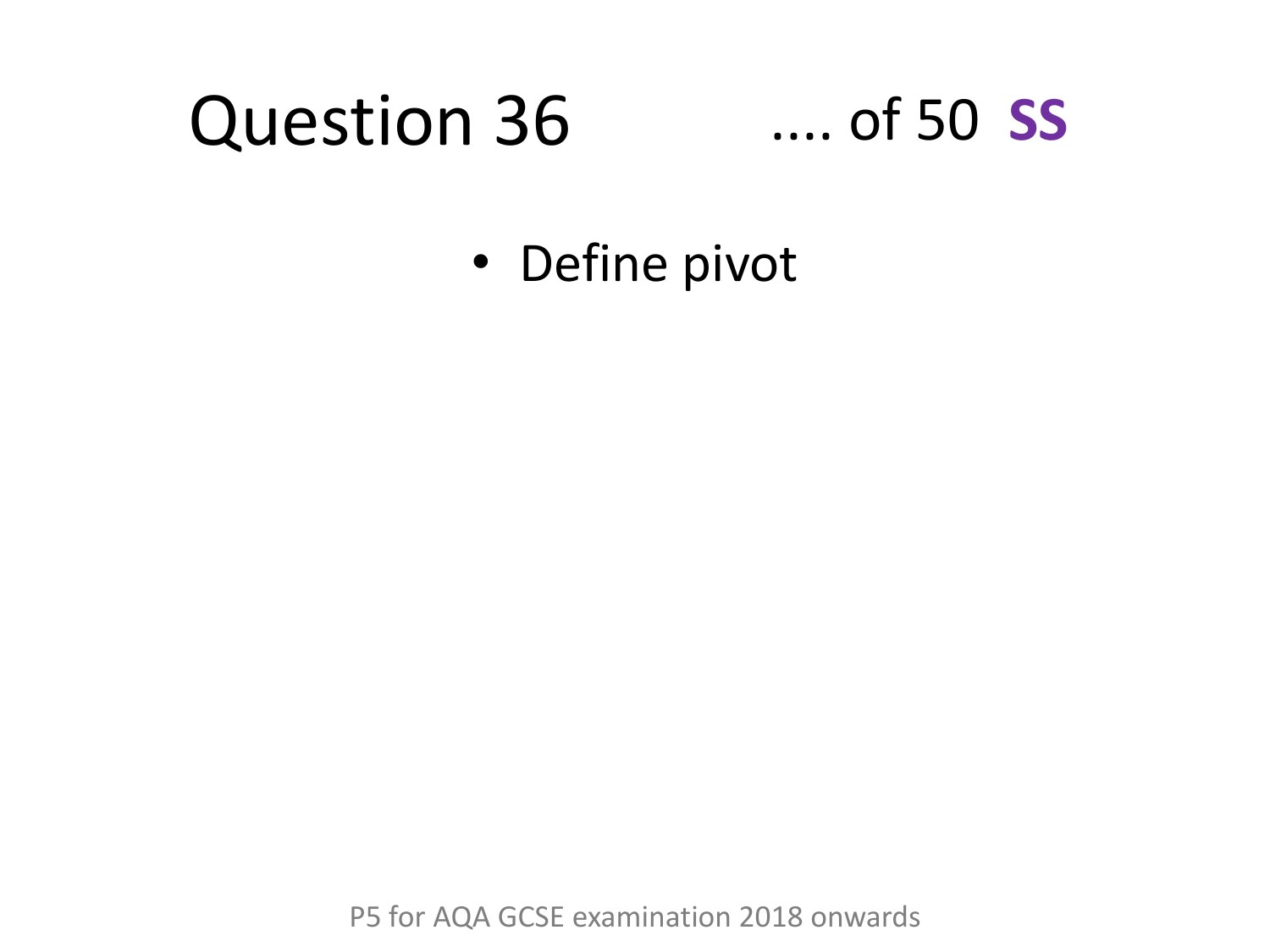#### Answer 36  $\dots$  of 50

• The point the moment acts around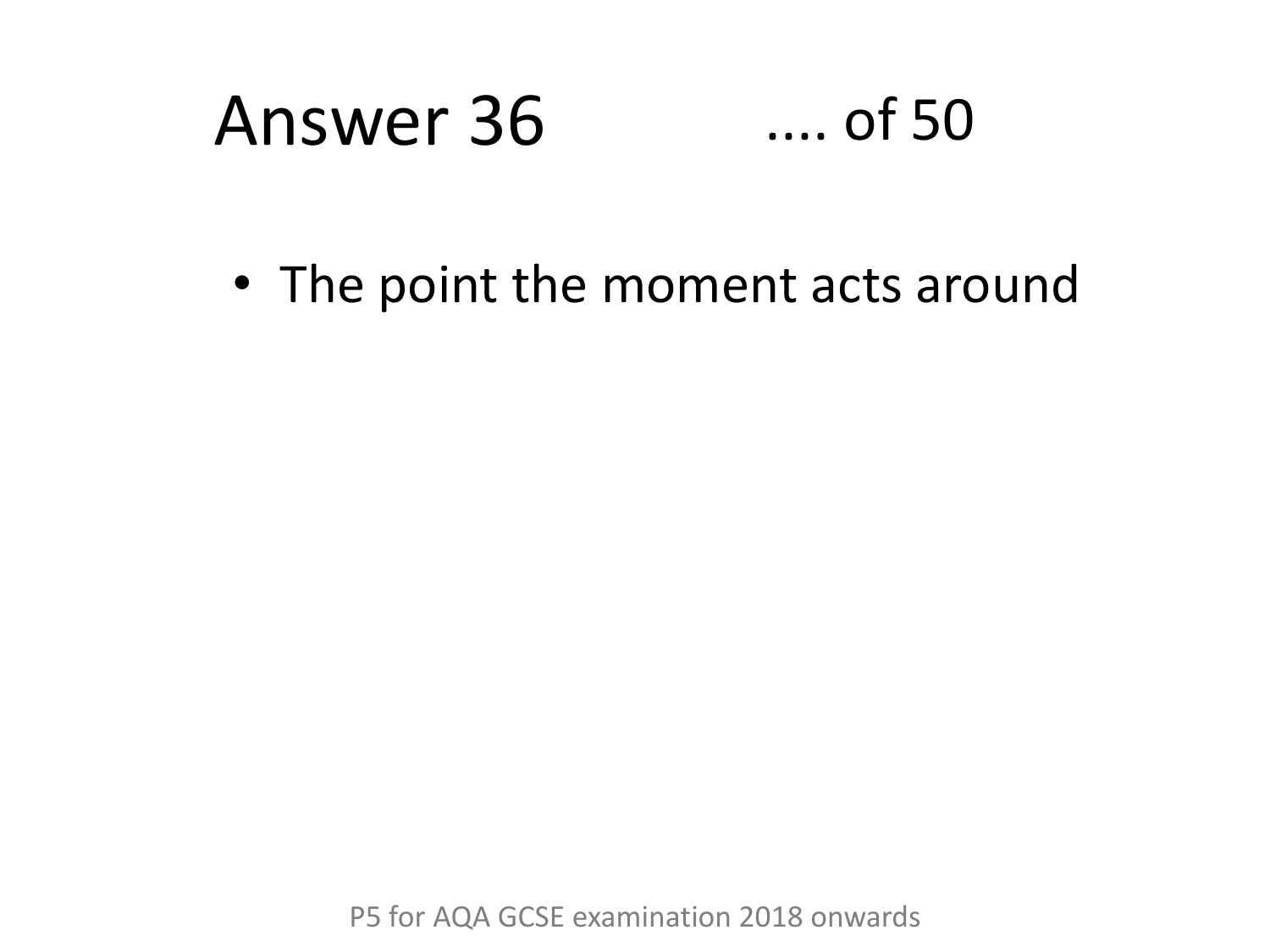### Question 37

### .... of 50 **SS**

• What equation is used to calculate the size of a moment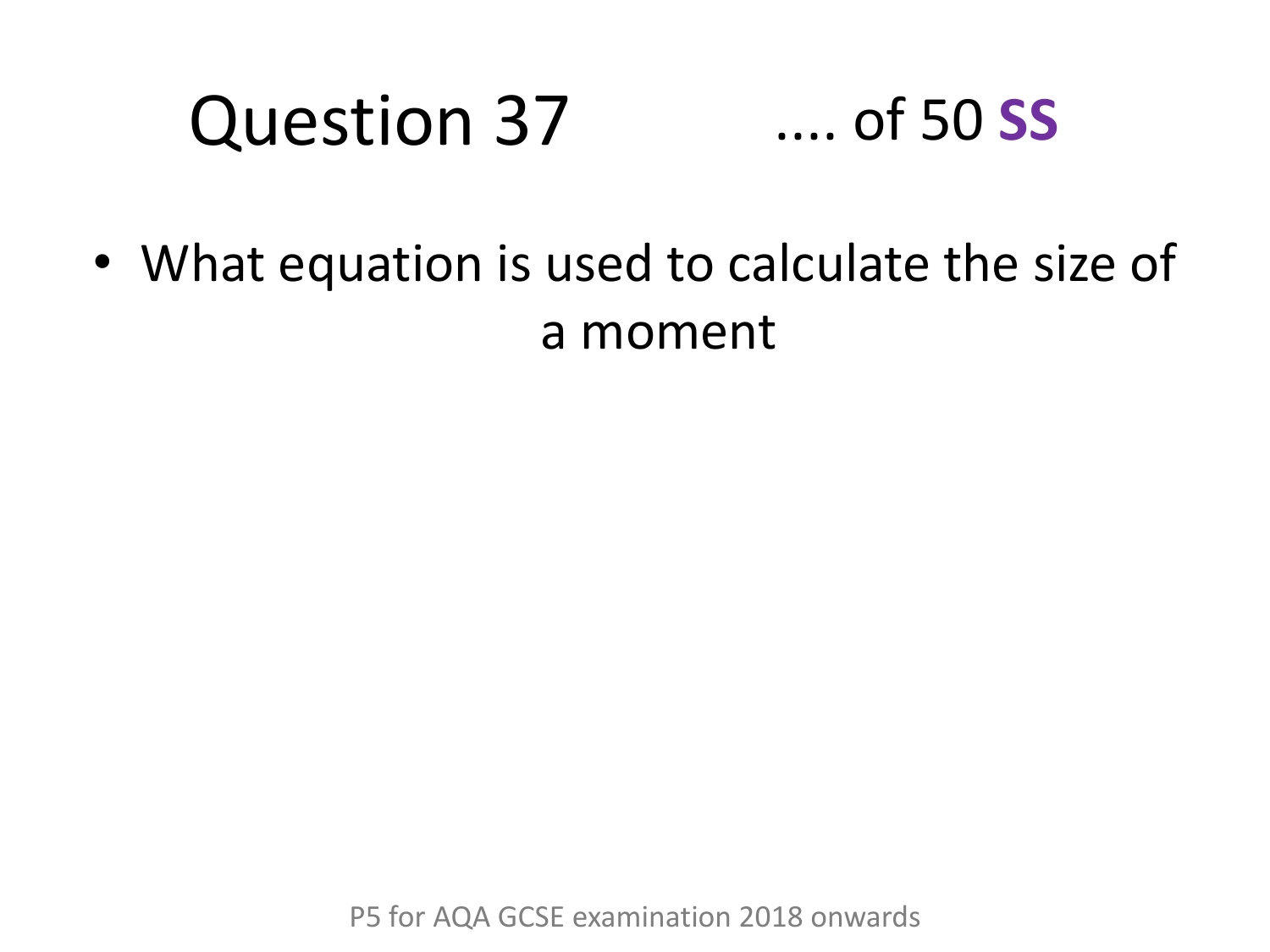# Answer 37 .... of 50

• Moment = force x perpendicular distance from the pivot to the line of action of the force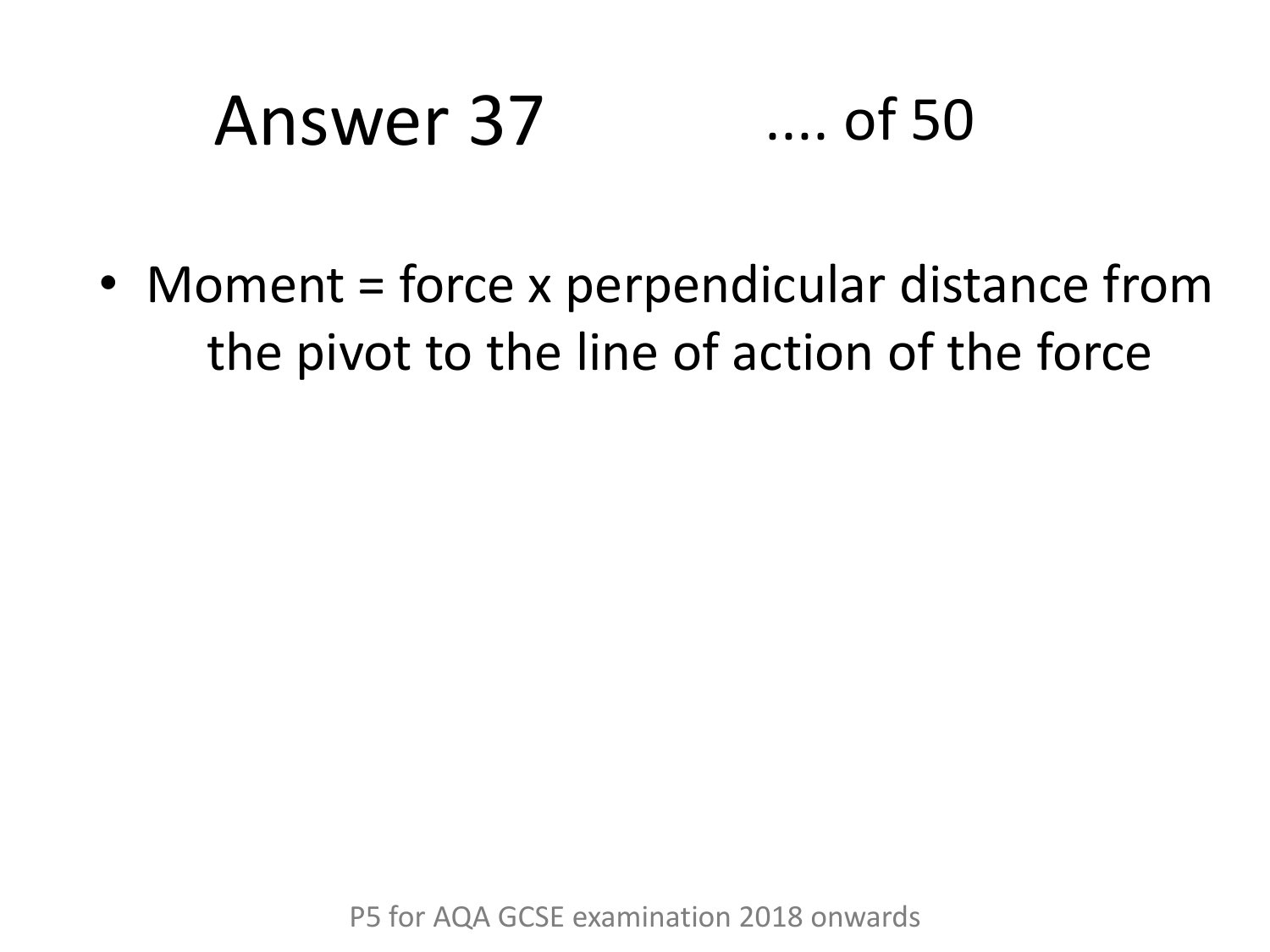### Question 38 .... of 50 **SS**

• A force of 5 N is applied 1.5m from a pivot. Calculate the moment of force about the pivot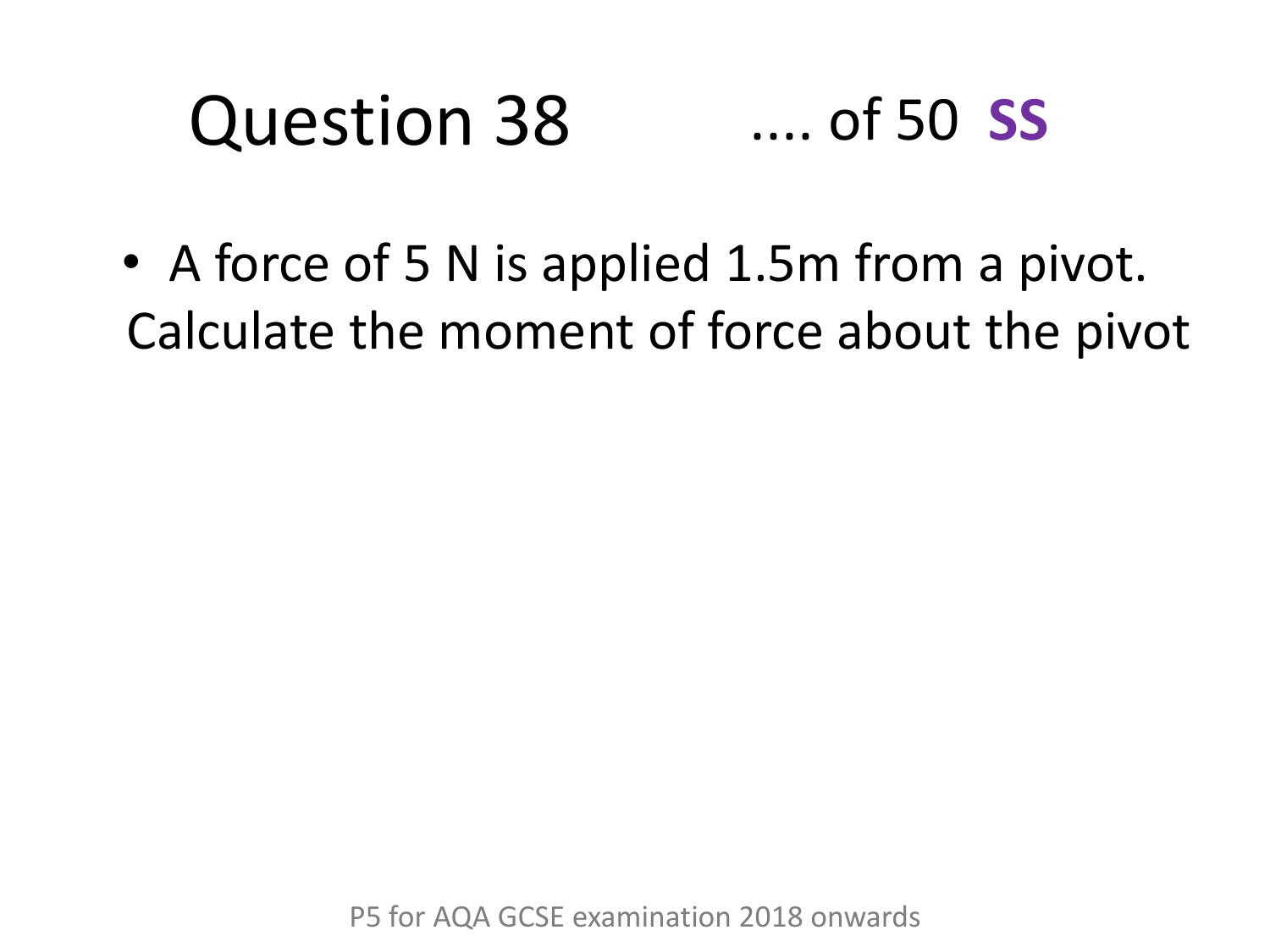# Answer 38 .... of 50

- Moment = force x perpendicular distance from the pivot to the line of action of the force
	- Moment = 5N x 1.5m
		- Moment = 7.5 Nm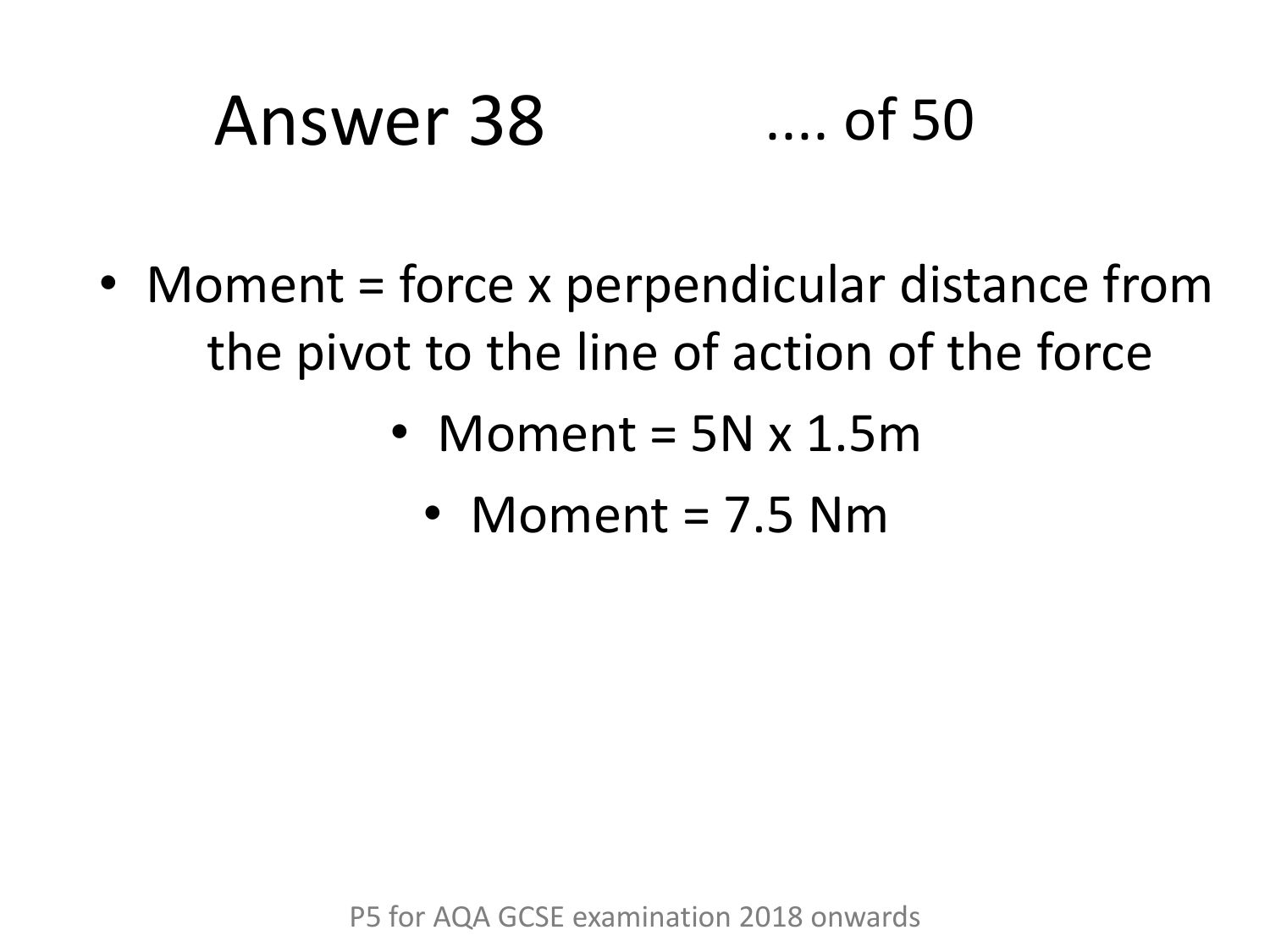### Question 39

### .... of 50 **SS**

• What are gears used for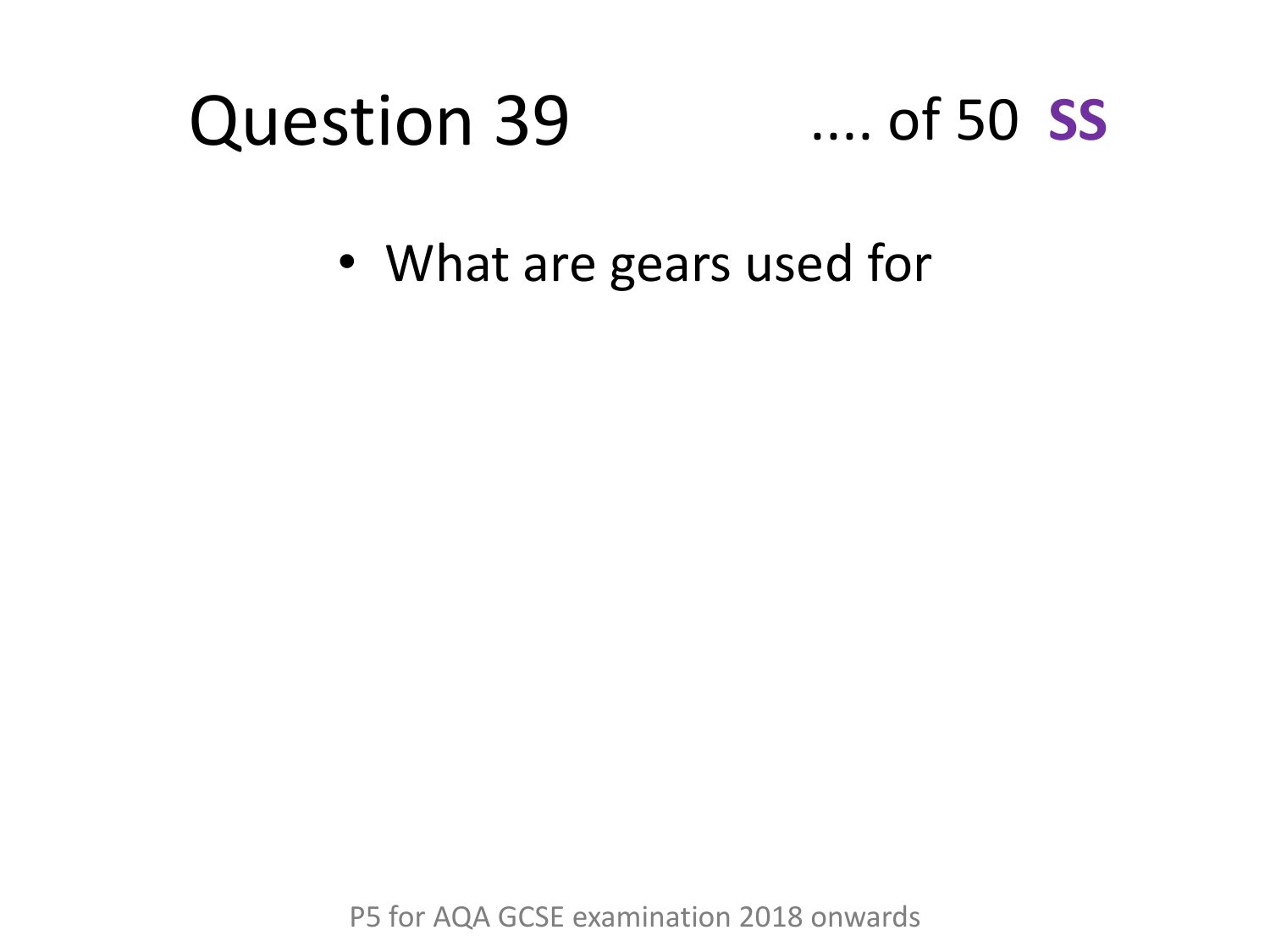# Answer 39 .... of 50

• The transmitting of the rotational effect of a force from one part of a machine to another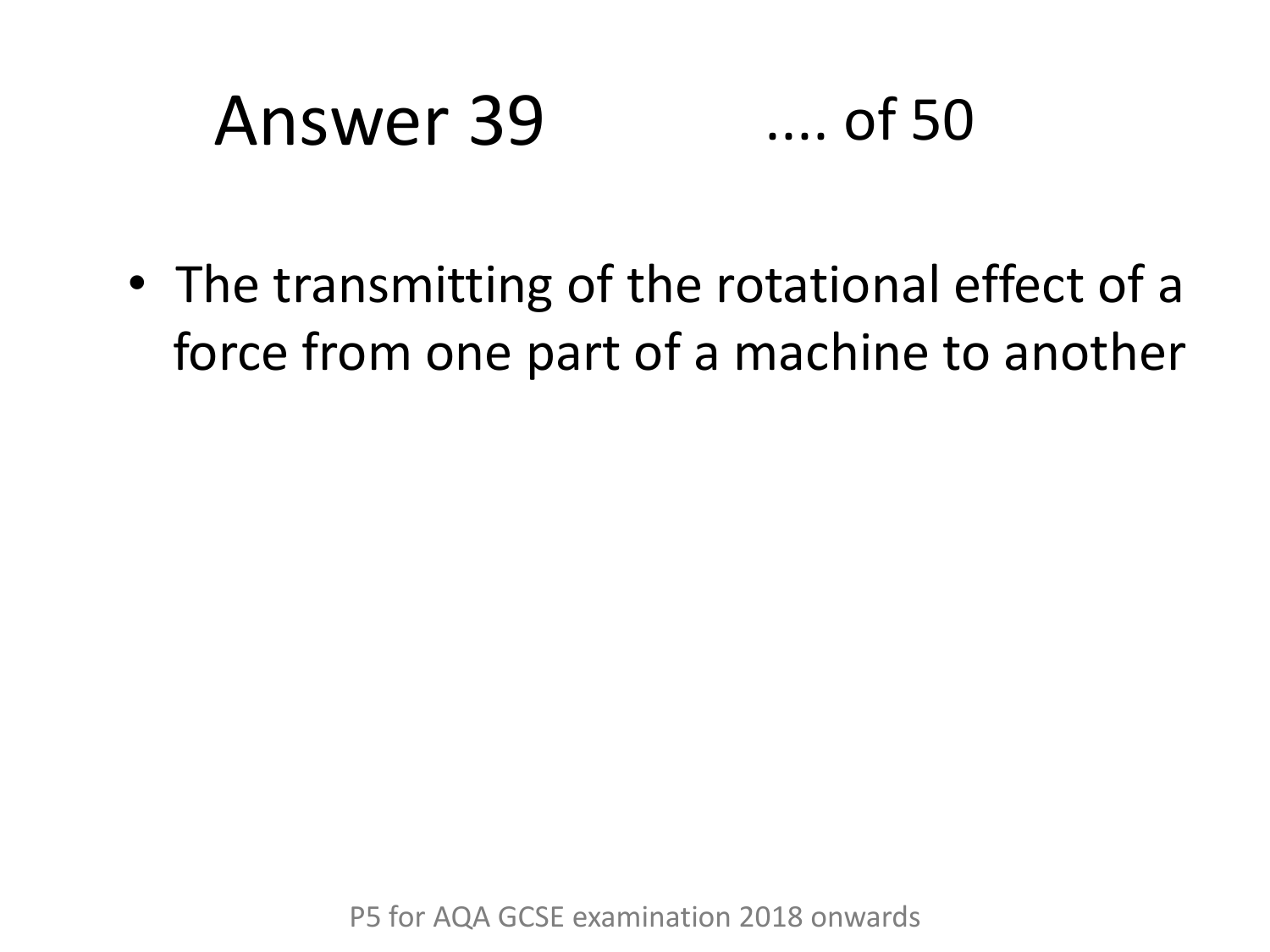### Question 40 .... of 50 **SS**

• Give the equation for pressure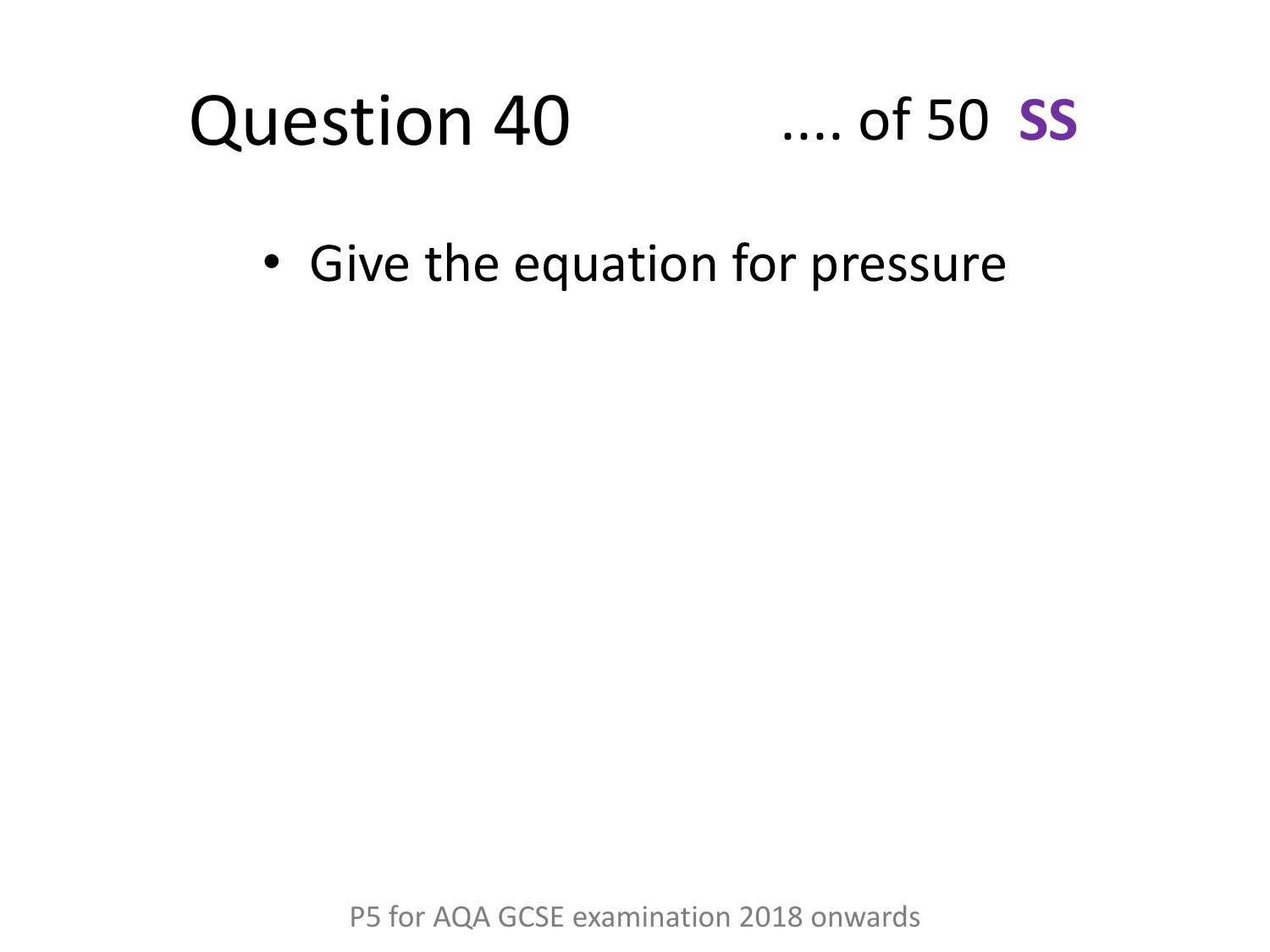# Answer 40 .... of 50

• Pressure  $(p)$  = force normal to a surface/area of that surface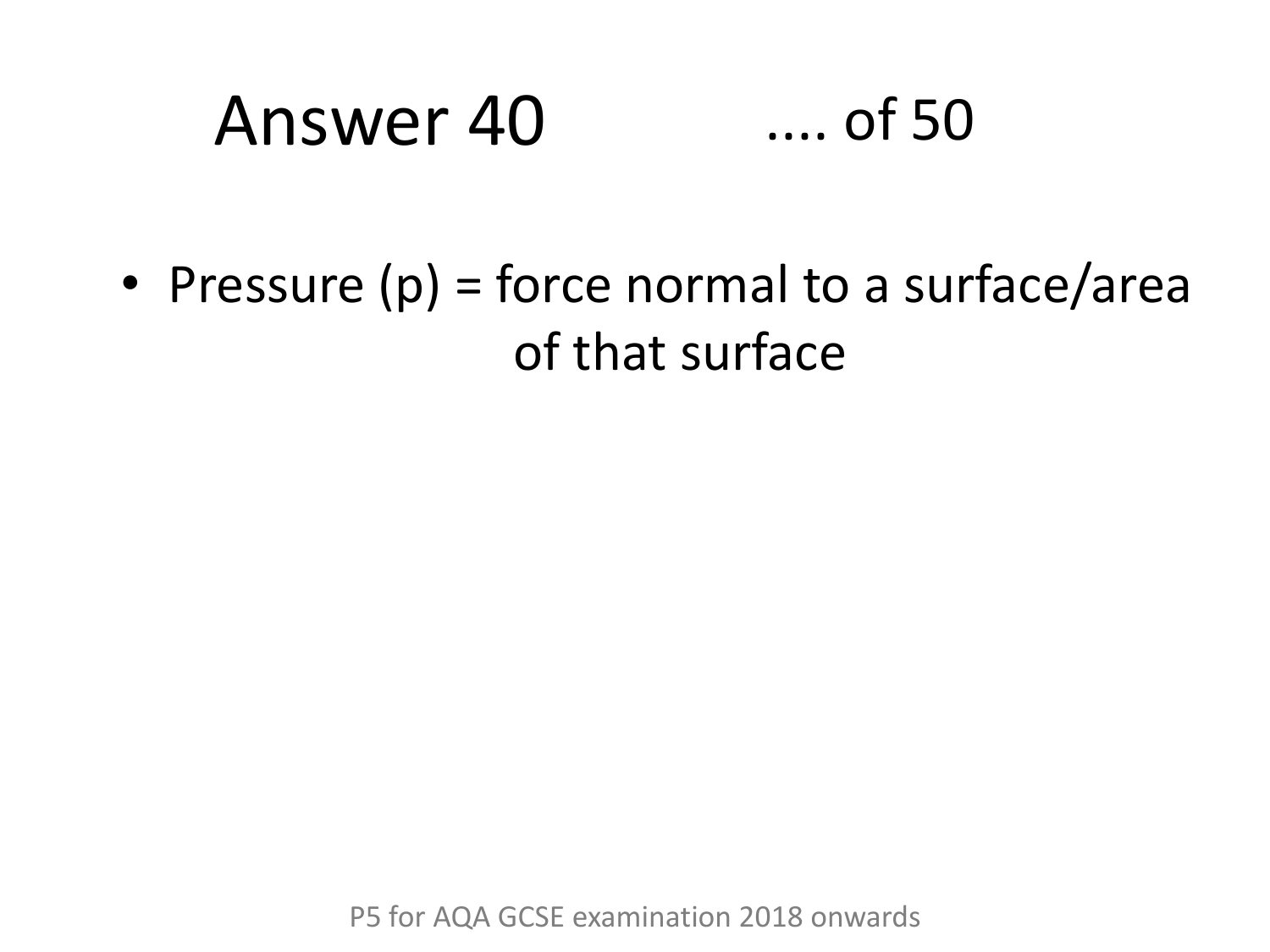#### Question 41 .... of 50 **SS**

• Which collisions contribute to atmospheric pressure?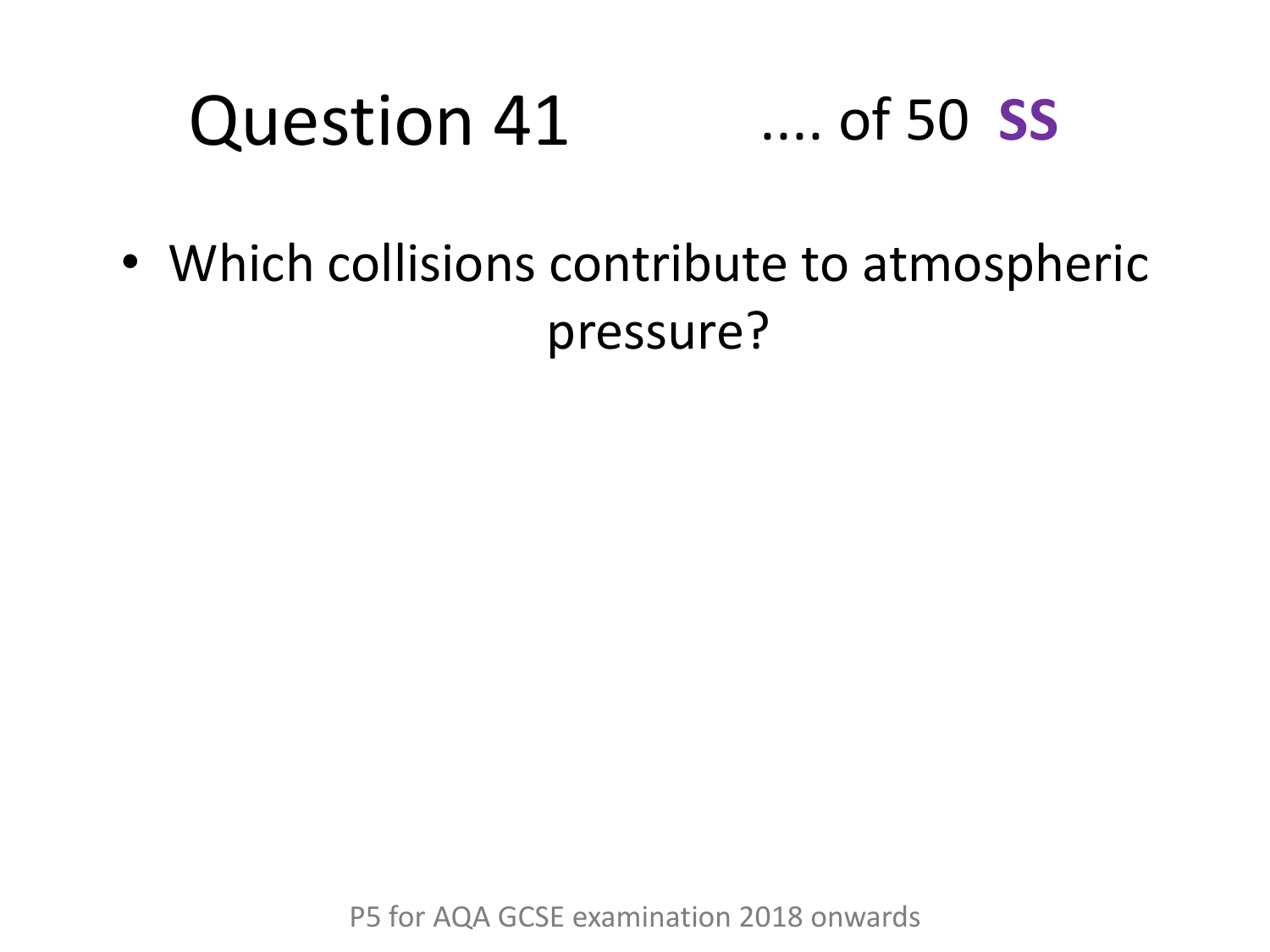# Answer 41 .... of 50

• Collisions between air molecules and molecules with a surface e.g. on skin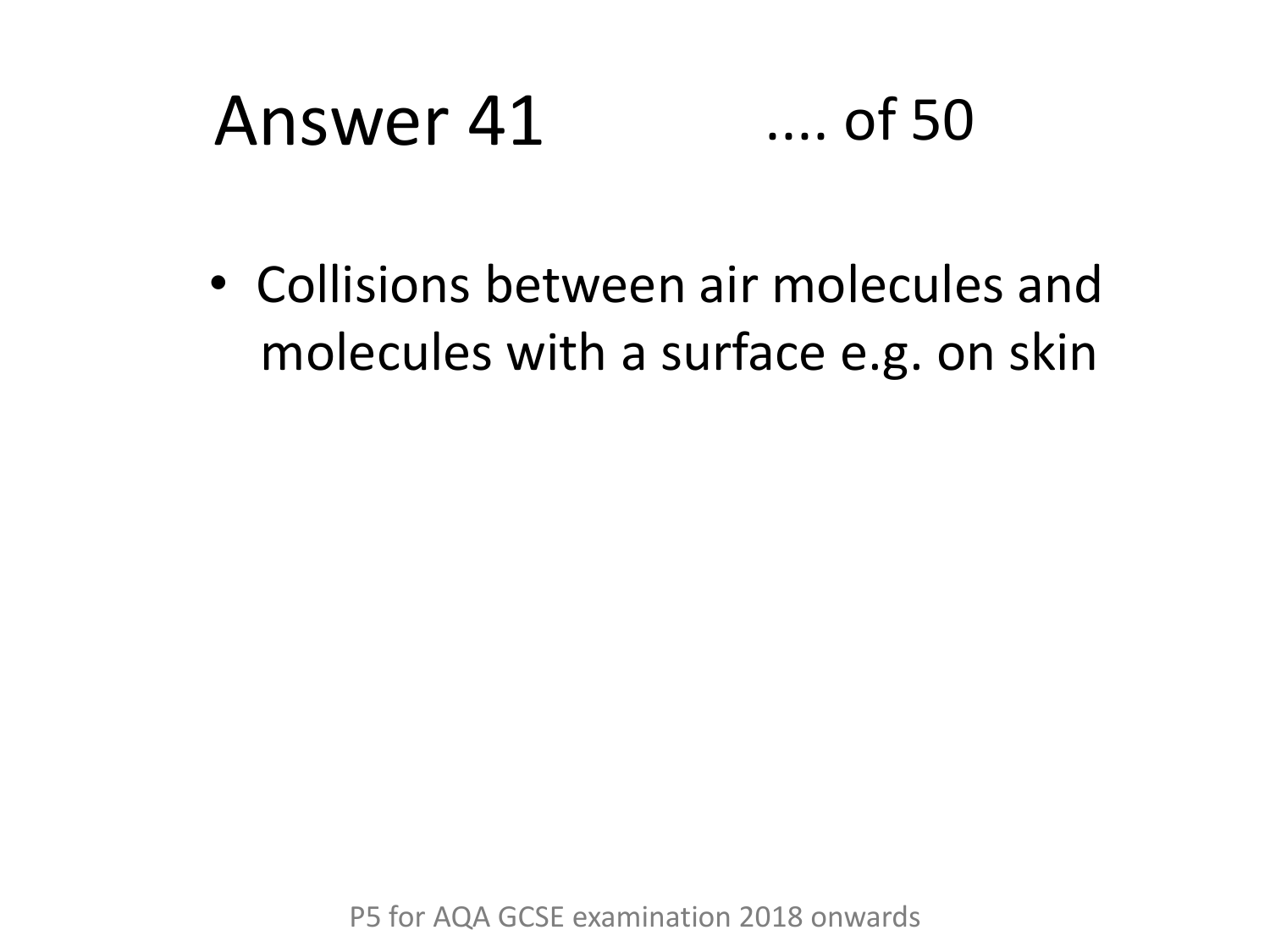### Question 42



• What is the technical term for a spring returning back to its original length when forces are removed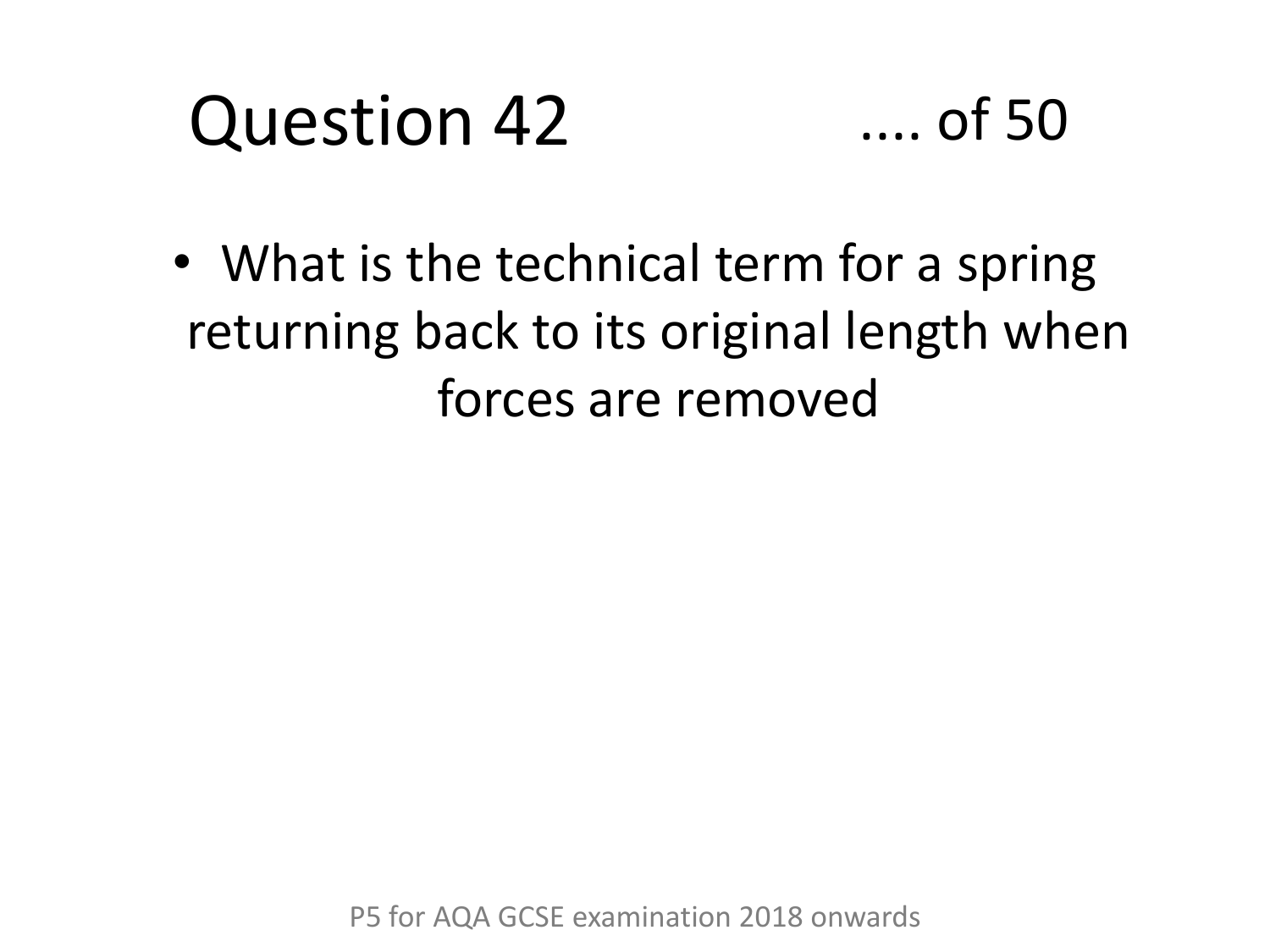### Answer 42 .... of 50

• Elastic deformation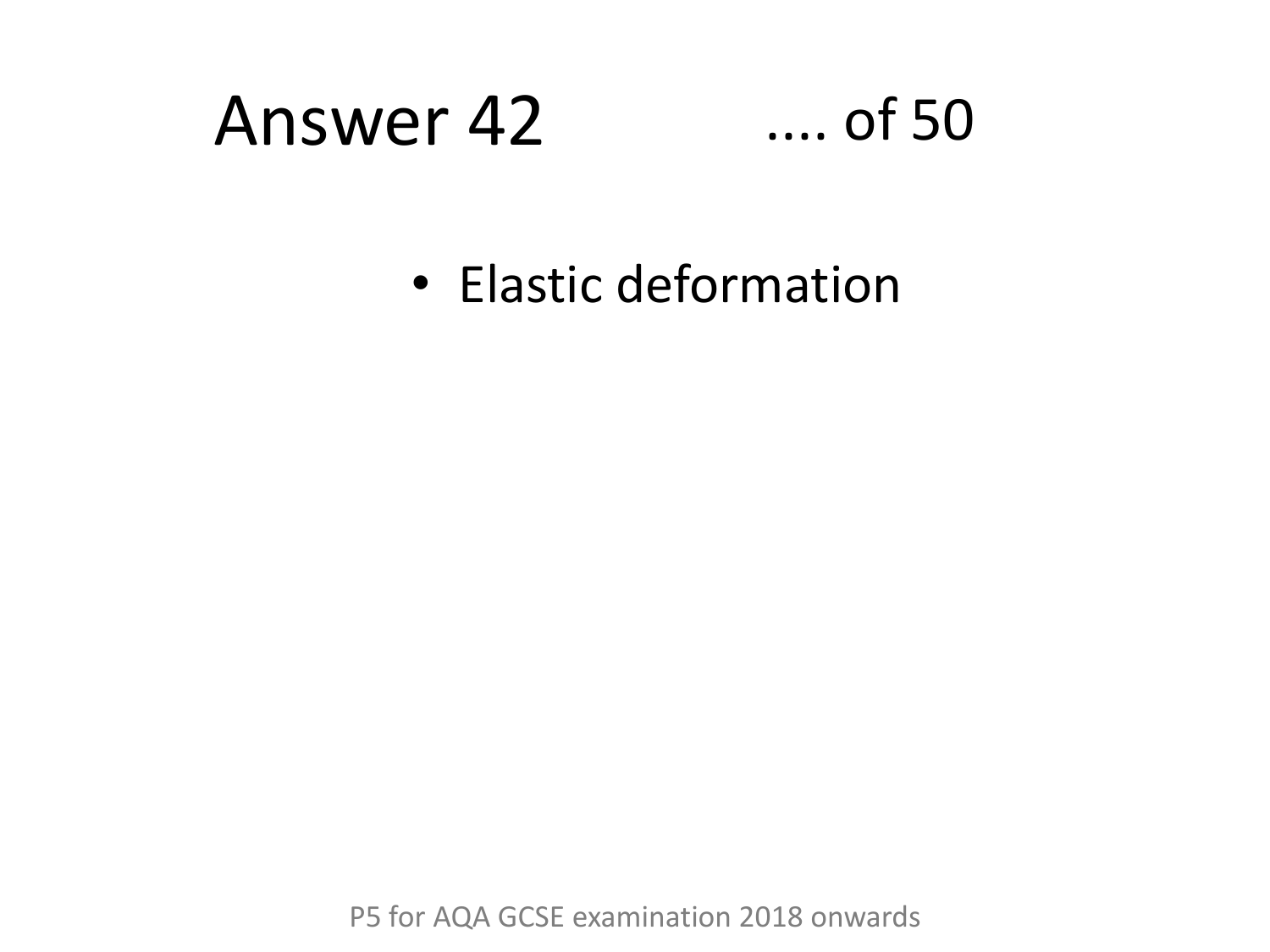#### Question 43 .... of 50

• Define extension/compression of a spring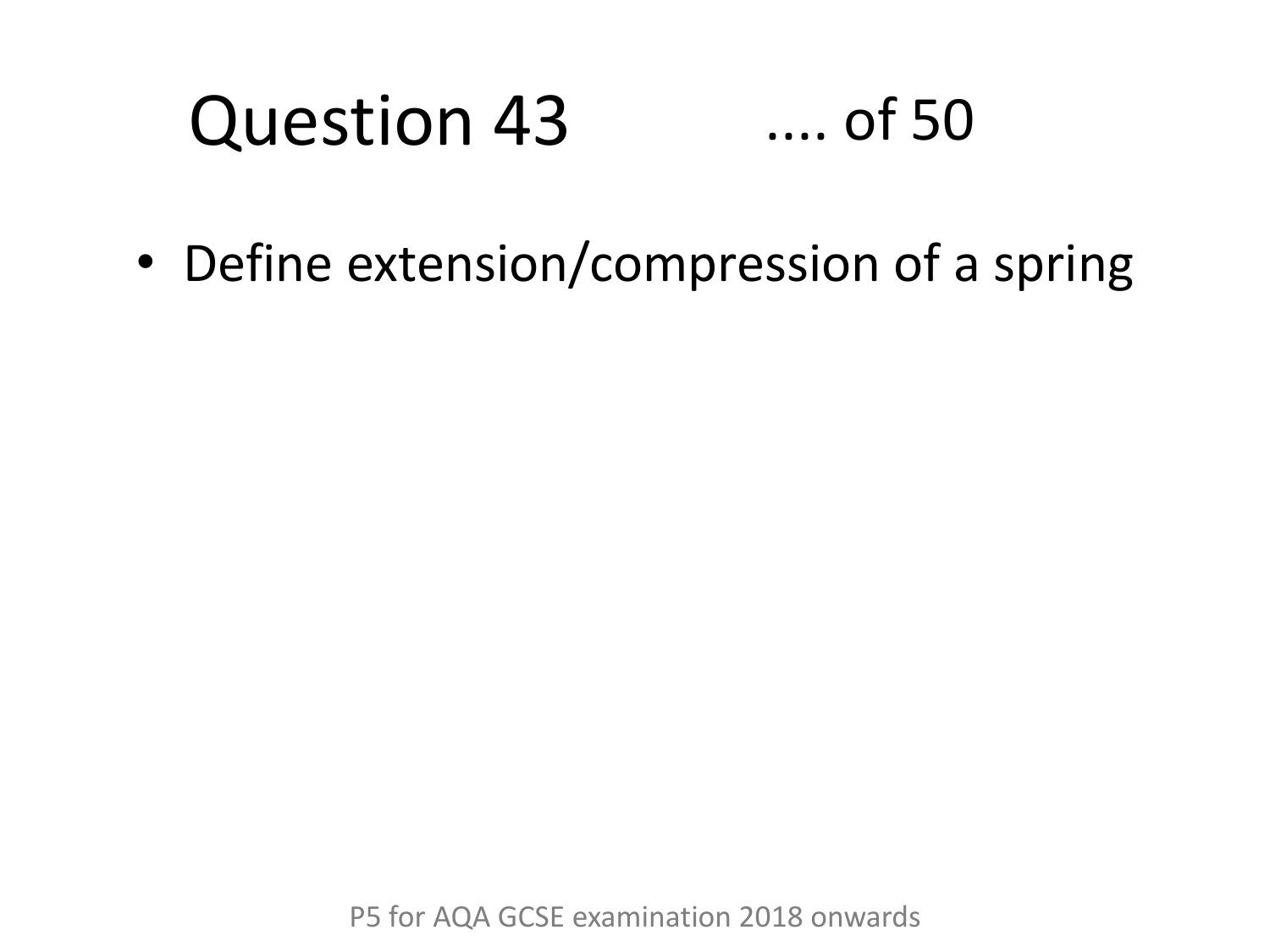# Answer 43 .... of 50

• How much its length changes when the forces are applied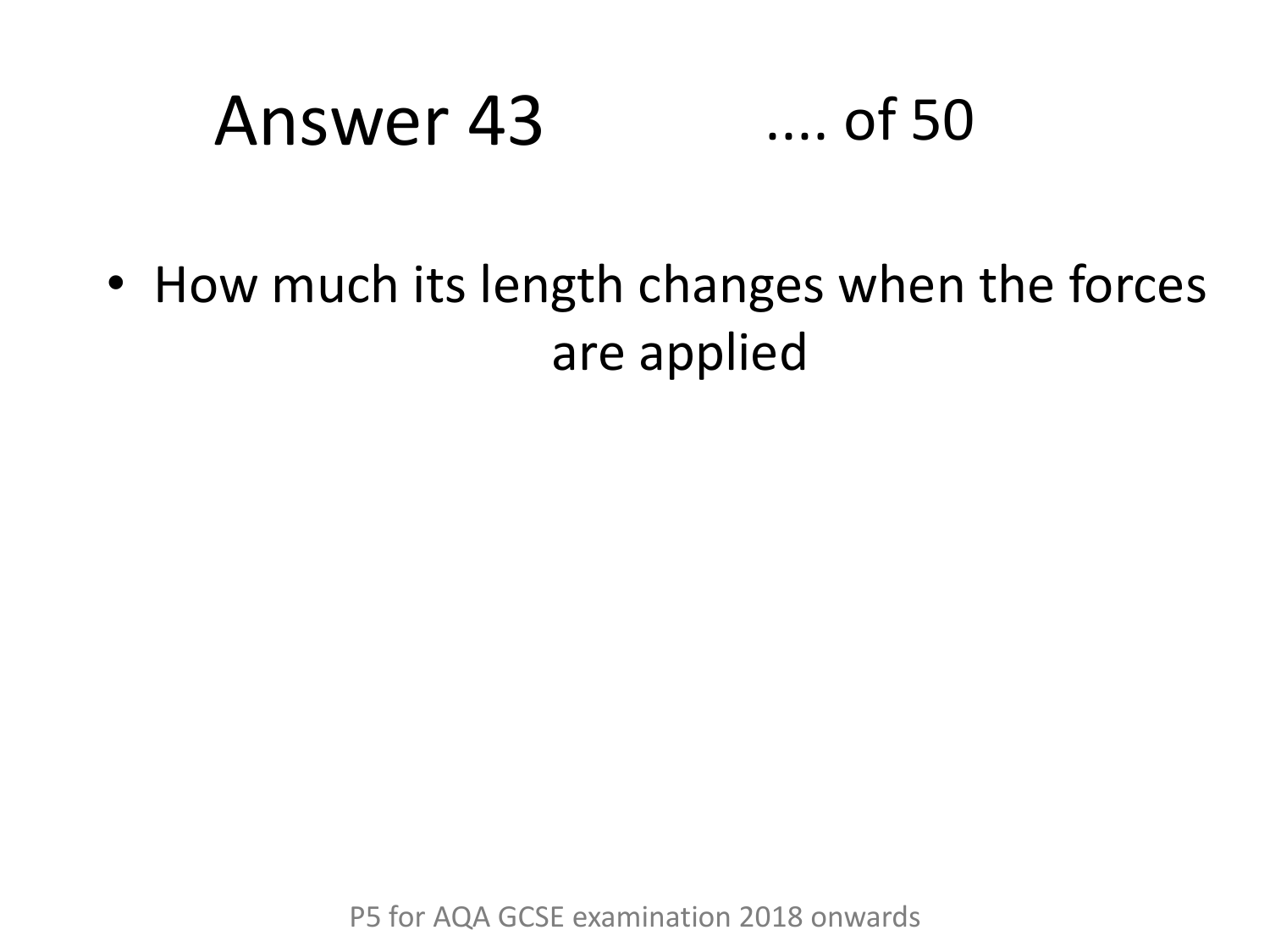#### Question 44 .... of 50

• Define the limit of proportionality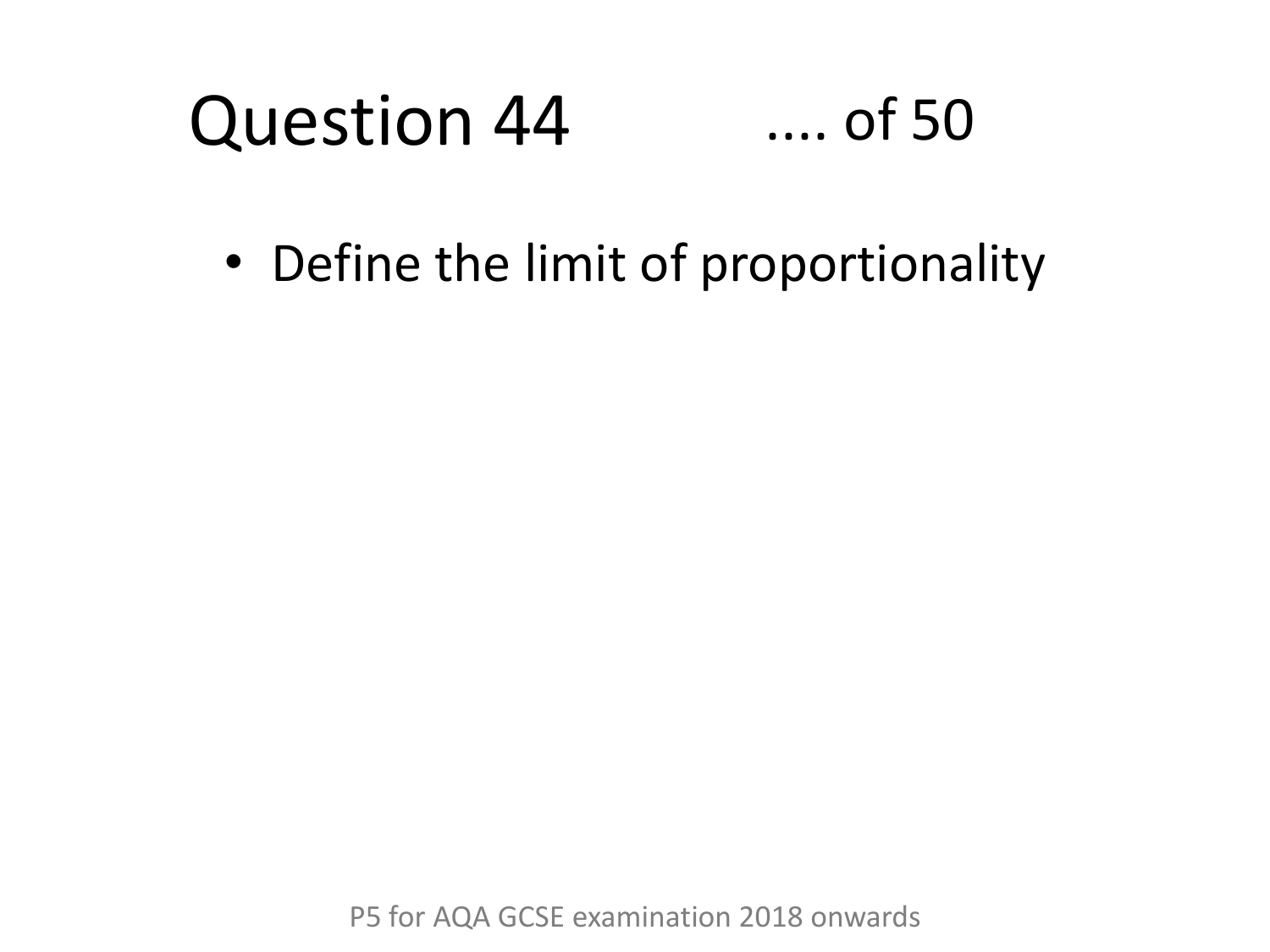### Answer 44 .... of 50

• A straight line up to a point on a force applied vs extension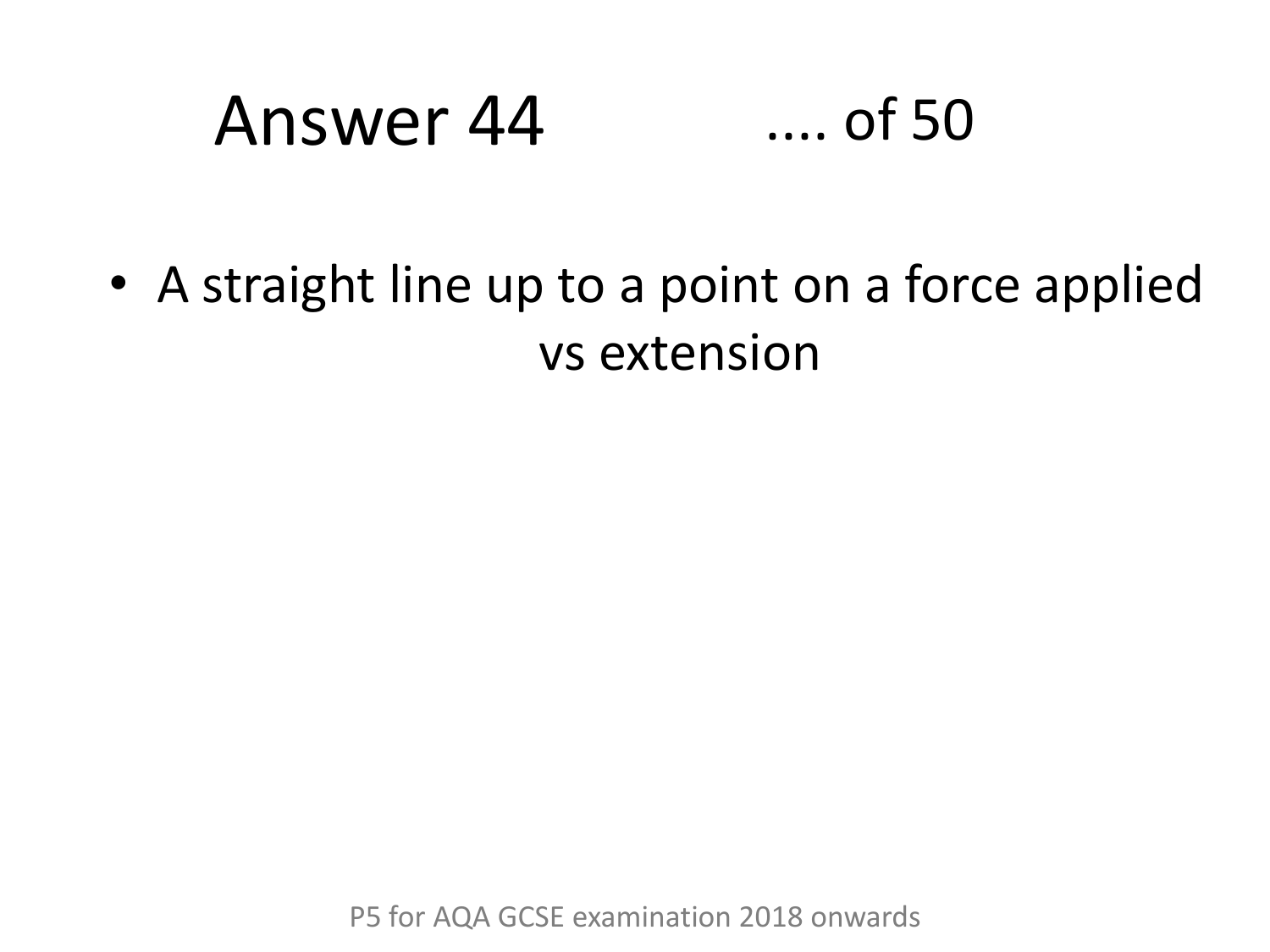#### Question 45 .... of 50

• Give the equation for elastic potential energy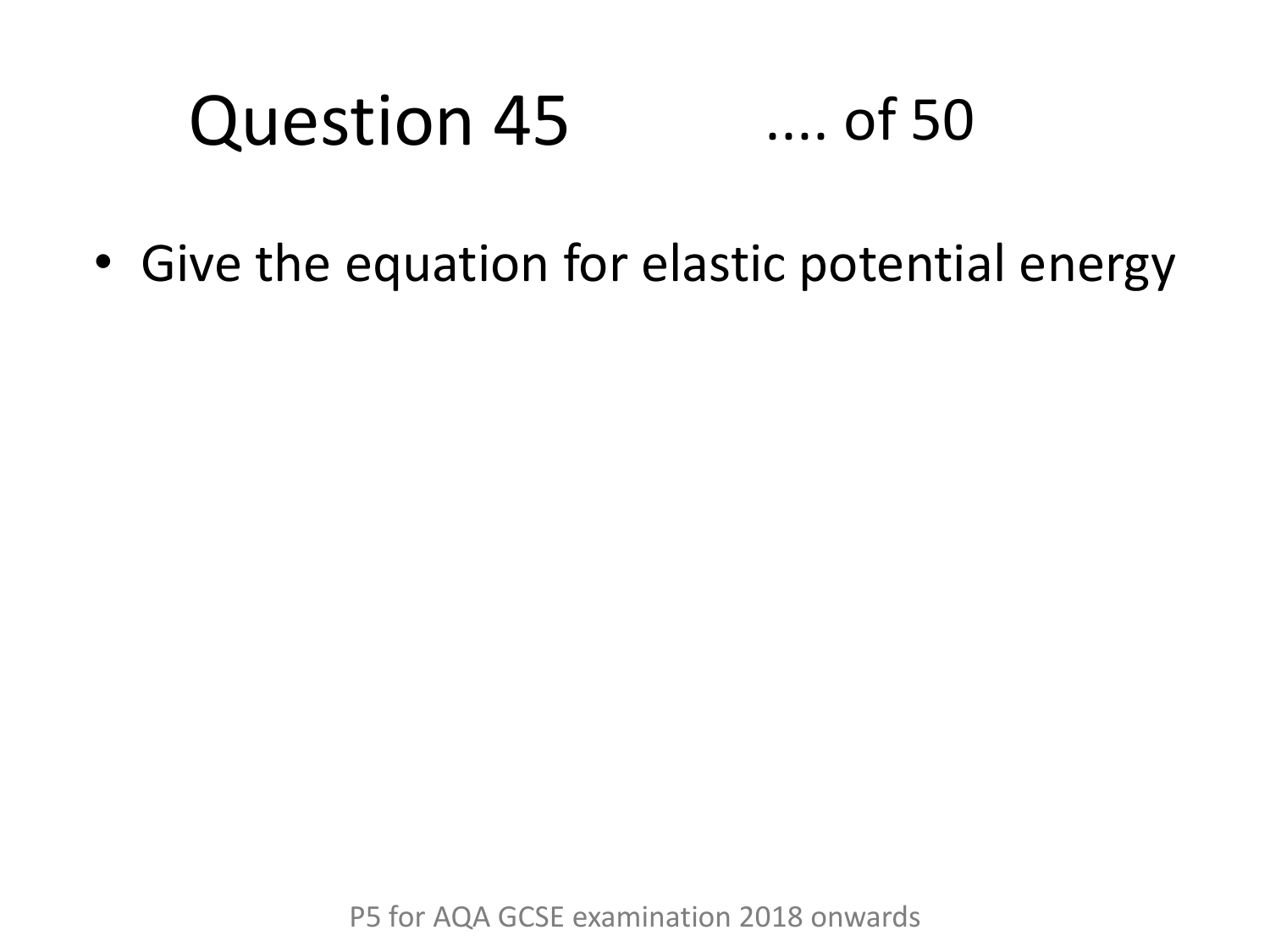#### Answer 45  $...$  of 50

• 
$$
E_e = \frac{1}{2}ke^2
$$

P5 for AQA GCSE examination 2018 onwards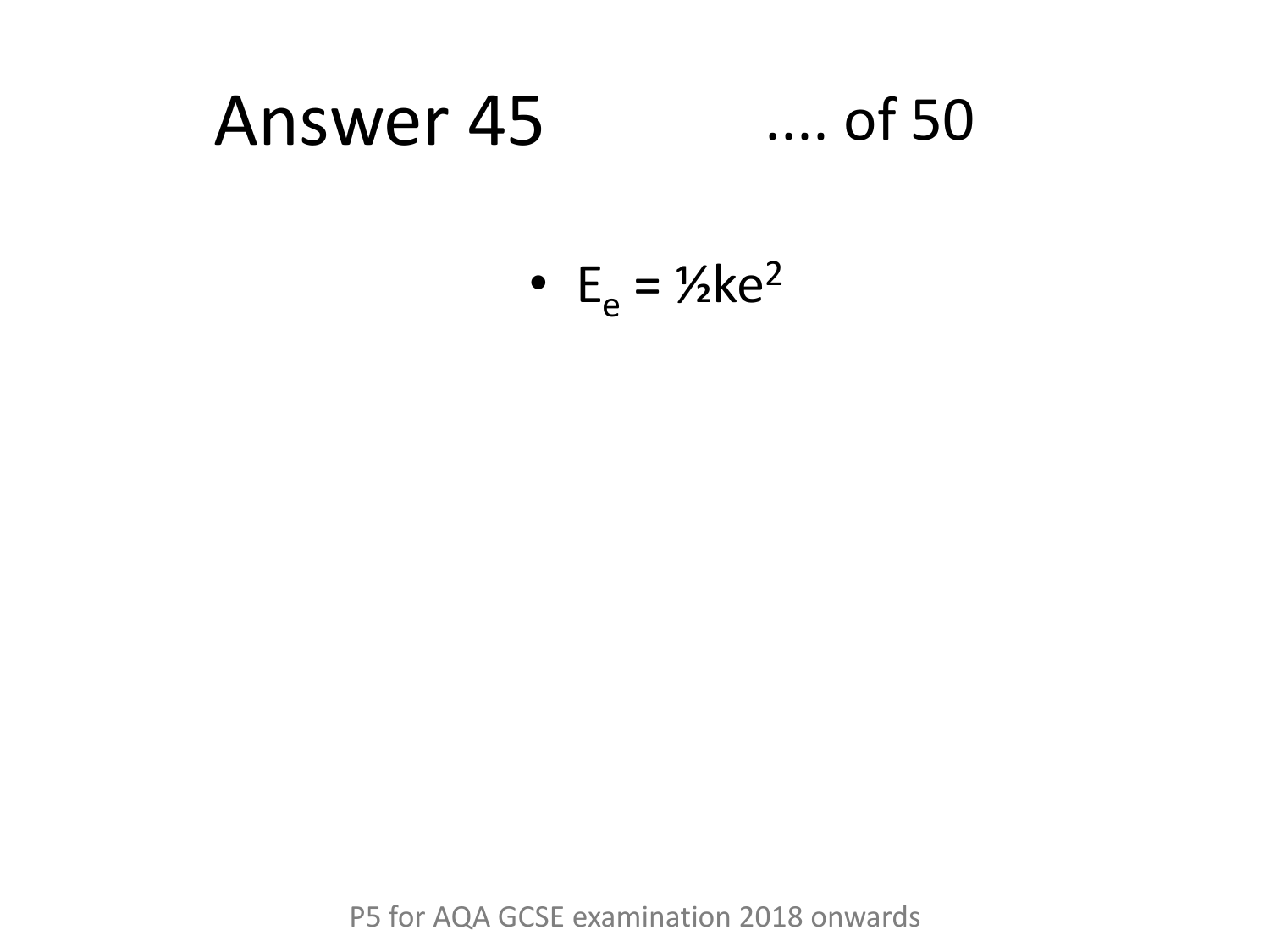### Question 46 .... of 50

• Calculate the elastic potential energy stored by a spring that has been stretched by 2cm. The spring constant is 30 N/m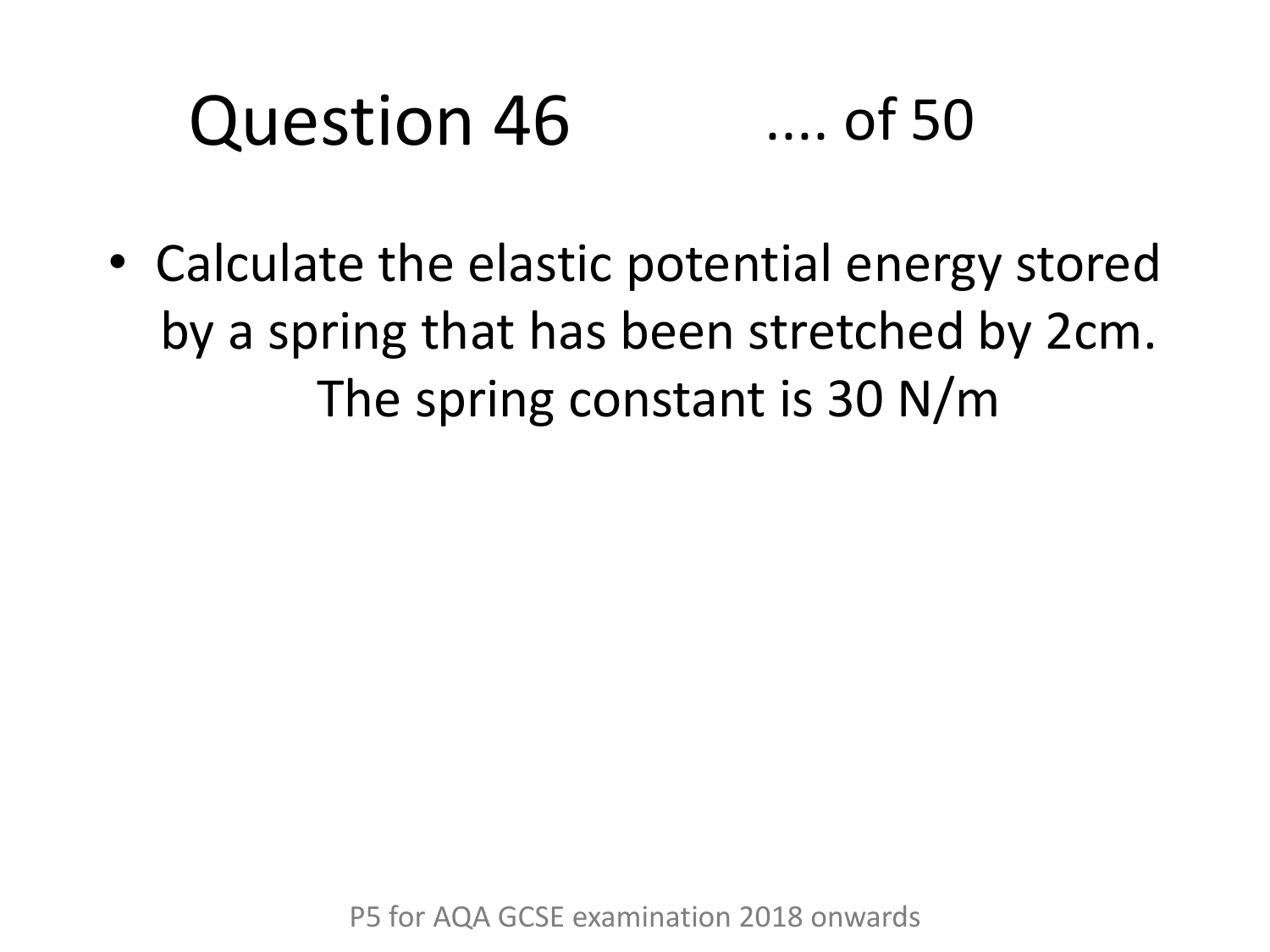#### $\dots$  of 50 Answer 46

$$
\bullet \ \mathsf{E}_e = \frac{1}{2} \text{ke}^2
$$

- $E_e = \frac{1}{2} \times 30 \times 0.02^2$ 
	- $\bullet$  = 0.006 J

P5 for AQA GCSE examination 2018 onwards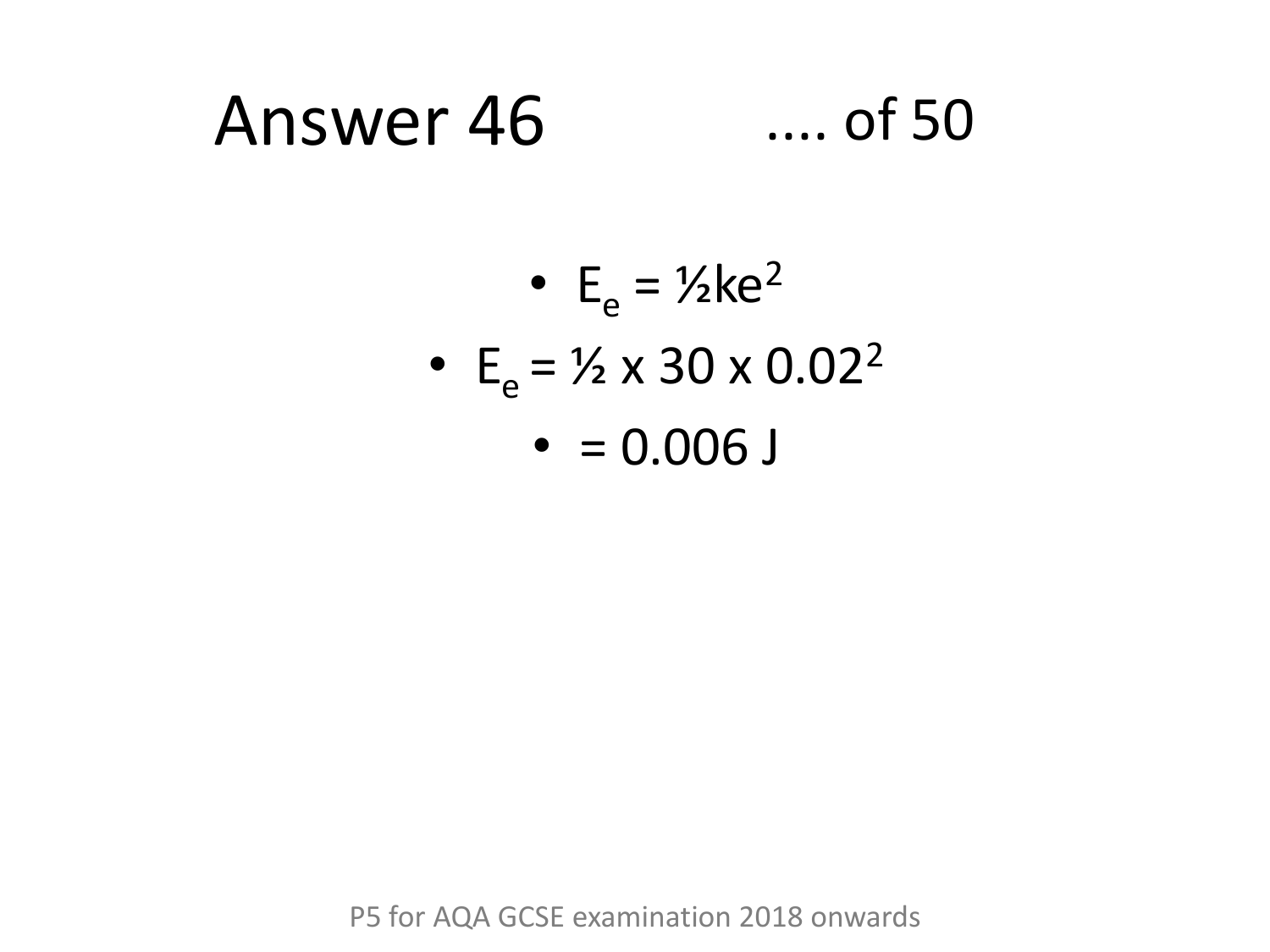#### Question 47 .... of 50

• A spring has a constant of 10 N/m. Determine its extension once 0.2J of work is done stretching it. Assume the limit of proportionality is not exceeded.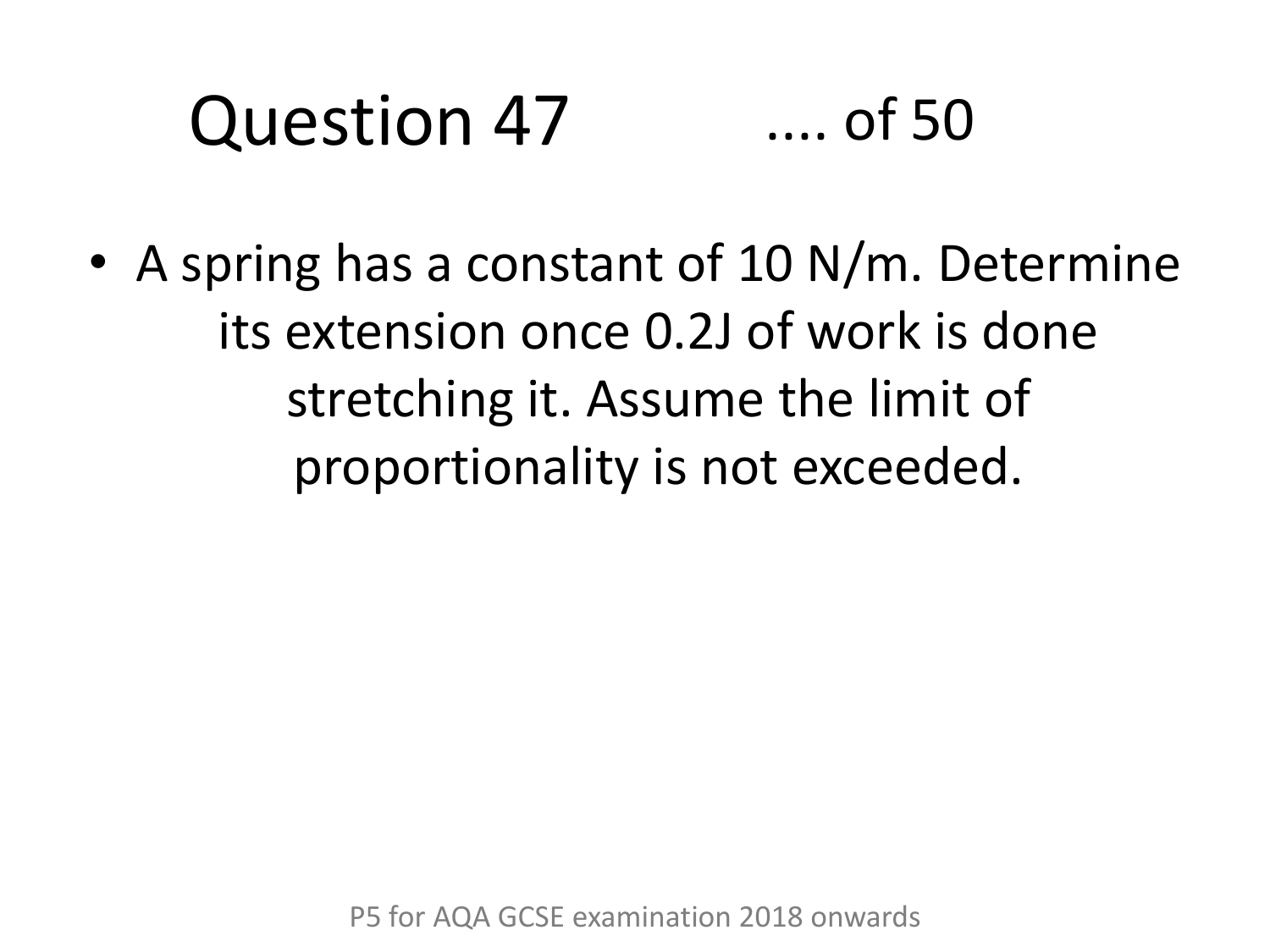### Answer 47

### $\dots$  of 50

- $E_e = \frac{1}{2}ke^2$
- 0.2 =  $\frac{1}{2} \times 10 \times e^2$
- $e^2 = 0.2/(1/2 \times 10)$ 
	- $e^2 = 0.1$
	- $\cdot$  = 0.32m

P5 for AQA GCSE examination 2018 onwards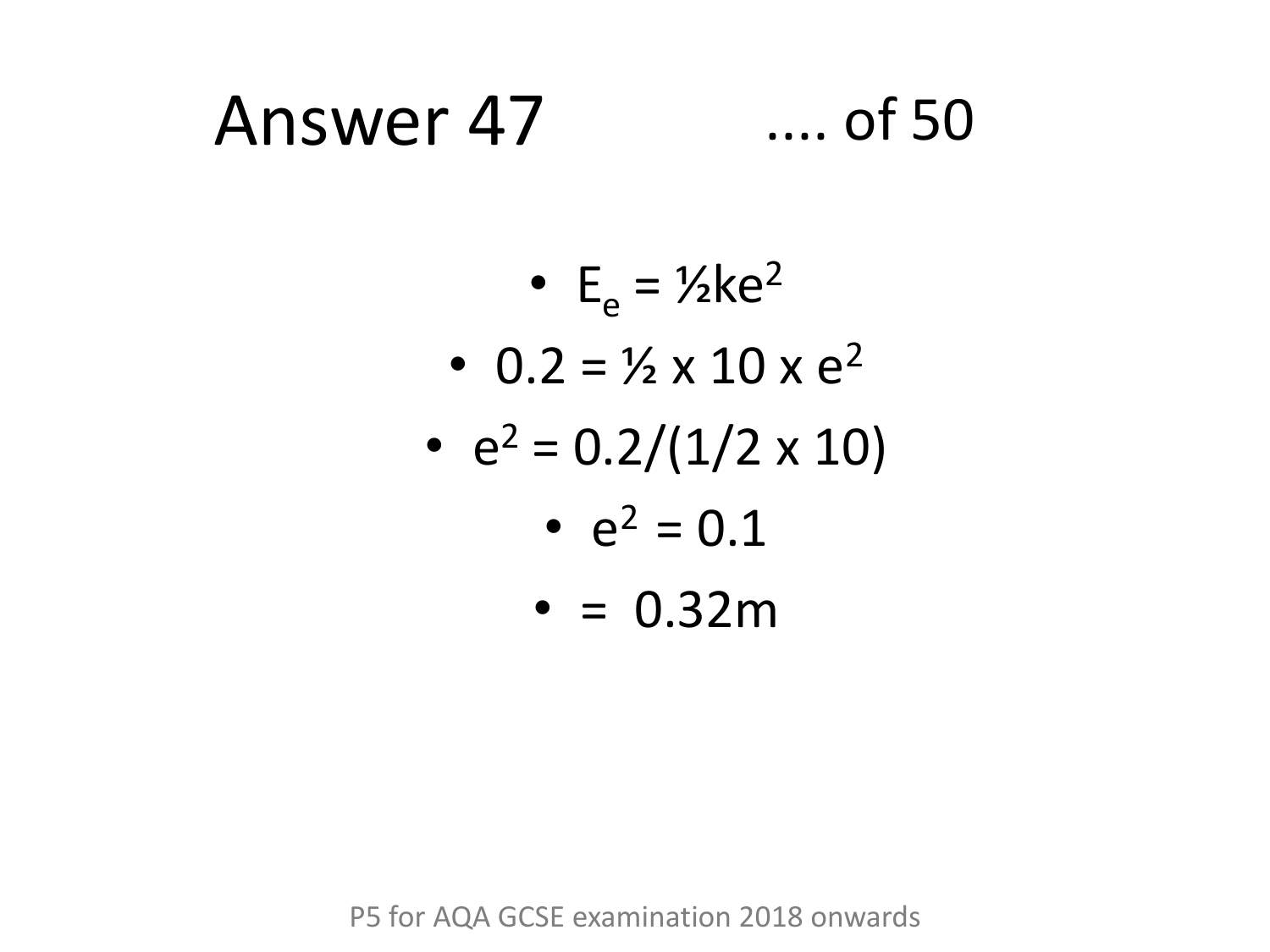#### Question 48 .... of 50

• What apparatus should be used to measure the force applied to the spring?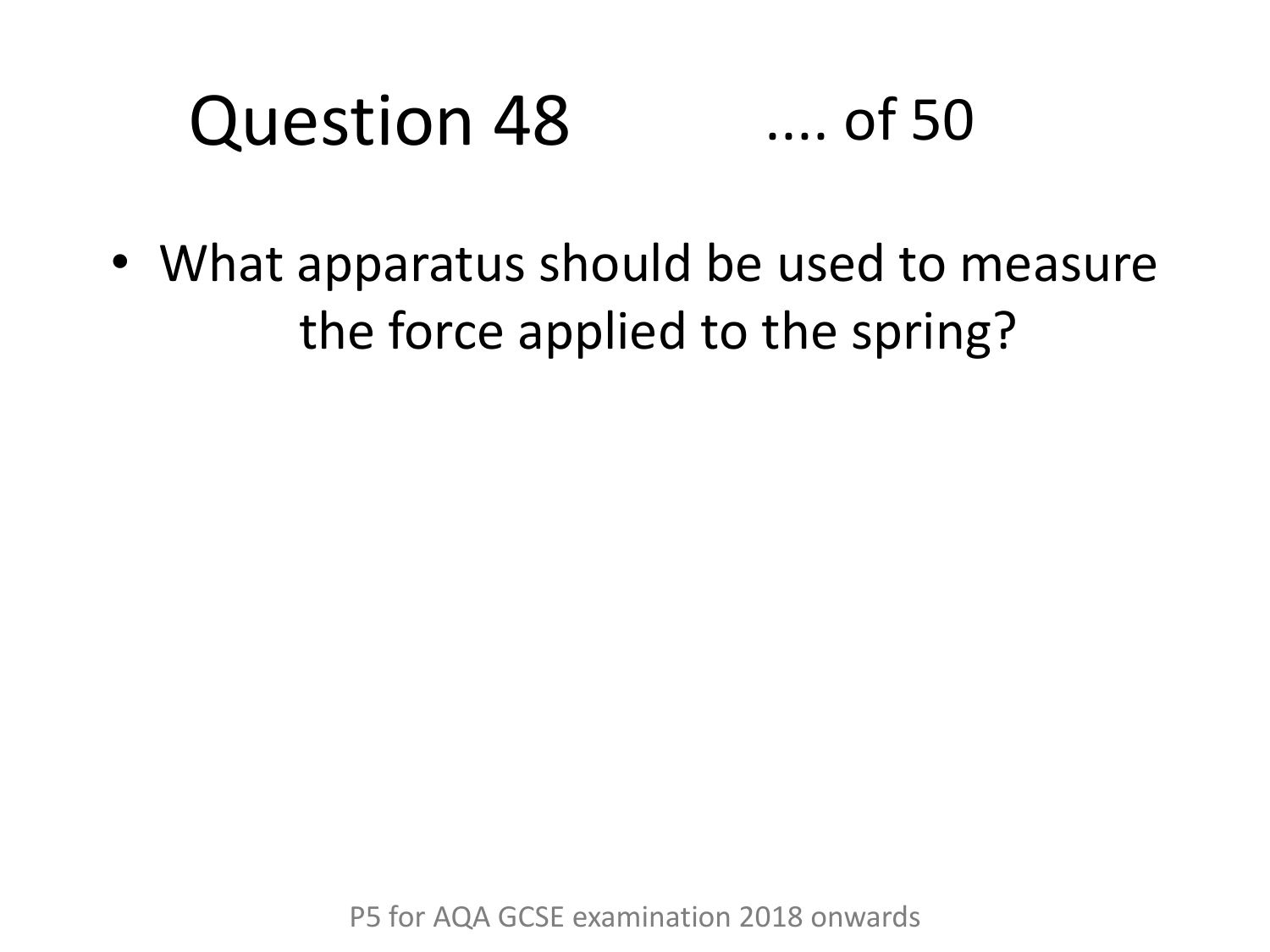#### Answer 48  $\dots$  of 50

• Load the springs with weight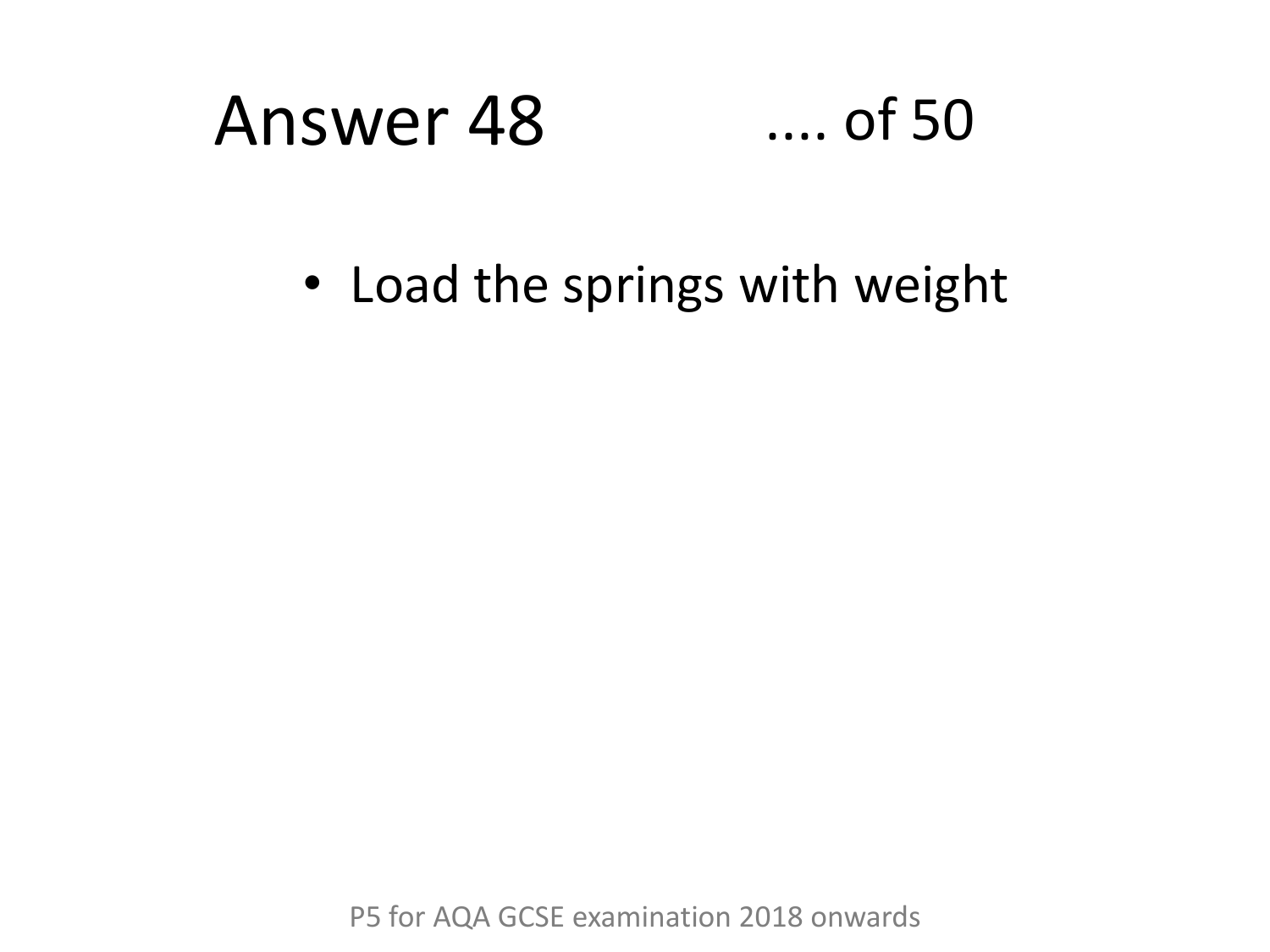#### Question 49 .... of 50

• Explain g-force

P5 for AQA GCSE examination 2018 onwards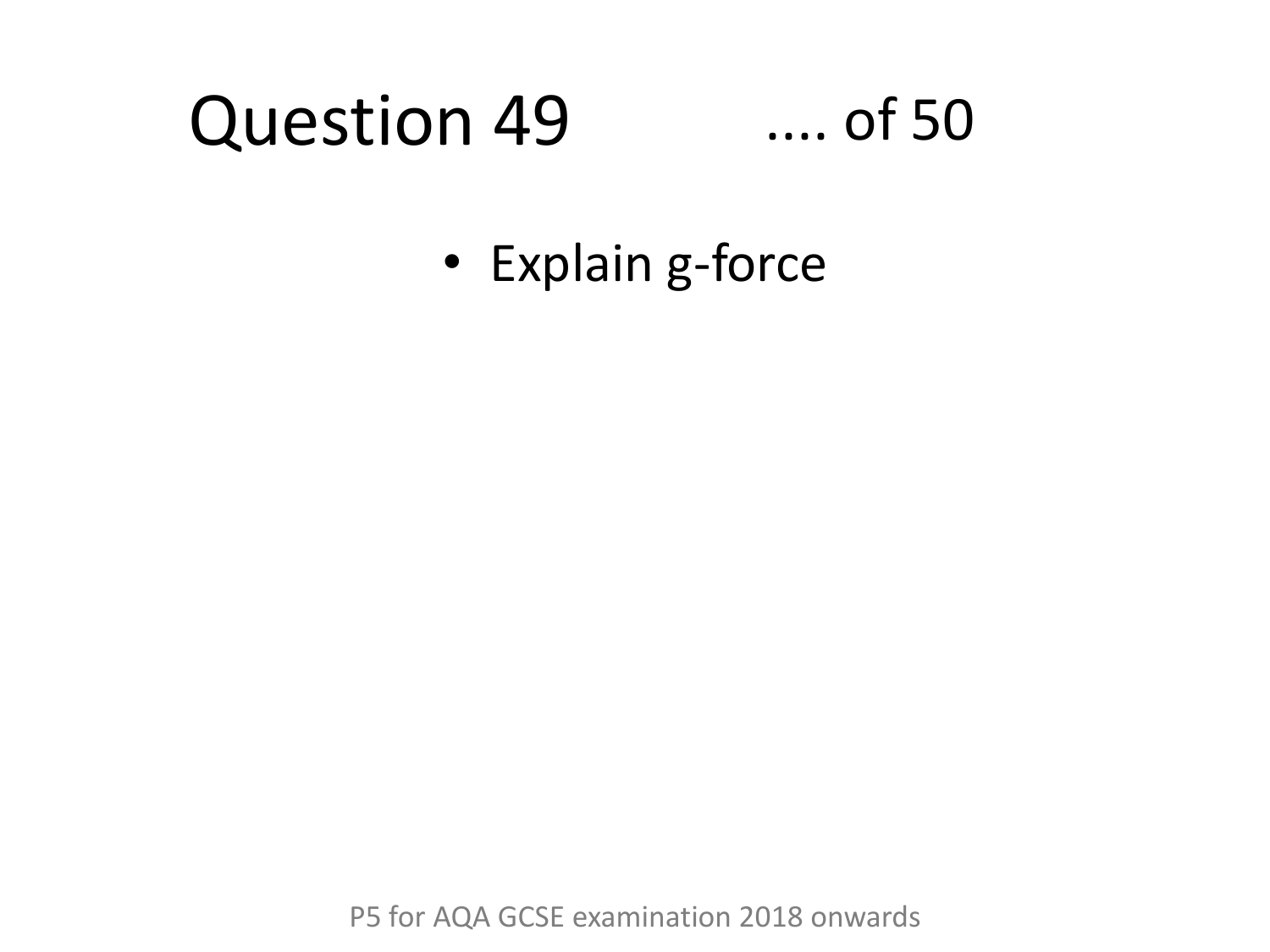### Answer 49 .... of 50

• A way of comparing forces by measuring the acceleration they produce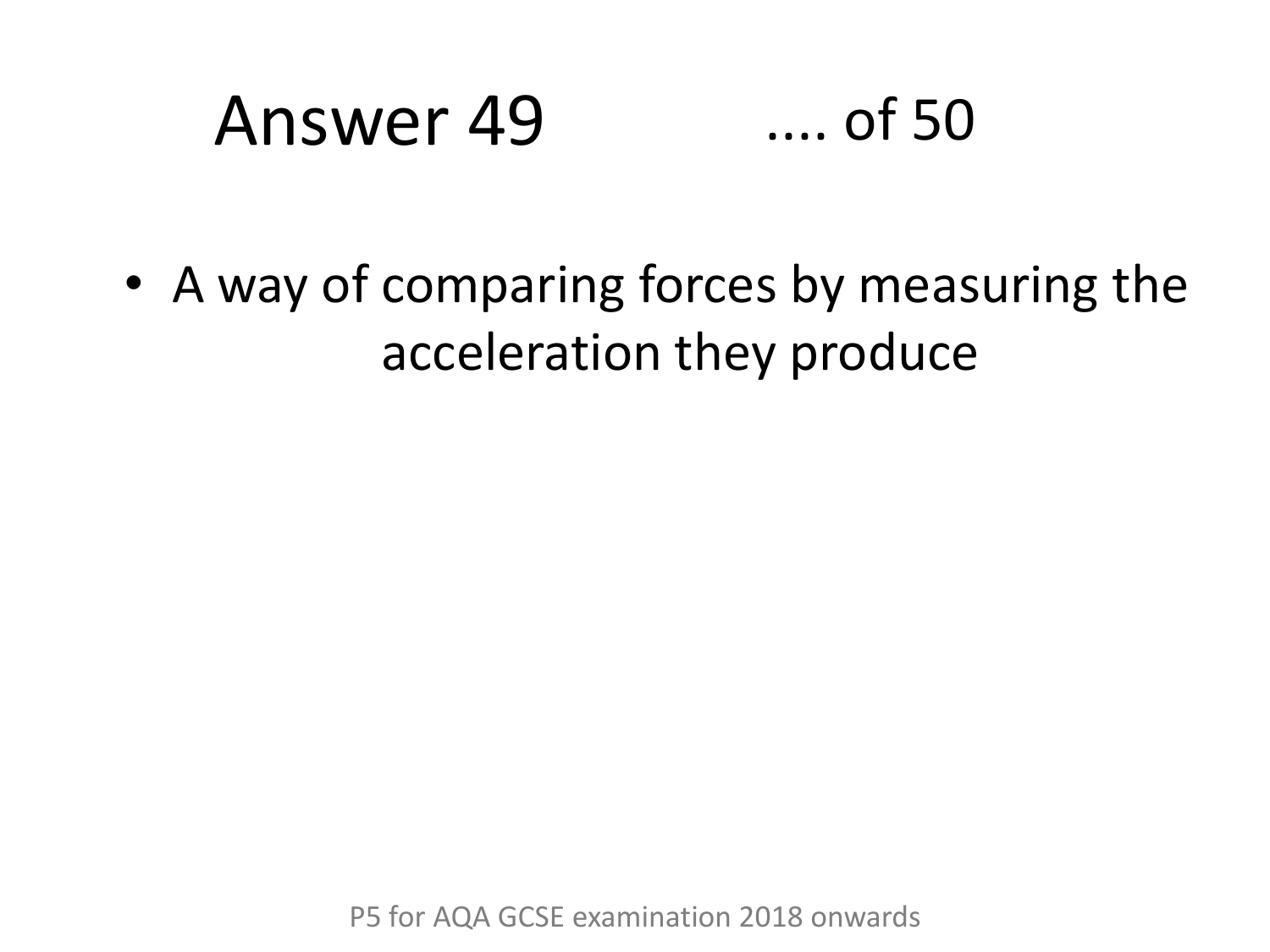### Question 50 .... of 50

• Can humans tolerate g forces greater horizontally or vertically?